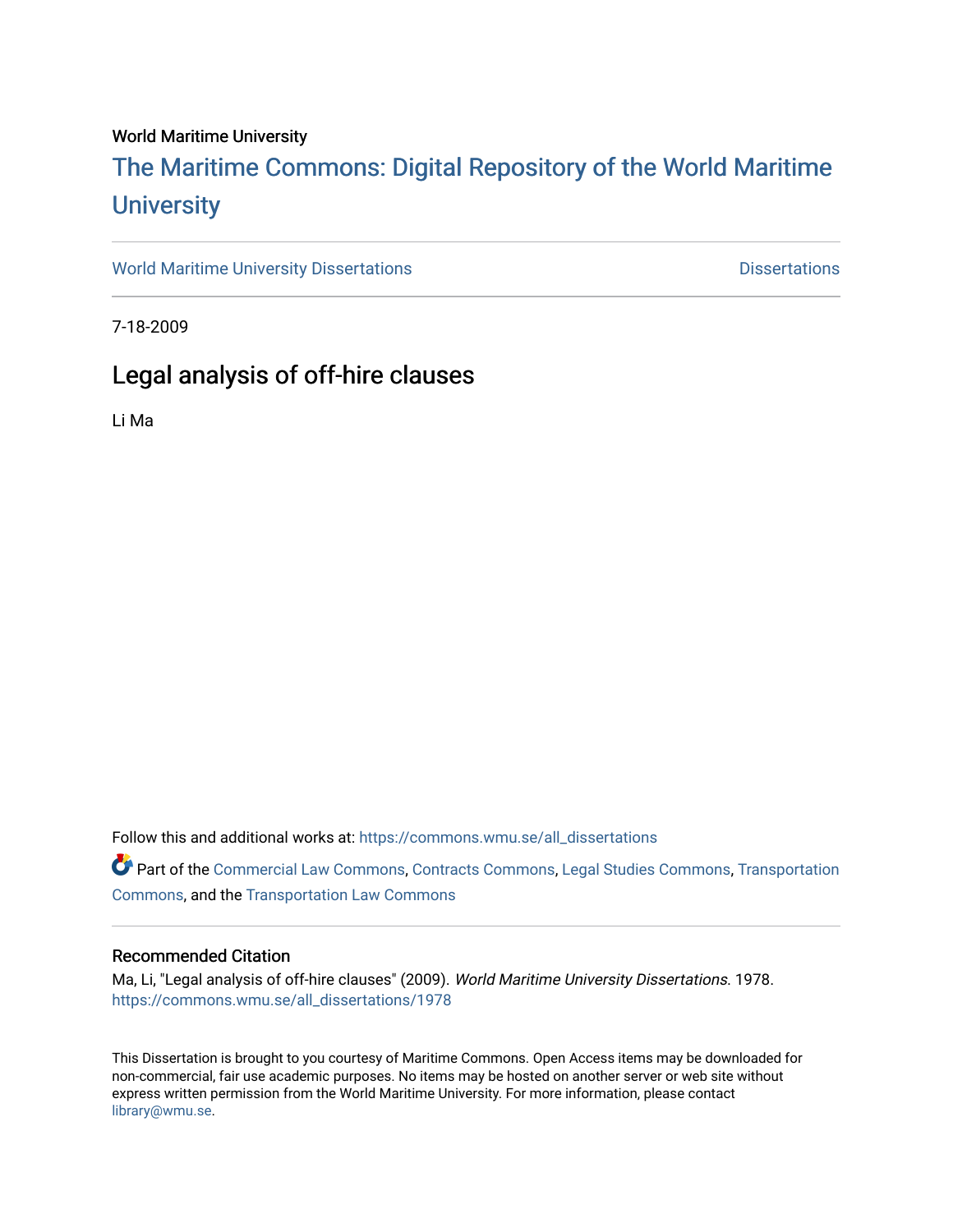

# WORLD MARITIME UNIVERSITY

Shanghai, China

# Legal Analysis of Off-hire Clauses

By

## MA Li

China

A research paper submitted to the World Maritime University in partial

Fulfillment of the requirements for the award of the degree of

# MASTER OF SCIENCE

# INTERNATIONAL TRANSPORT AND LOGISTICS

2009

Copyright© MA Li, 2009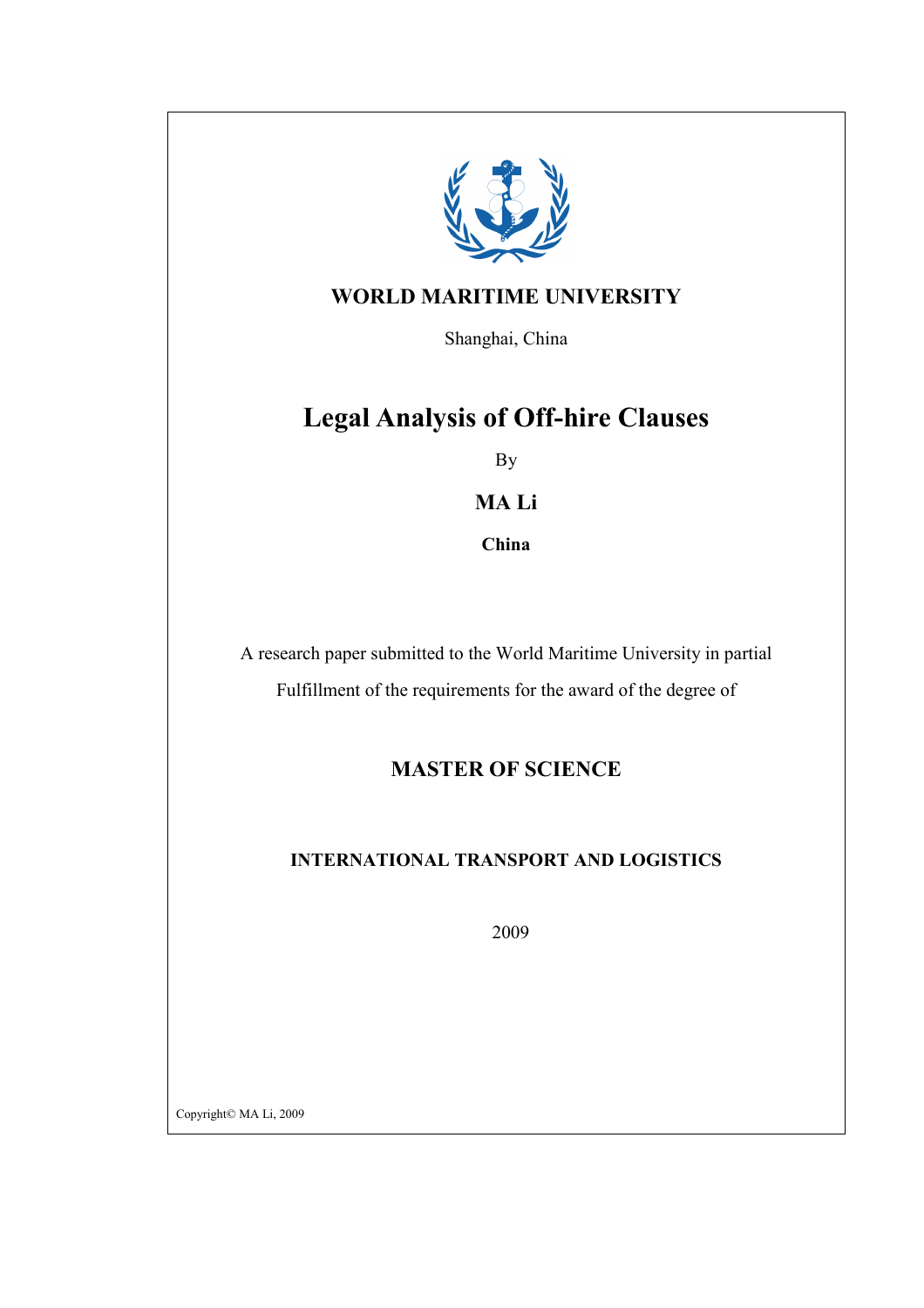# DECLARATION

I certify that all the material in this research paper that is not my own work has been identified, and that no material is included for which a degree has previously been conferred on me.

The contents of this research paper reflect my own personal views, and are not necessarily endorsed by the University.

(Signature):

(Date):

Supervisor: Professor HU Meifen Shanghai Maritime University

Assessor: Professor World Maritime University

Co-Assessor: Professor Shanghai Maritime University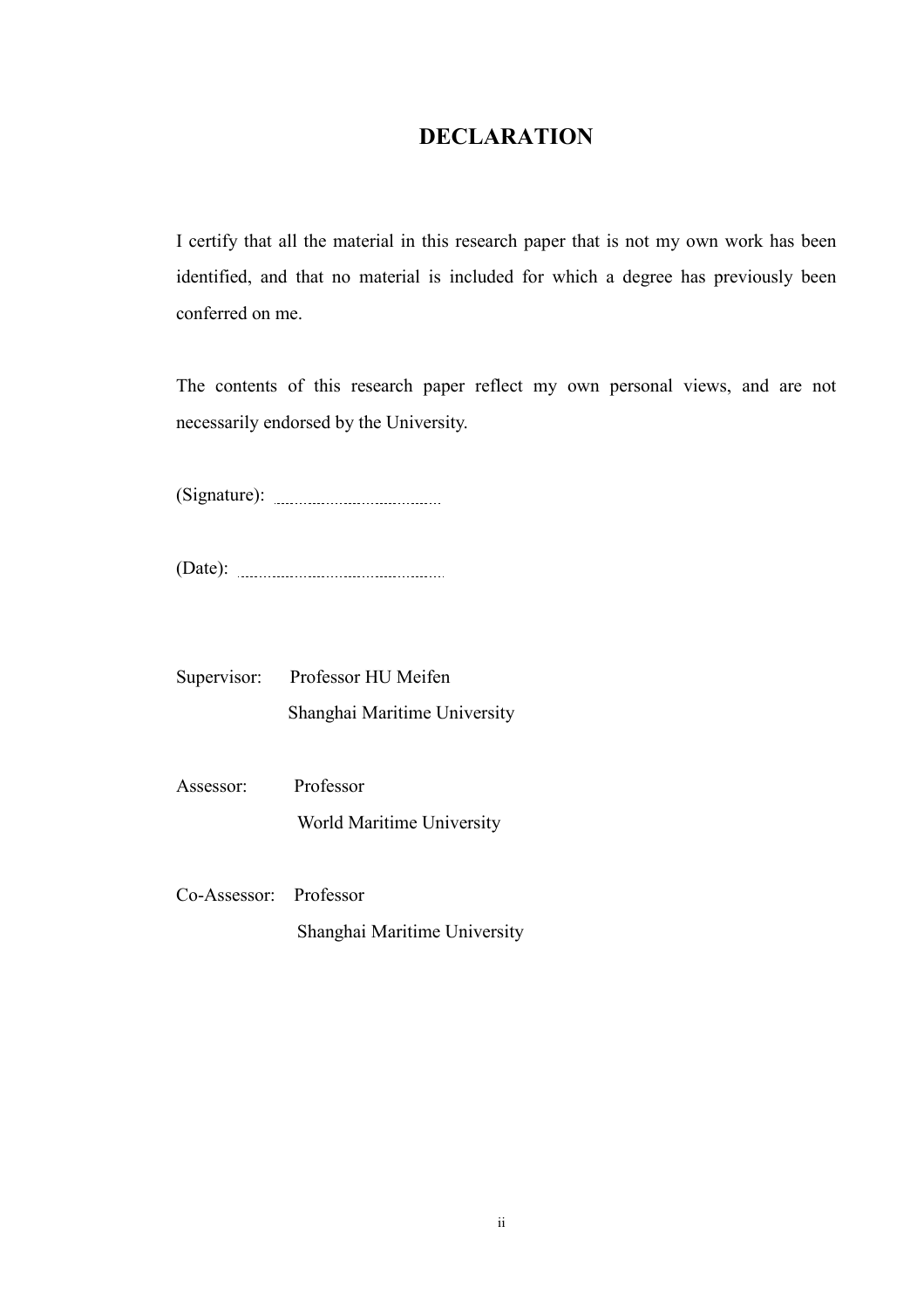## ACKNOWLEDGEMENT

I would like to thank my dissertation supervisor, Prof. Hu Meifen, who agreed and supported me to write about this topic, and gave me the most useful advices, books and materials, which were helpful to me to finish this research.

During the last two-year-study, I have benefited from the ITL program held by WMU and SMU so much. Therefore, thanks for the opportunity and facility provided to us. Also, I would like to thanks to all the staff in this program gave me help.

Finally, I would like to thank my parents and my friends who have shown a great understanding and patience to support me.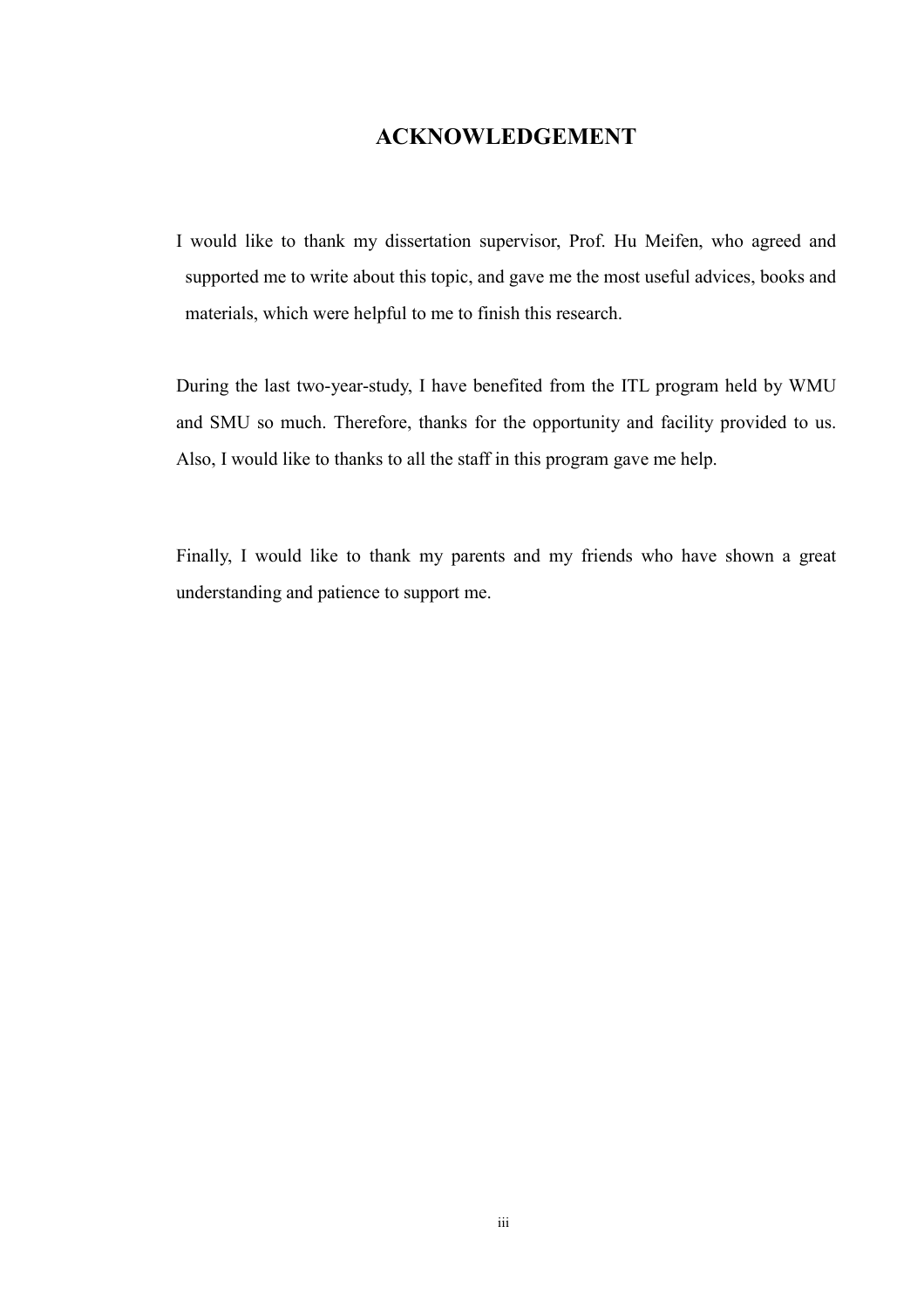## ABSTRACT

# Title of Dissertation: Legal Analysis of Off-hire Clauses Degree: MSc

The time charter, in my opinion, is the most complicated and difficult part in the shipping practice. Under a time charter, the shipowner provides the vessel and the charterer uses the vessel during the period of charter for trading. Therefore, one important obligation carried by the charterer is to pay the hire, on the other side the shipowner has a right to receive the payment of the hire. As the exception of the payment of the hire, off-hire clause is one of the most important aspects in the time charter. This dissertation will focus on the off-hire clause in the time charter.

Firstly, it is necessary to analyze the nature of the time charter and the payment of hire. The obligation of paying the hire in time, on full, continuous is on the shoulder of the charterer. The consequence of failing to pay the hire is strict; the shipowner has the right to withdraw the vessel from the use of the charterer. There is a dispute that whether the off-hire clause is the allocation of the risk or a clause of indemnity of loss or damage, however, the former is supported by most researchers. The legal characteristics of the off-hire clause will also be discussed in my dissertation. The most important part of the dissertation is the part about the general rules relating to the off-hire clause, which is mainly about the necessary aspects of applying the off-hire clause. This part will be analyzed in details because these aspects will affect whether the charterer should pay the hire or not. An overall conclusion will be made at the end of the dissertation. I hope that this dissertation will be helpful in shipping practice.

 $KEY WORDS:$  off-hire clause, general principal, payment, time loss, legal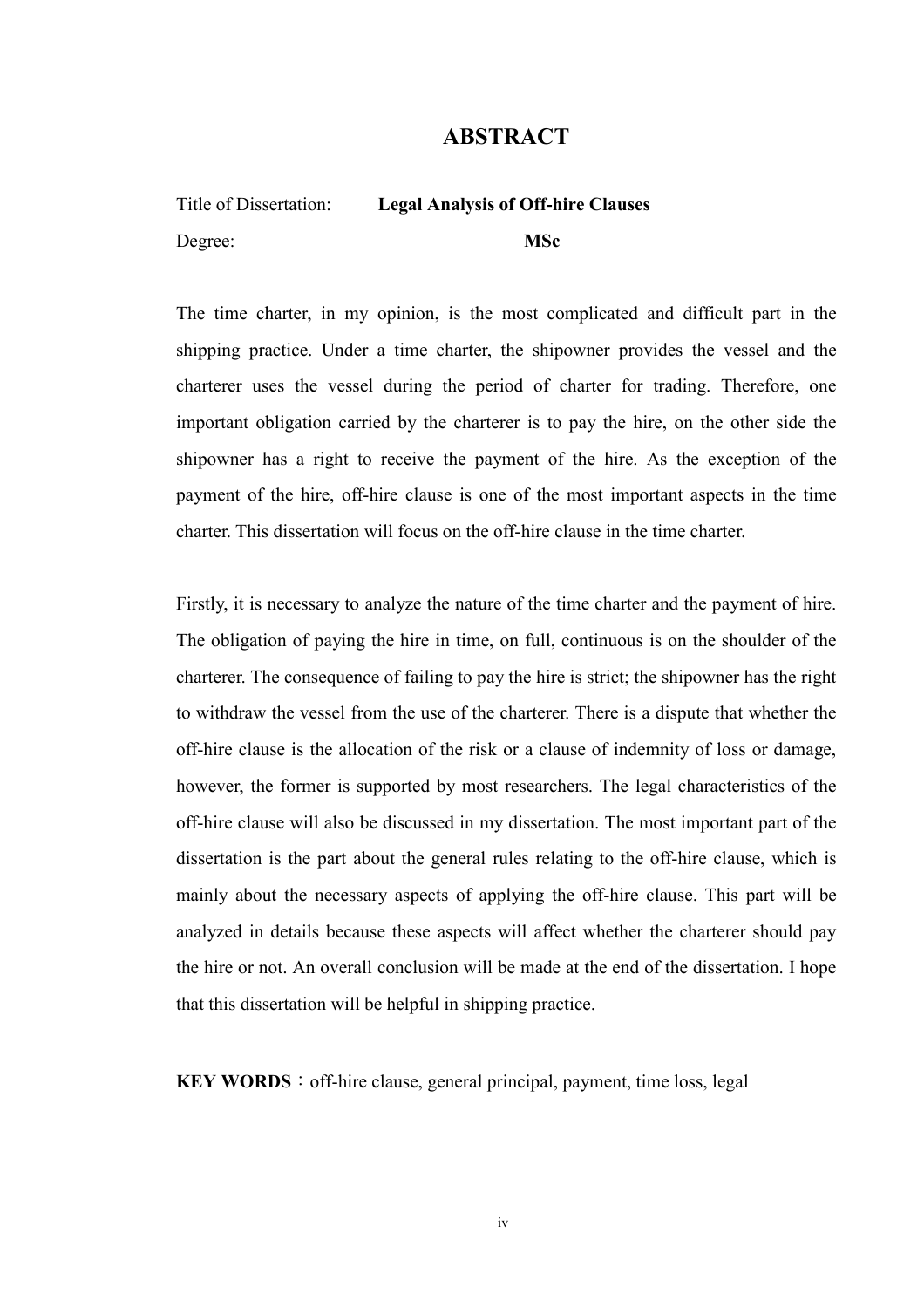# **TABLE OF CONTENTS**

| 2.2.2 One important remedy to the shipowner – withdrawal of the ship 12                         |  |
|-------------------------------------------------------------------------------------------------|--|
|                                                                                                 |  |
|                                                                                                 |  |
|                                                                                                 |  |
|                                                                                                 |  |
| 3.4 The conflict between the off-hire clause and the exceptions clauses and the regulations     |  |
|                                                                                                 |  |
|                                                                                                 |  |
|                                                                                                 |  |
|                                                                                                 |  |
|                                                                                                 |  |
|                                                                                                 |  |
| 4.4 Construction of the off-hire clause (the importance of the meaning of efficient vessel)  38 |  |
|                                                                                                 |  |
|                                                                                                 |  |
|                                                                                                 |  |
|                                                                                                 |  |
|                                                                                                 |  |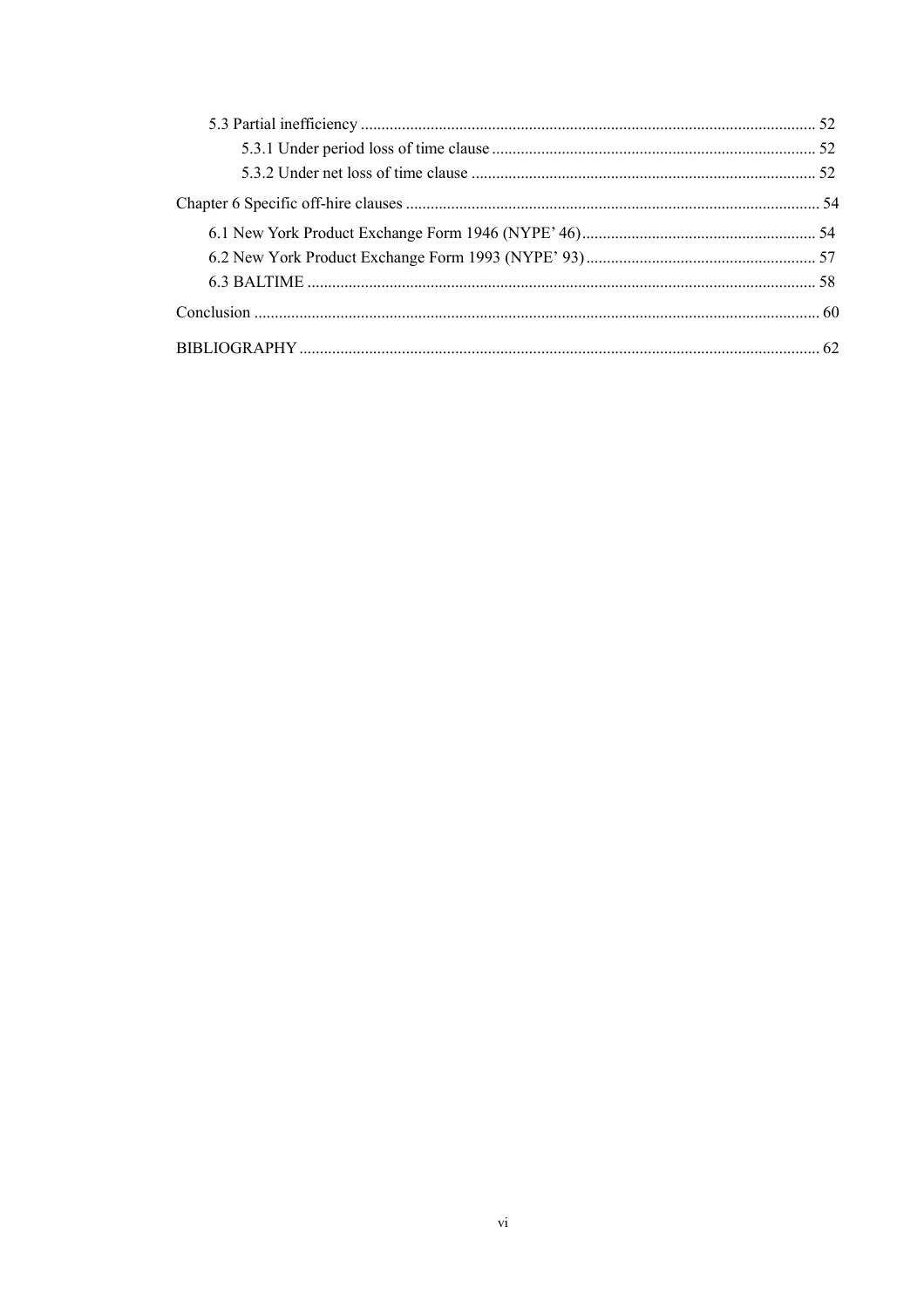# List of Cases

| Federal Commerce and Navigation Ltd. v. Molena Alpha Inc. (The Nanfri)   |
|--------------------------------------------------------------------------|
|                                                                          |
|                                                                          |
| Banque de l'Indochine et de Suez SA v JH Rayner (Mincing Lane) Ltd.      |
|                                                                          |
|                                                                          |
| Awilco of Oslo A/S v Fulvia SpA di Navigazione of Cagliari (The Chikuma) |
|                                                                          |
|                                                                          |
| Tenax Steamship Co. Ltd. v. The "Brimnes" (Owners) (The Brimnes)         |
|                                                                          |
|                                                                          |
| Mardorf Peach & Co v Attica Sea Carriers Corp of Liberia (The Laconia)   |
|                                                                          |
| Tradax Export SA v Dorada Compania Naviera SA of Panama (The Lutetian)   |
|                                                                          |
|                                                                          |
| International Bulk Carriers v. Evlogia Shipping (The Mihalios Xilas)     |
|                                                                          |
|                                                                          |
| Empresa Cubana de Fletes v Lagonisi Shipping Co Ltd (The Georgios C)     |
|                                                                          |
|                                                                          |
| Western Bulk Carriers K/S v. Li Hai Maritime Inc                         |
|                                                                          |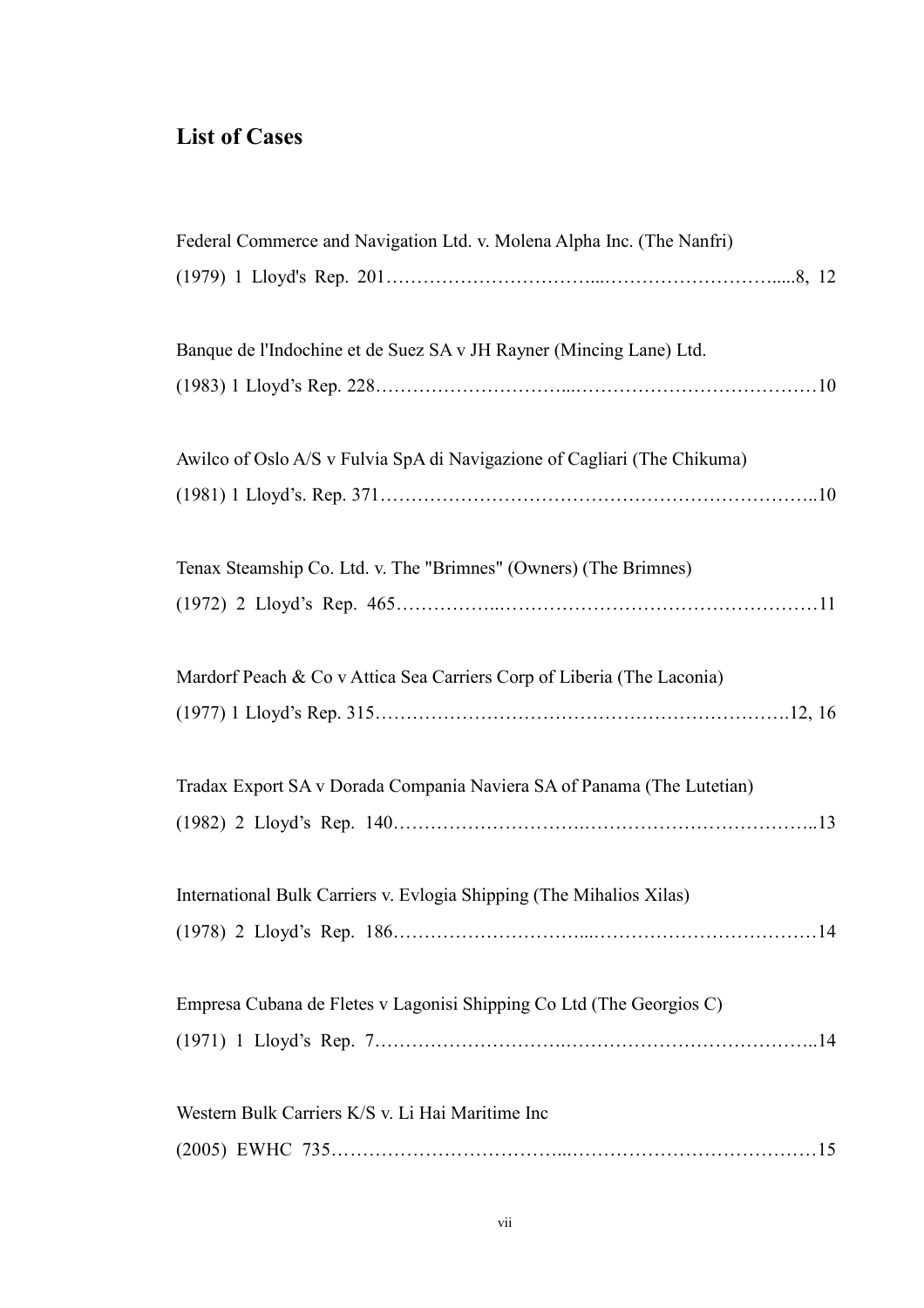| Torvald Klaveness A/S v. Arni Maritime Corporation, (The 'Gregos')                   |
|--------------------------------------------------------------------------------------|
|                                                                                      |
|                                                                                      |
| SIG. Bergesen D.Y. & Co. and Others v. Mobil Shipping and Transportation Co.         |
|                                                                                      |
|                                                                                      |
| Mareva Navigation Co. Ltd. v. Canaria Armadora S.A., (The "Mareva A.S.")             |
|                                                                                      |
|                                                                                      |
| Ocean Glory Compania Naviera S.A. v. A/s P.V. Christensen, (The 'Ioanna')            |
|                                                                                      |
|                                                                                      |
|                                                                                      |
| Hugh Hogarth and Others Appellants; v. Alexander Miller, Brother, & Co. Respondents, |
|                                                                                      |
|                                                                                      |
| Actis Co. Ltd. v. The Sanko Steamship Co. Ltd., (The "Aquacharm")                    |
|                                                                                      |
|                                                                                      |
| Board of Trade v Temperley Steam Shipping Co Ltd                                     |
|                                                                                      |
|                                                                                      |
| James Nourse, Ltd., v. Elder Dempster & Co., Ltd.                                    |
|                                                                                      |
|                                                                                      |
|                                                                                      |
| Lensen Shipping Ltd v Anglo-Soviet Shipping Co. Ltd.                                 |
|                                                                                      |

Santa Martha Baay Scheepvaart and Handelsmaatschappij N.V. v. Scanbulk A/S, (The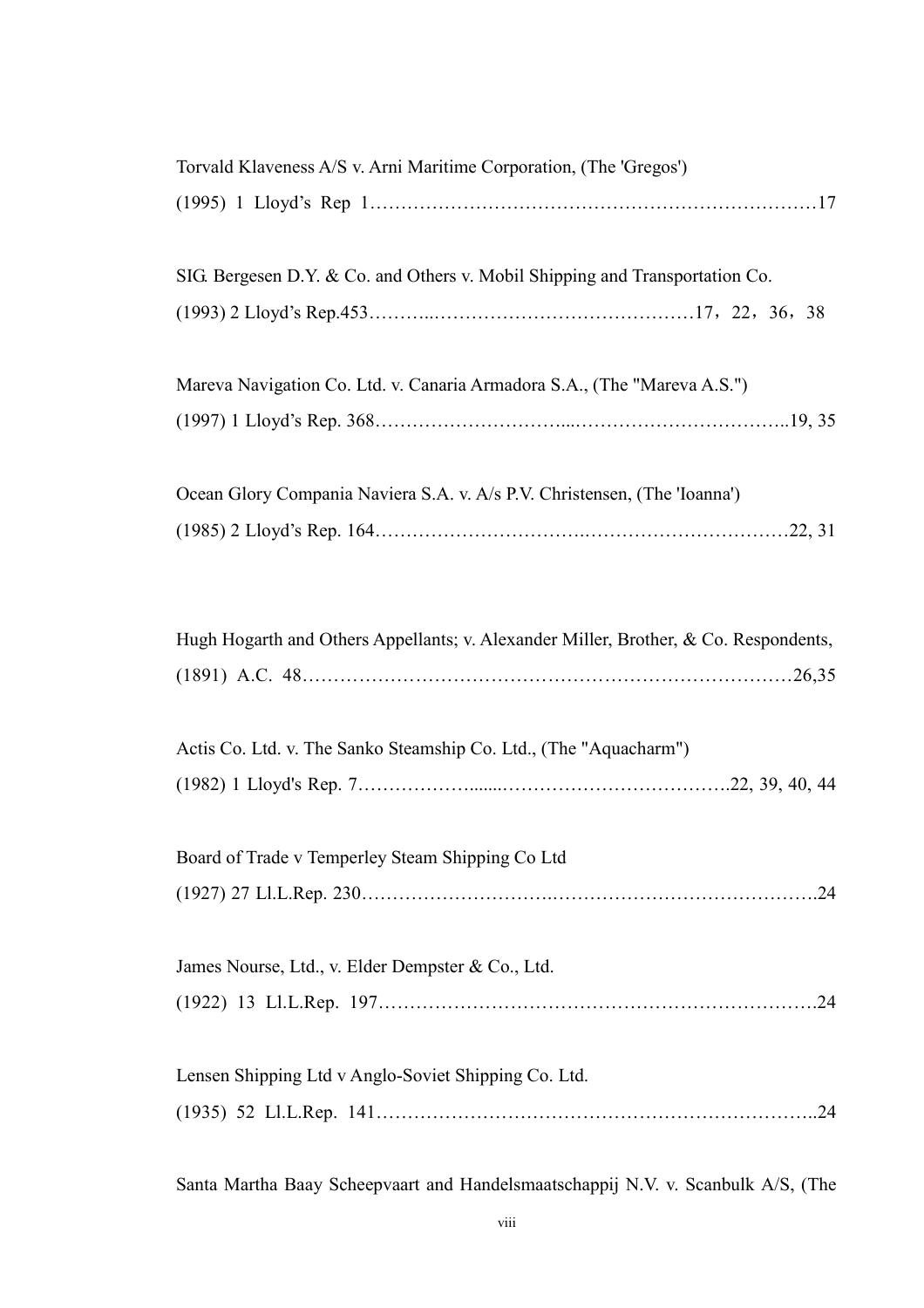| Rijn)                                                                                   |
|-----------------------------------------------------------------------------------------|
|                                                                                         |
| Nippon Yusen Kaisha Ltd. v. Scindia Steam Navigation Co. Ltd., (the "Jalagouri")        |
|                                                                                         |
| Marbienes Compania Naviera SA v Ferrostaal AG (The Democritos)                          |
|                                                                                         |
| Forestships International Ltd. v. Armonia Shipping and Finance Corporation, (The 'Ira') |
|                                                                                         |
| Marine Transportation Co. Ltd. v. Pansuiza Compania de Navegacion S.A. (The             |
| Hermosa)                                                                                |
|                                                                                         |
| Court Line, Ltd. V. Dant & Russell, Inc. (Errington Court)                              |
|                                                                                         |
| Sidermar S.P.A. v. Apollo Corporation, (The "Apollo")                                   |
|                                                                                         |
| C.A. Venezolana de Navegacion v. Bank Line Ltd., (The "Roachbank")                      |
|                                                                                         |
| Belcore Maritime Corporation v. F.Lli. Moretti Cereali S.P.A., (The "Mastro Giorgis")   |
|                                                                                         |
| Andre & Cie S.A. v. Orient Shipping (Rotterdam) B.V., (The 'Laconian Confidence')       |
|                                                                                         |

## ix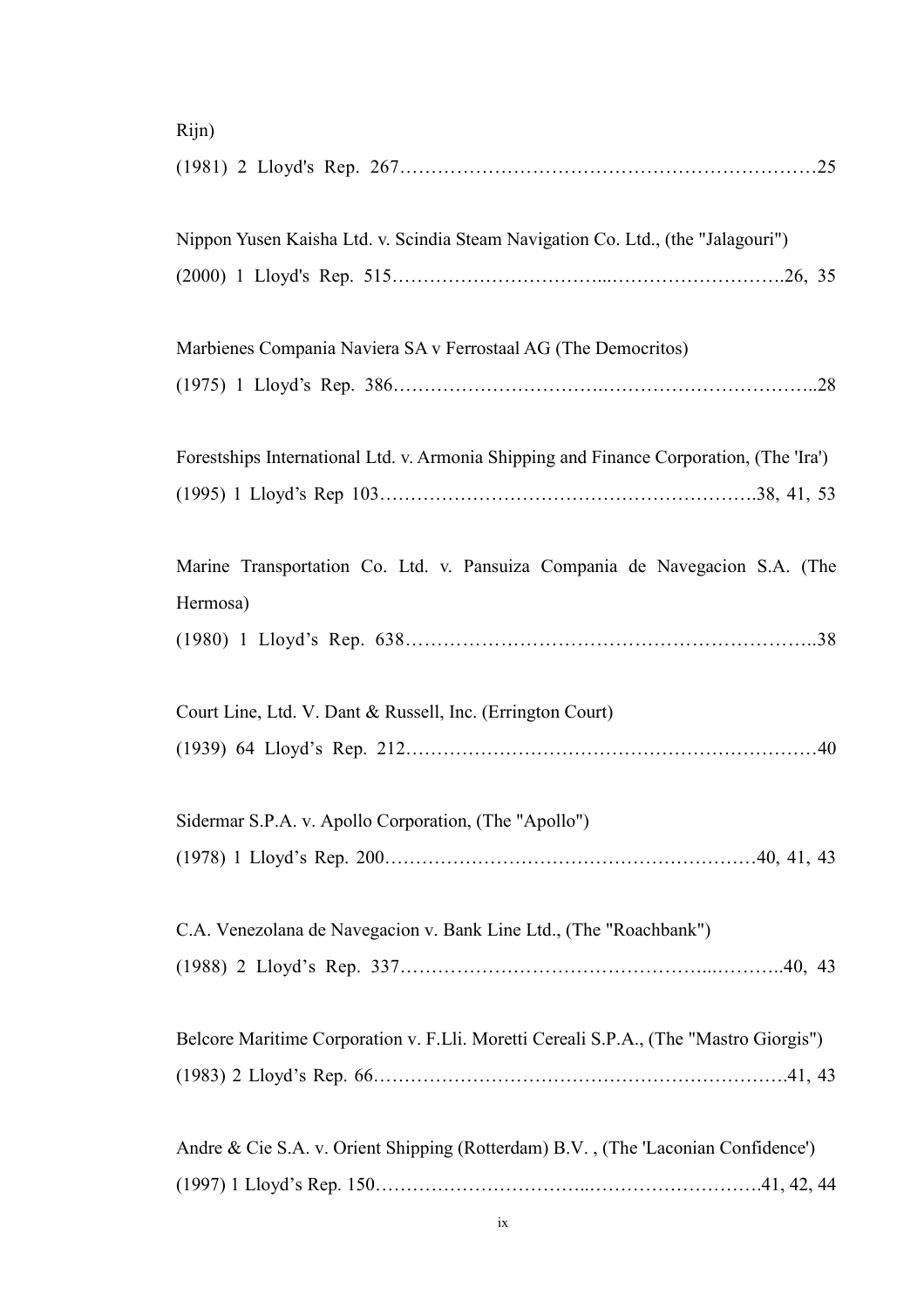| International Fina Services AG v Katrina Shipping and Tonen Tanker Kabushiki Kaisha        |
|--------------------------------------------------------------------------------------------|
| (The Fina Samco)                                                                           |
|                                                                                            |
| Thomas Smailes & Son v Evans & Reid Ltd                                                    |
|                                                                                            |
| Vogemann v. Zanzibar                                                                       |
|                                                                                            |
| Eastern Mediterranean Maritime (Liechtenstein) Ltd. v. Unimarine S.A., (The 'Marika        |
| M'                                                                                         |
| Lensen Shipping, Ltd. v. Anglosoviet Shipping Company, Ltd.                                |
|                                                                                            |
| Canadian Pacific (Bermuda) Ltd. v. Canadian Transport Co. Ltd., (The 'H. R.<br>Macmillan') |
|                                                                                            |
| The Royal Greek Government v. The Minister of Transport, (The Ilissos)                     |
|                                                                                            |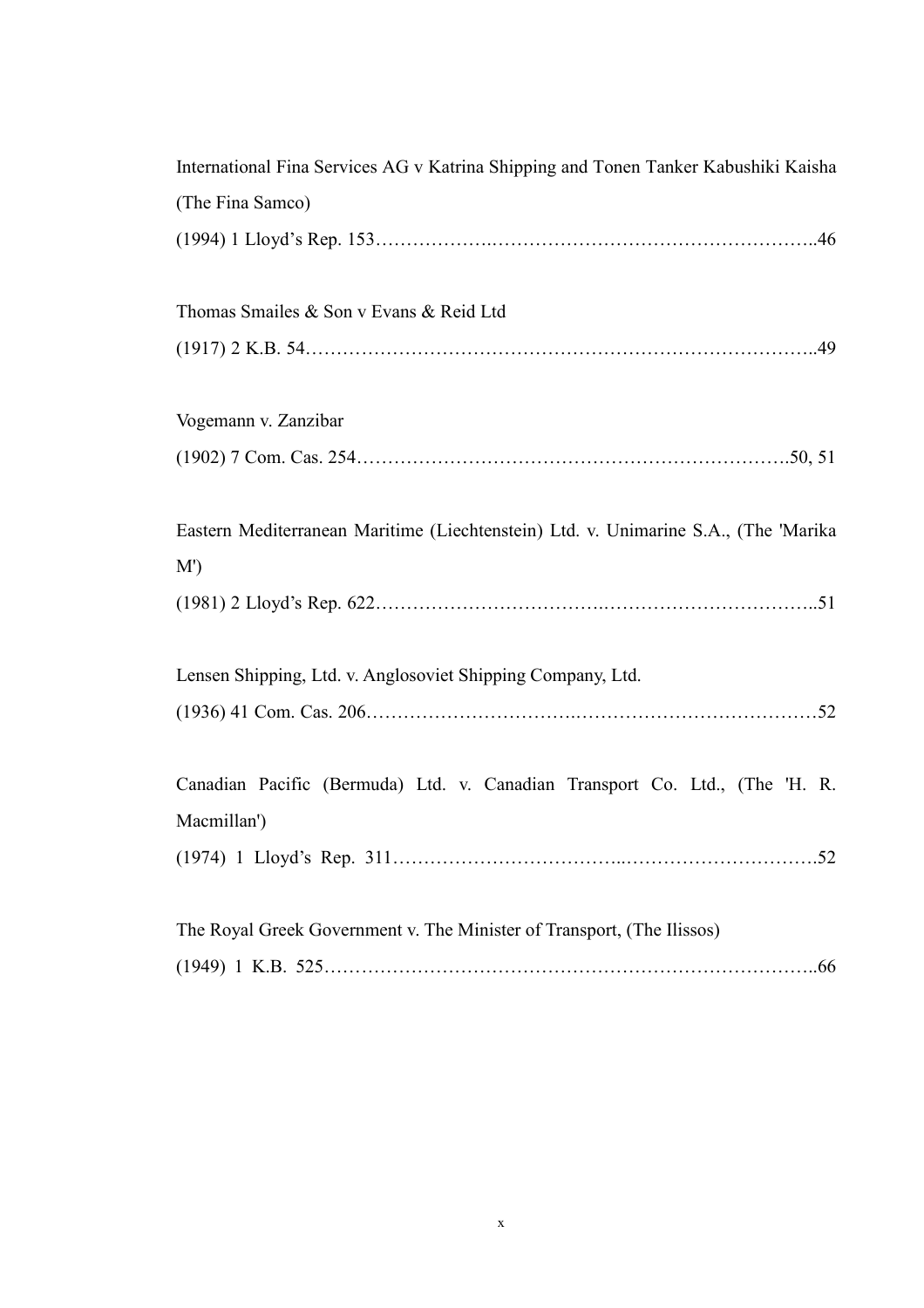## Chapter 1 Introduction

### 1.1 Background

The time charter, in my opinion, is the most complicated and difficult part in the shipping practice. The off-hire clause is the agreement of two parties; accordingly the clause should depend on the freedom of two parties and the utmost good faith. The shipowner and charterer can conclude the contract as they want if the content does not violate other principles. Along with the development of the shipping practice and the occurrence of the new cases, the off-hire clauses may verify ceaseless. Hereby, the dispute about the off-hire clauses always happens. Therefore the author makes a study about the off-hire clause, investigating considerable amount of cases, which are most from English law. I would approach the question by elaborating more of all the issues I have raised and support my arguments with case law and statutes. I hope that points in this dissertation could be significant reference for charterers and shipowners in concluding a time charter contract.

### 1.2 Literature Review

After studied and compared the NYPE'46, NYPE'93 AND BALTIM time charter contract, and find the different wording about the "off-hire" clauses. In order to analyze the specific meaning of the "off-hire" clause, this dissertation explains and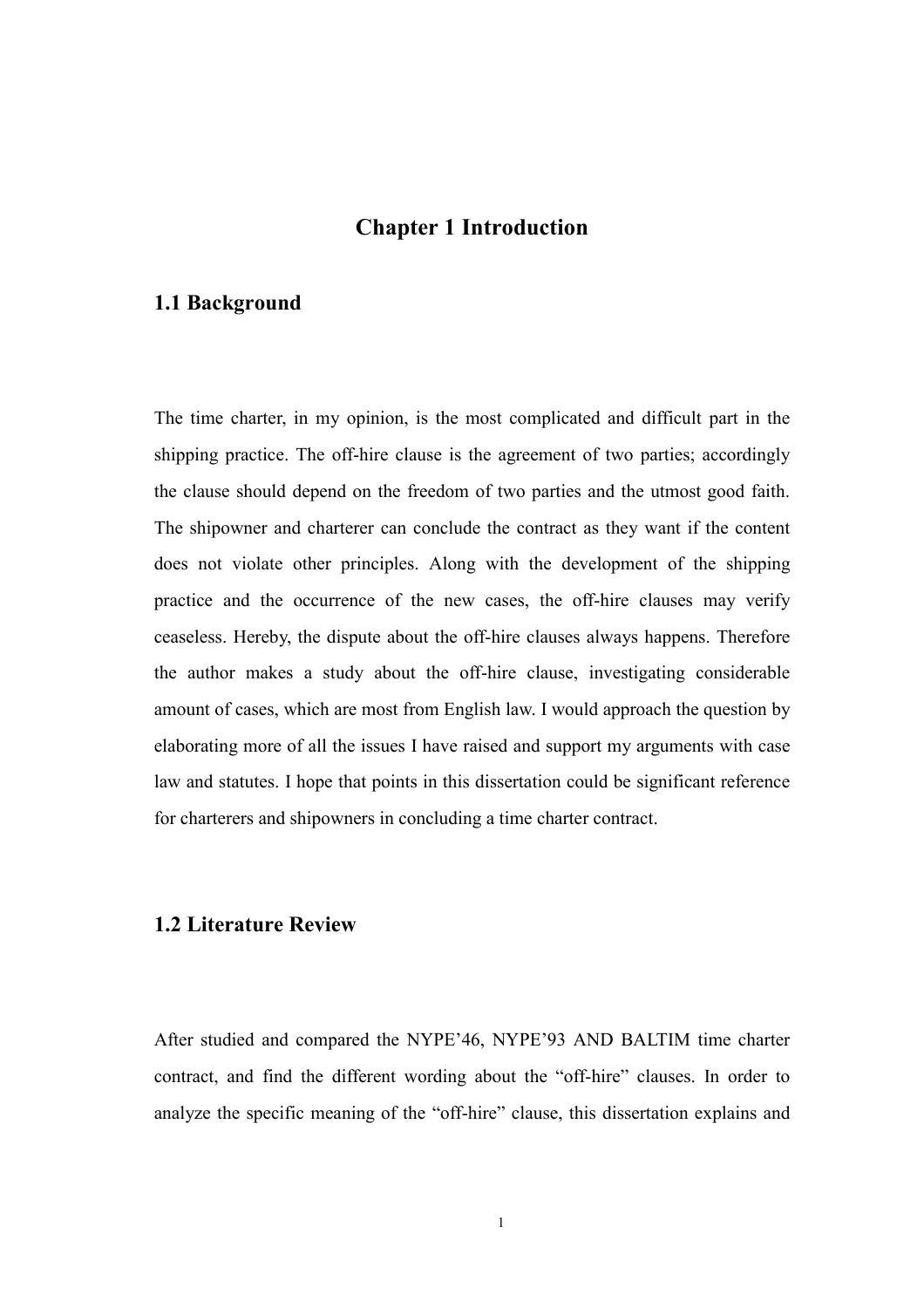discusses some cases in details to analyze the "off-hire" clause.

In order to study the "off-hire" clause, I read the "Time Charter" (Third Edition) for the concept and meaning of "off-hire". I also check some cases to analyze the view in the English law about the off-hire clause, i.e. "The Nanfri" (1979).

Due to the off-hire is related with the hire payments, the judge in the cases "The Brimnes" (1972), "The Laconia" (1977), "The Chikuma" (1981), "The Lutetian" (1982), "Banque de l'Indochine et de Suez SA v JH Rayner (Mincing Lane) Ltd." (1983), states the importance of the payments. Some other cases also states the remedy of shipowners, if charterers does not arrange the hire payments according to the contract. For example, cases "The Georgios C" (1971), "The Laconia" (1977), "The Mihalios Xilas" (1978), judges the remedy "withdraw of the ship"

Apart from the above basement of the off-hire clause, the purpose of off-hire is another important issue which has to analyze. The purpose of the off-hire clause is to protect the charterer from the delay. The "Berge Sund" (1993) and "Mareva A.S."(1997) have the judgment of above purpose of off-hire clause

It is noticed that the off-hire is not based on the breach of the shipowners, this is one legal characteristic of the off-hire clause. The cases the "Hogarth v Miller" (1891) , the "Aquacharm" (1982) and the "Ioanna" (1985) supported this kind of opinion, and "The Berge Sunk" (1993) further stated on this point. Also some other cases stated other legal characteristic of the off-hire clause, for example, "the charterer cannot benefit from his own breach of the contract". In the case "Board of Trade v. Temperley", Scrutton", L.J, states that: "I am quite unable to find any case or any principle which will bring an action of that sort within the principle, which is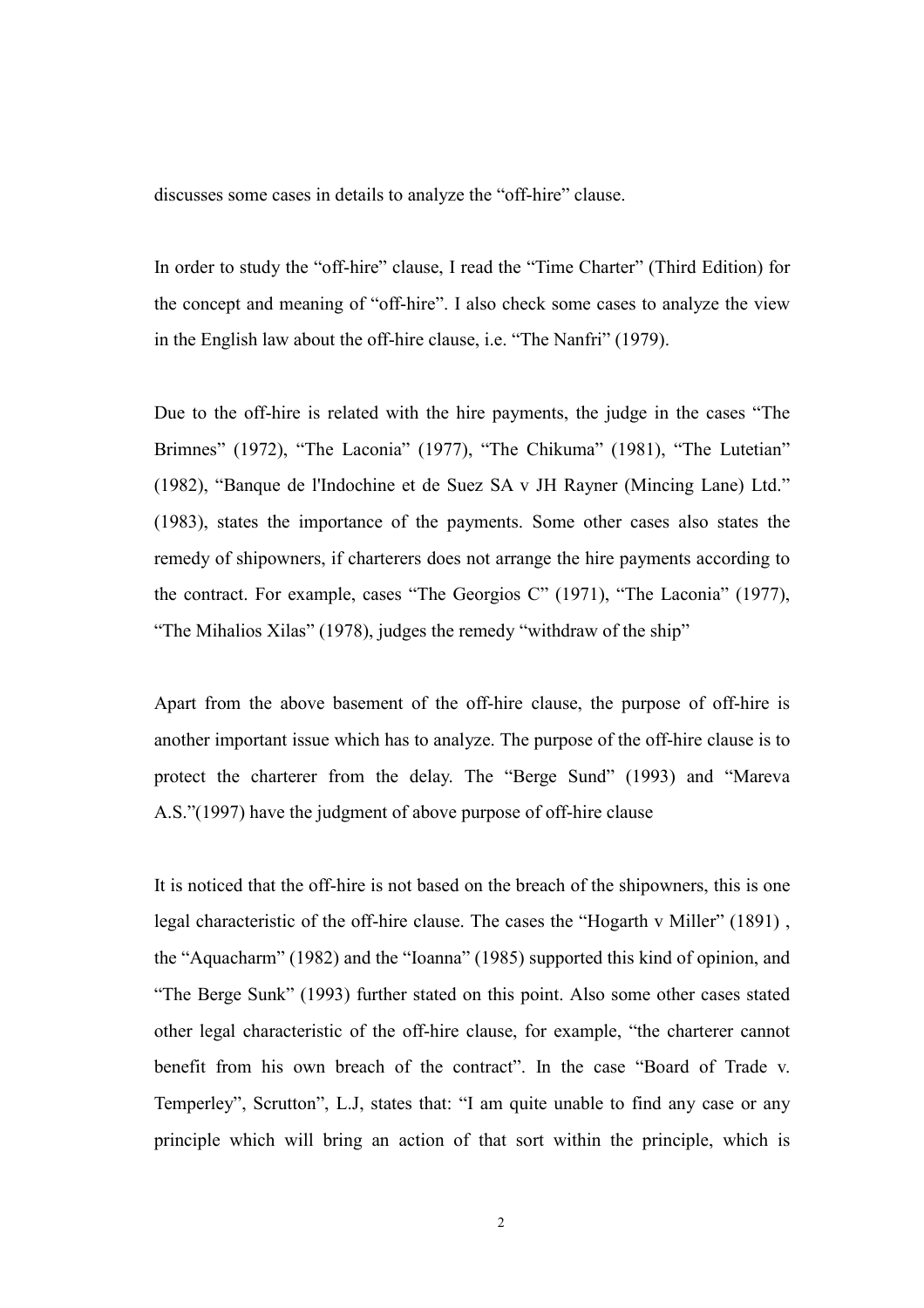sometimes expressed, that a man cannot take advantage of his own wrong."

From the general rules parts of the off-hire clause, follow cases were studied and analyzed, for instance, (1) the case "the Jalagouri" (Nippon Yusen Kaisha Ltd V Scindia Steam Novigation Co. (1999), to state and explain the specific meaning of the "delay" in the aspect of loss of time. The case "The Westfalia" (1891), "The Mareva A.S." (1977), "The Hermosa" (1980) and "The Ira" (1995), also held the opinion about the aspect of loss of time. (2) In the case "The Berge Sund" (1993) stated and held the opinion on "the meaning of immediately", the aspect of construction of the "off-hire". (3) For the aspect, "the onus of proof", I check and study the cases "The Hermosa" (1980) and "The Berge Sund" (1993) elaborate which side will carry the liability to prove the existence of the off-hire event and loss of time caused by this event. (4) There are several cases states the meaning of "efficient vessel" in the off-hire construction, and also several cases show the trend to explain the specific meaning of the "efficient vessel". The case, "The Aquacharm" (1982), holds the narrow opinion to explain and define the meaning of the "efficient vessel", the standard is "physical efficient". However, there is new trend that more and more off-hire cases were caused by the interference of the third parties such as the authorities of the ports. The case "The Apollo" (1978) held this above kind of view to explain the "efficient vessel", which is broad sense view compared with "physical efficient". Cases "The Aquacharm" (1982), "The Mastro Giorgis" (1983), "The Roachbank" (1988), , "The Laconian Confidence" (1997) held similar broad sense opinion to explain and define the "efficient vessel", which is the new trend.

My dissertation will be based on, but not limited to the above listed cases. These cases will be analyzed one by one in detail to support my points.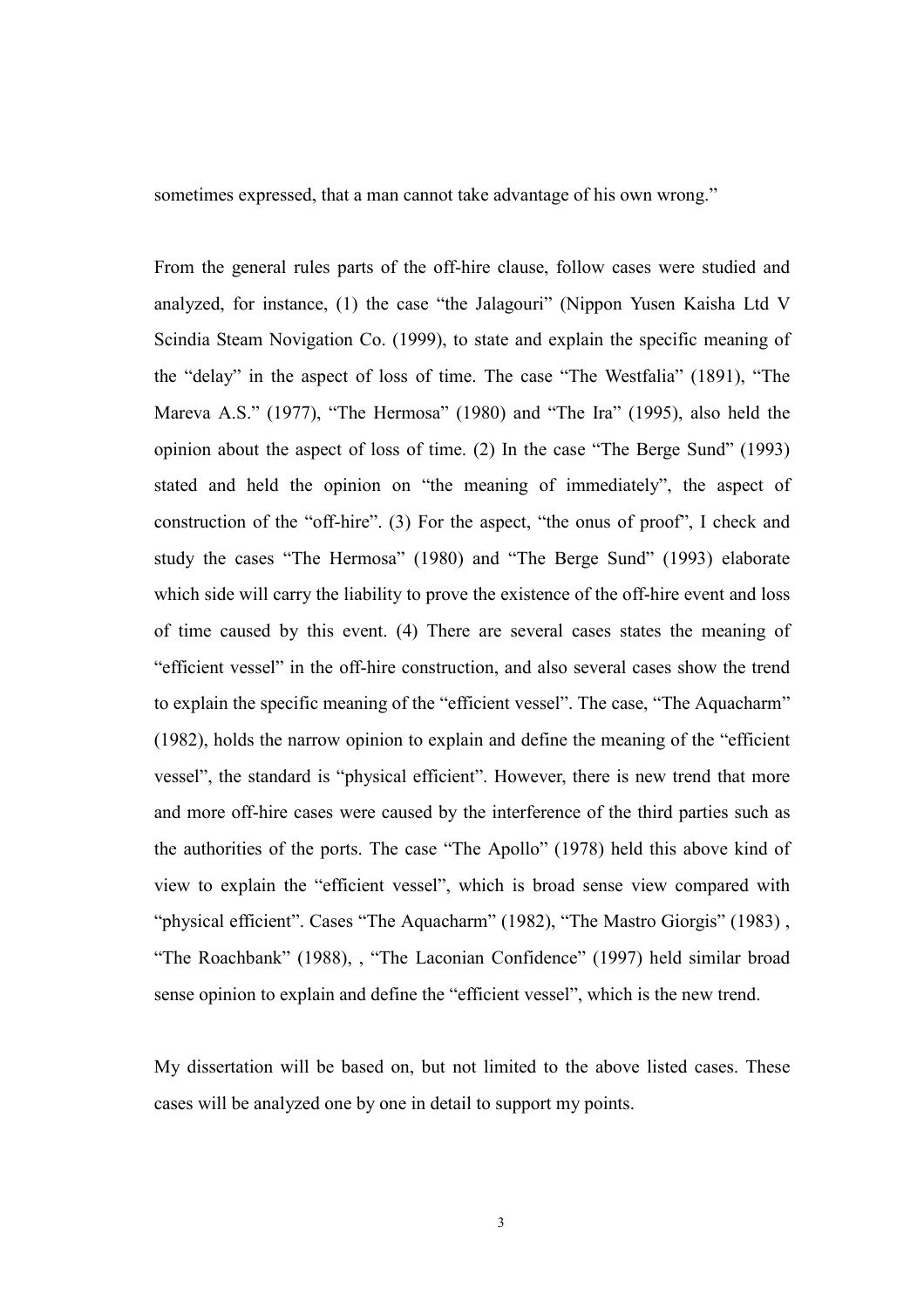## 1.3 Research Objective

The objectives of this dissertation is to

- 1. Explain what the off-hire is
- 2. Define the nature and characteristics of off-hire clause
- 3. Analyze how the off-hire clause works
- 4. Avoid risks arising following the off-hire clause in practice

### 1.4 Structure of the Dissertation

The first part is the introduction of the whole dissertation.

In the second chapter of the dissertation, the author explains the off-hire clause and relevant issues to give an overall understanding of the basic information about this topic. Several points will be discussed, including the nature of the time charter, the importance of the payment of the hire and the serious results of failing to pay the hire, it compares the allocation of the risk with the compensation of the loss or damage, and it is to certain that the point the off-hire clause is a term about the allocation of the risk is supported by most researchers; the purpose of the off-hire clause.

The most important parts are the following three chapters. In chapter 3, the legal characteristics of off-hire clauses will be considered, the off-hire clause is no fault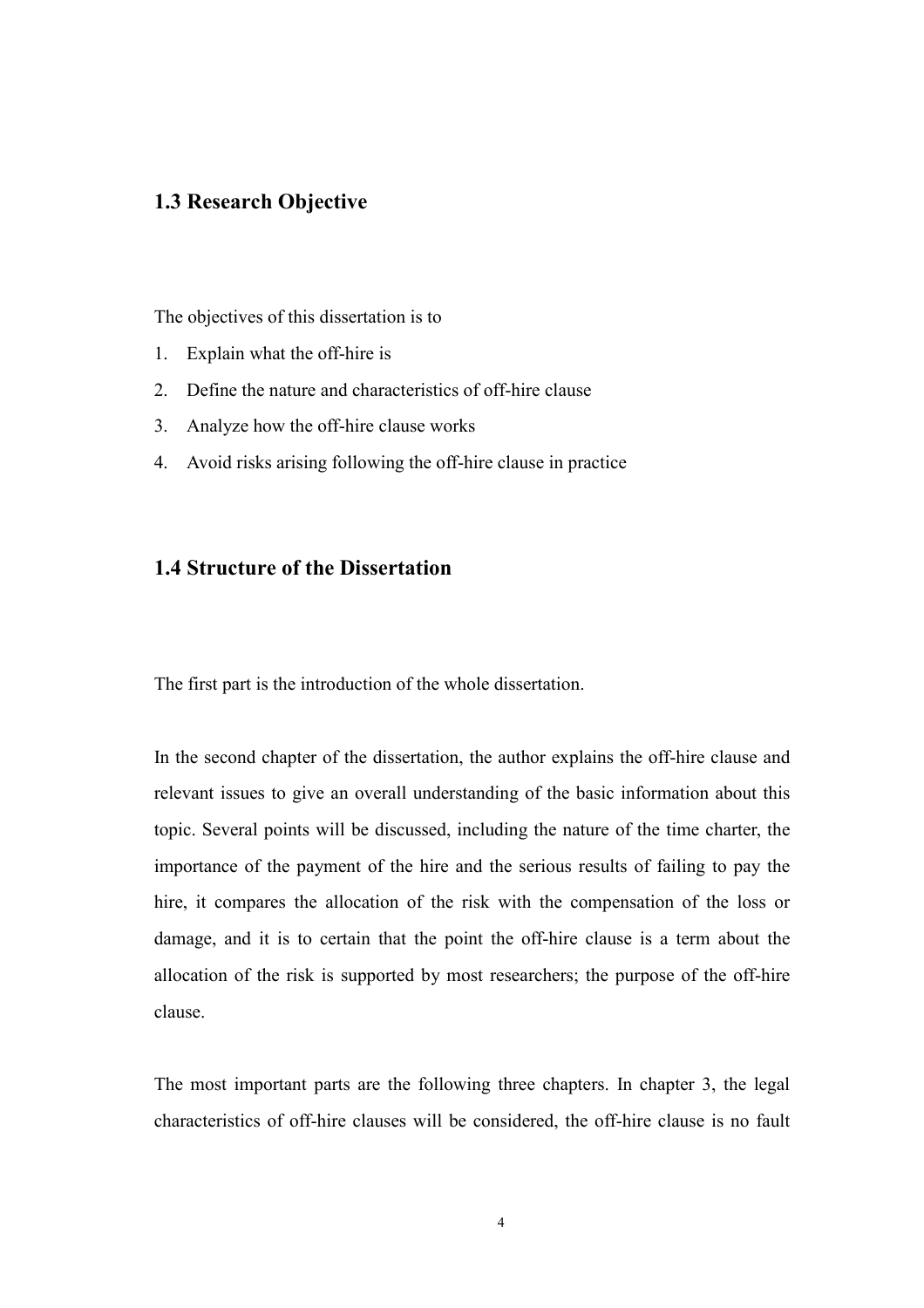provision, further, the relationship between applying the off-hire clause and the claim about the damage on the breach of the contract by the shipowner. Chapter 4 is the part about the general rules relating to the off-hire clauses. Three aspects are introduced which are the necessary conditions that the off-hire clauses should be satisfied, which is the core of the main body. Chapter 5 focuses on the types of hire-clauses, and in chapter 6, specific off-hire clauses is compared in this part. At the end of the dissertation, a conclusion makes a simple sum-up.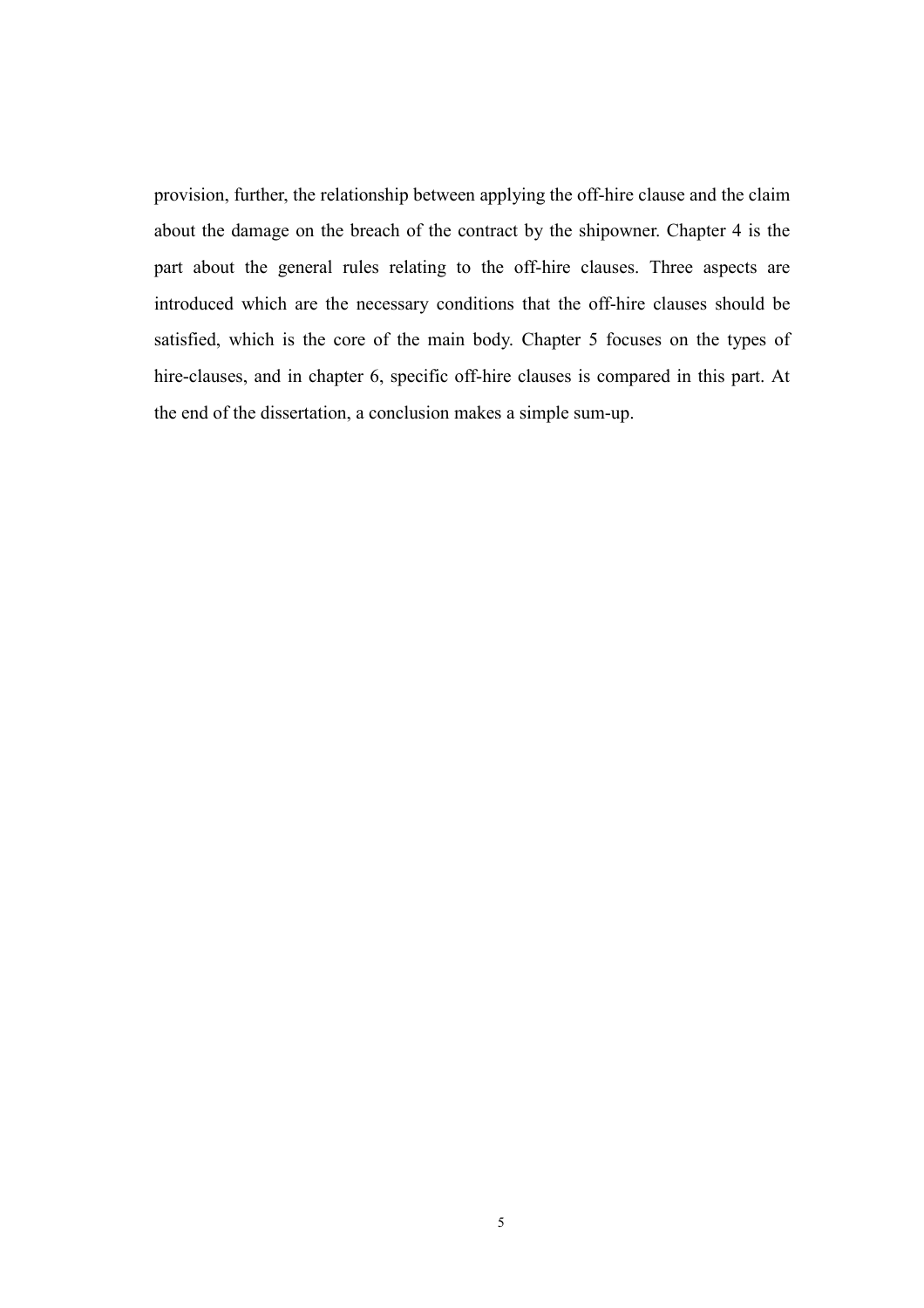## Chapter2 Introduction of off-hire clauses and relevant issues

### 2.1 The nature of a time charter

This dissertation will concentrate on the off-hire clause under the time charter, therefore, it is important to analyze the nature of the time charter first. The focus is whether the time charter is a carriage contract or a hire rent contract.

The charter can be freely negotiated by the shipowner and the charterer in the market, thus, the charterer can choose the kind of the contracts that he needs. There are two important charters in the market, voyage charter and time charter. The time charter entitles the charterer wider range to use the vessel. Further, the charter is subject only to the laws of supply and demand. The nature of the time charter will be different under different countries law systems.

#### 2.1.1View held by different law systems

In the Chinese Maritime Code the voyage charter is regulated by the fourth part i.e. 'the contract of carriage of goods by sea', however, the time charter and demise charter are regulated by another part i.e. 'the charter party'. There is no regnant viewpoint in China on this question. Some people have held that only voyage charter is deemed to be a special cargo voyage contract, and that time charter and demise charter are property tenancy contract not cargo voyage contract. Others have held that the time charter has the same characteristics as the property tenancy contract,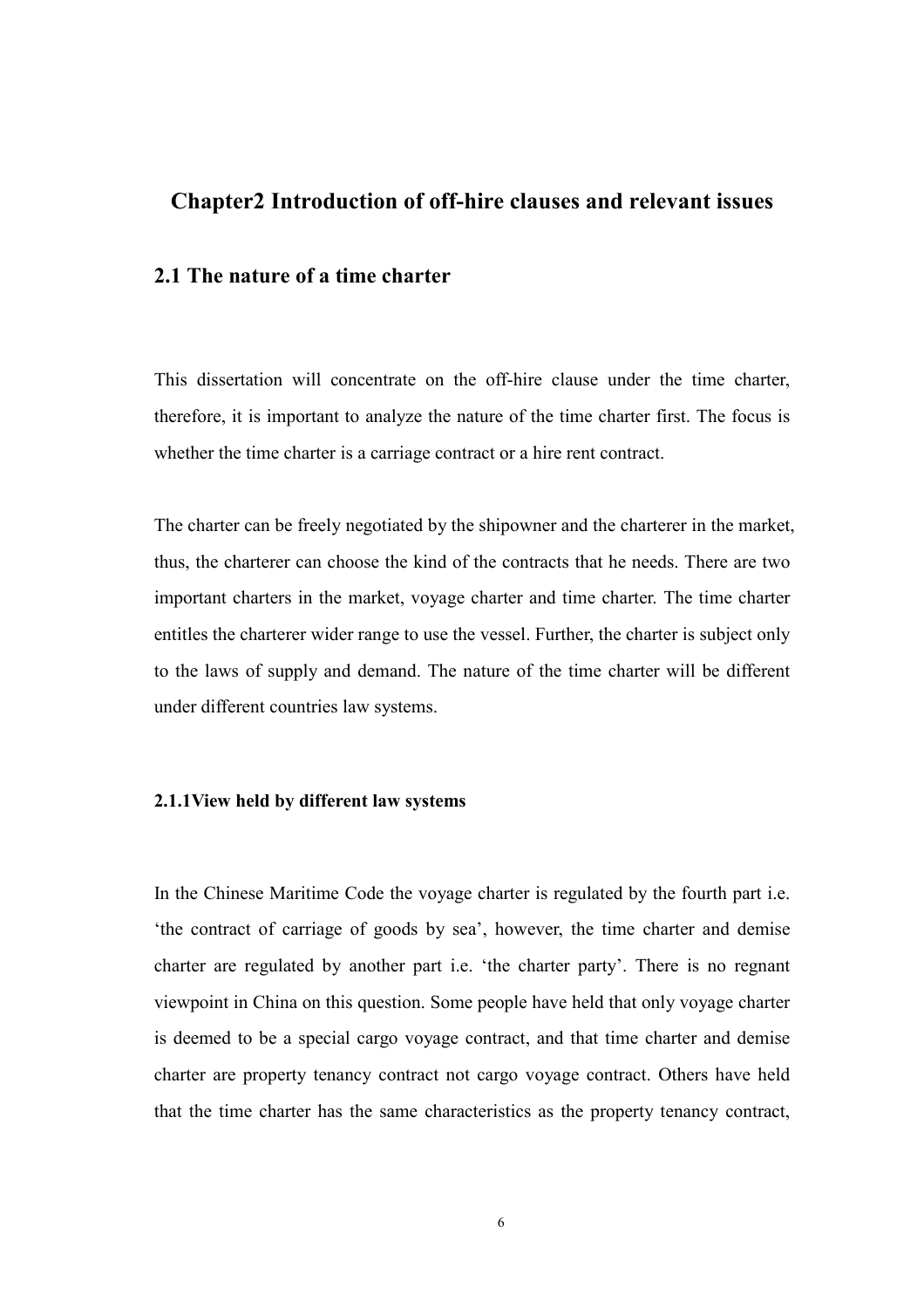professedly, such as the obligation of "delivery the vessel". But this duty of "delivery of the vessel" differs from the normal duty under the property tenancy contract because the delivery of the vessel does not actually deliver the vessel itself to the charterer. The charterer does not actually possess the vessel himself. The words "delivery of the vessel" means that the vessel is under the control of the charterer. The shipowner is also responsible for the safety of the navigation of the vessel and the conduct of the crew when they navigate or manage the vessel. Therefore, some people think the time charter has characteristics of the carriage charter.

The legal system in France is influenced by the civil and business law, hence, French researchers deem that the contract of carriage comes into effect when the cargo is received. The time charter is deemed to be a common property tenancy contract. They deem that the purpose of the time charter for the charterer is that he can use the vessel as he wants. Therefore, in their opinions, the hire under the time charter has the nature of rent under a common form of tenancy contract.

In addition, the general view under the common law is that charters, and particularly time charters, are indeed contracts of hire rather than contracts for the carriage of goods since hire is payable irrespective of whether goods are carried. The charterer under the time charter which is regulated by the English law should pay the hire on time, in full. Whether the shipowner receives cargoes or not does not influence his right to receive the hire. It is also clear that the freight under the contract of carriage will be affected by the delivery of the cargoes. Accordingly, the contract of carriage is based on the delivery of the goods. That is to say that the time charter is similar to a property tenancy contract. The hire has the nature of the rent under property tenancy contract.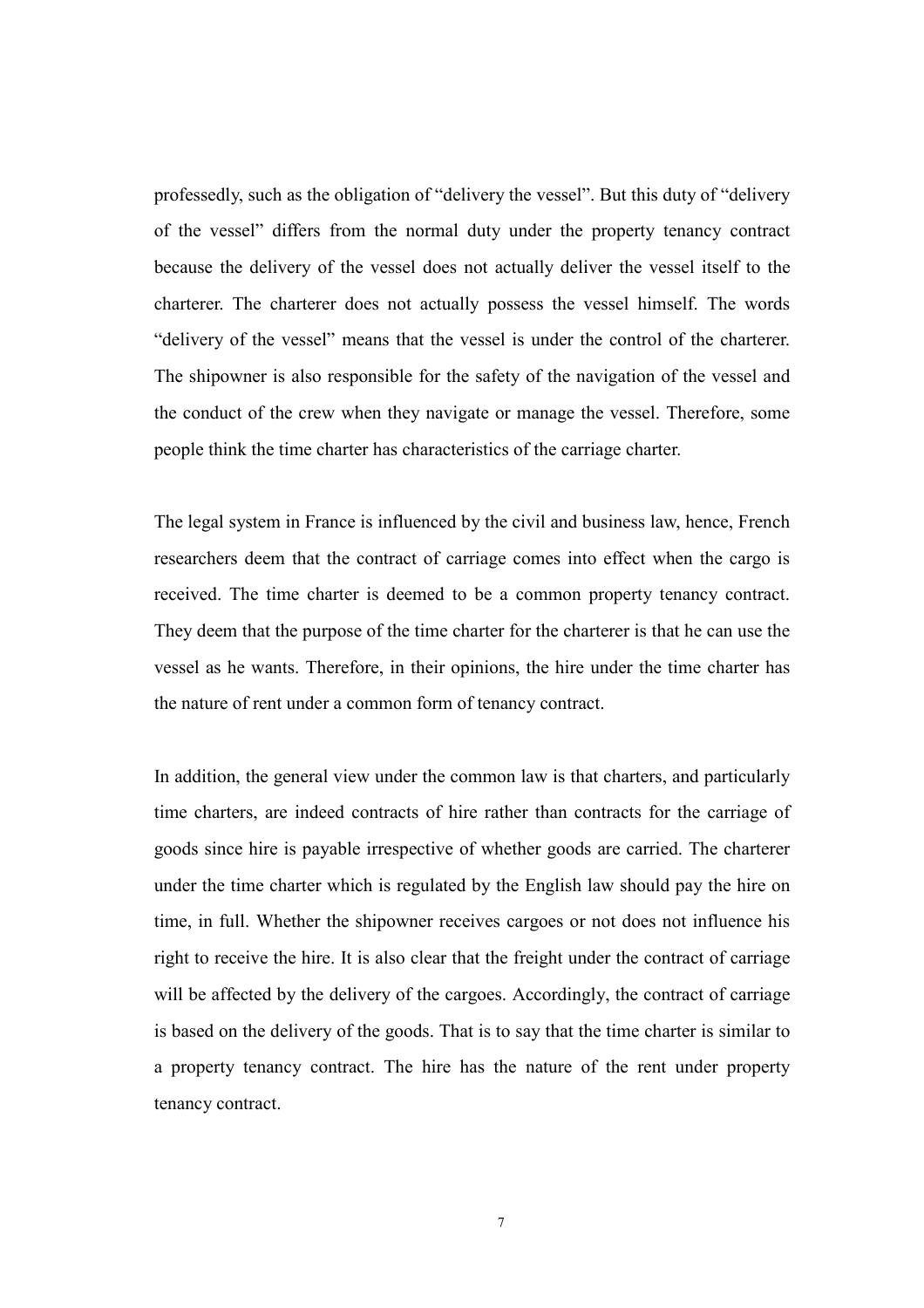Under the British common law system, the possession of the vessel is the only test whether the charter is a tenancy of the vessel or a contract of carriage. But in my opinion, the use of the vessel should be considered. If the vessel is just used by the charterer to carry cargo on one special voyage and the shipowner possesses the vessel, then this contract is the contract of carriage. However, if the charterer can use the vessel as he wants even though he does not possess the vessel, it is deemed that he has possessed the vessel in form.

In the case "Nanfri", Lord Wilberforce said at page 206 that: "It is important in this connection to have in mind that the present charters are time charters, the nature and purpose of which is to enable the charterers to use the vessel during the period of the charters for trading in whatever manner they deem fit."

#### 2.1.2 Author's opinion

It can be concluded that although the shipowner is responsible for the navigation and management of the vessel, the charterer can use the vessel as he wants therefore he actually controls the vessel. Hereby, in my opinion, the time charter is a special property tenancy contract. Under the ordinary conditions, the shipowner under the time charter provides the crews and is responsible for the navigation and management of the vessel, the charterer arranges the commercial use of the vessel. In addition, the charterer pays the hire to the shipowner, and he is responsible for the time loss under the time charter. In this dissertation, I will focus on the off-hire clause which is designed to decrease the responsibility of the charterer regarding the risk of time loss. The off-hire clause transfers the risk of the time loss.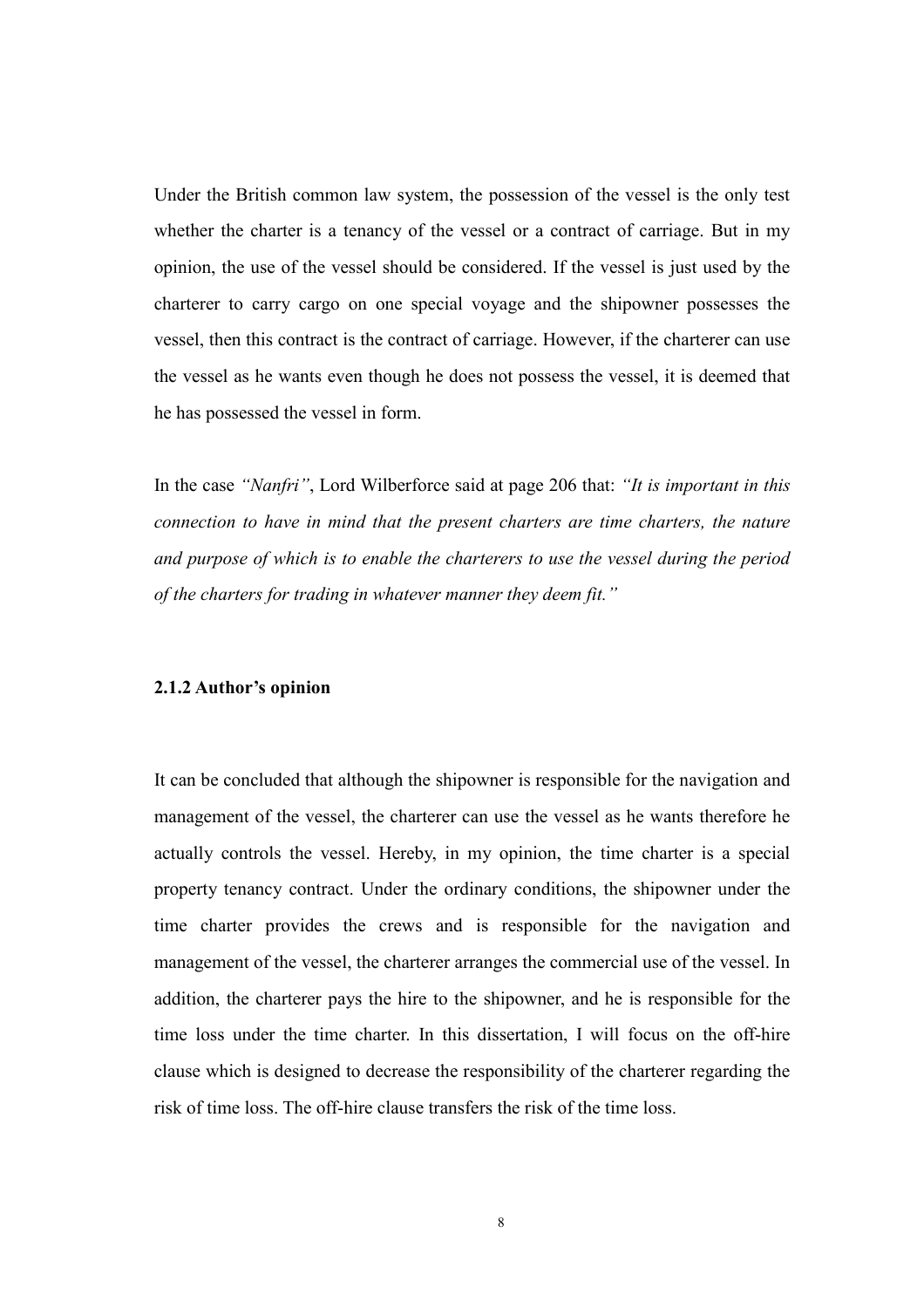### 2.2 Importance of payment of hire

Payment of hire is the primary obligation of the charterer. A time charter often has a provision which regulates the method of calculation, time of payment, location and so on. Provision is usually made in time charters for hire at a certain rate per calendar month and at the same rate for any part of a month to continue until redelivery, with payments to be made in cash monthly in advance.

#### 2.2.1 The requirements of payment of hire

Most standard time charters regulate that the hire must be paid in full, on time, in advance.

BALTIME 1939: "Payment of hire to be made in cash … without discount every 30 days in advance".

#### NYPE 1946:

C1.4: "That the Charterers shall pay for the use and hire of the said vessel at the rate of ……..commencing on and from the day of her delivery ……; hire to continue until the hour and day of her redelivery in like good order and condition.....,"

C1.5: "Payment of said hire to be made in New York in cash in United States Currency, semi-monthly in advance, and for the last half of month or part of same, the approximate amount of hire, and should same not cover the actual time, hire is to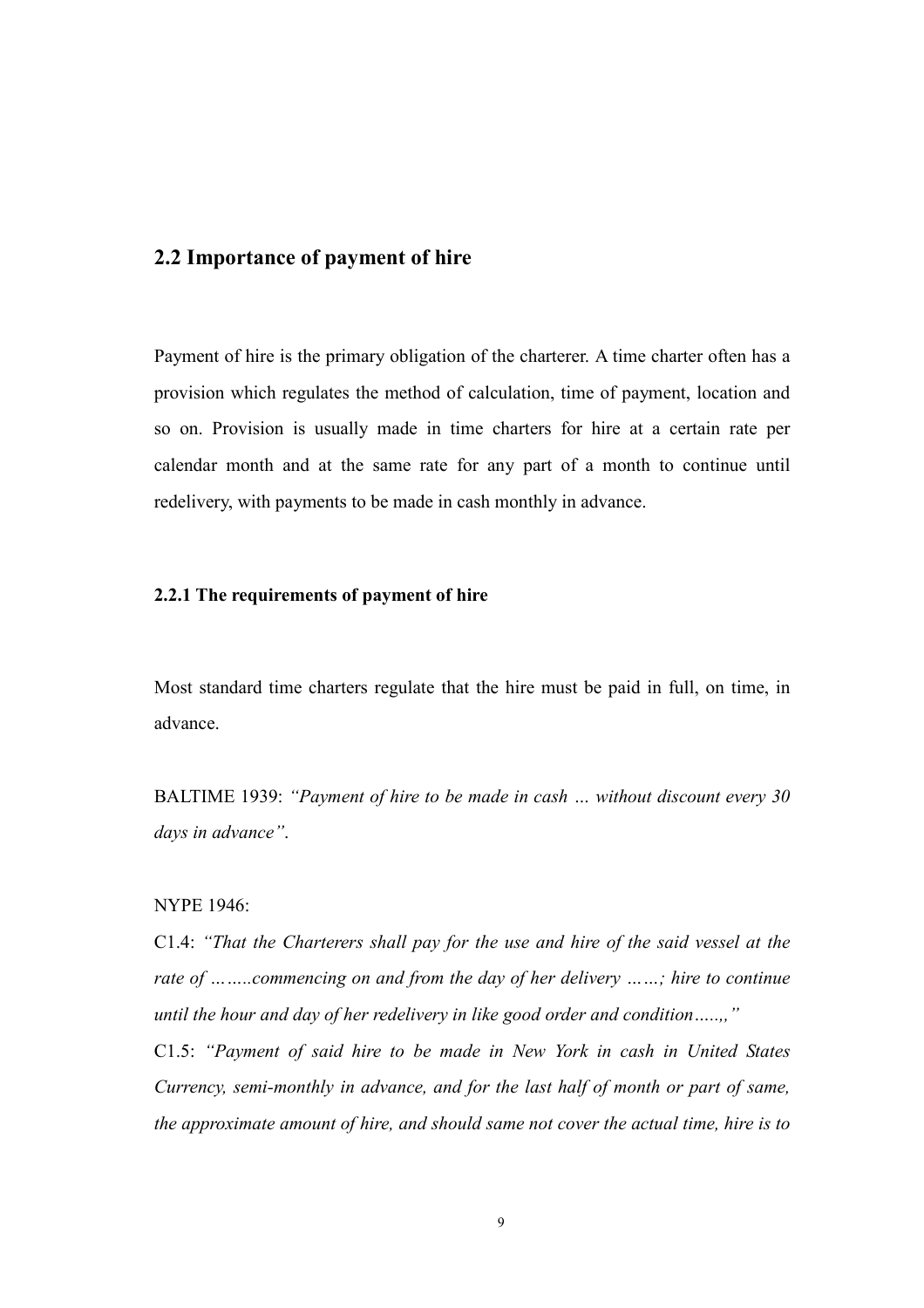be paid for the balance day by day, as it becomes due, if so required by Owners....."

SHELLTIME 4: "Payment of hire shall be made in immediately available funds ... in default of such proper and timely payment …"

The word "in cash" should not be narrowly understood as "cash, coins", as it includes other forms of payment commonly used by bankers.

In the case "Brimnes", the judge Justice Brandon stated that: '(1) The words "payment  $\ldots$  to be made  $\ldots$  in cash" in clause 5 of the charter-party did not mean that payment had to be made in dollar bills. The expression "payment in cash", as used in a modern charter-party, included any commercially recognized method of transferring funds, the result of which was to give the transferee an unconditional right to the immediate use of such funds. Both the direct and indirect methods of transfer used by the charterers at different times in this case constituted payments in cash within the meaning of clause 5. (3) While the expression "payment in cash" covered the methods of transferring funds used in this case, a payment by such methods could not be regarded as having been made until the payee had an unconditional right to the immediate use of the funds transferred.'

At last, the judge Brandon, J. concluded that: "In my view these words must be interpreted against the background of modern commercial practice. So interpreted it seems to me that they cannot mean only payment in dollar bills or other legal tender of the U.S. They must, as the shipowners contend, have a wider meaning, comprehending any commercially-recognized method of transferring funds, the result of which is to give the transferee the unconditional right to the immediate use of the funds transferred."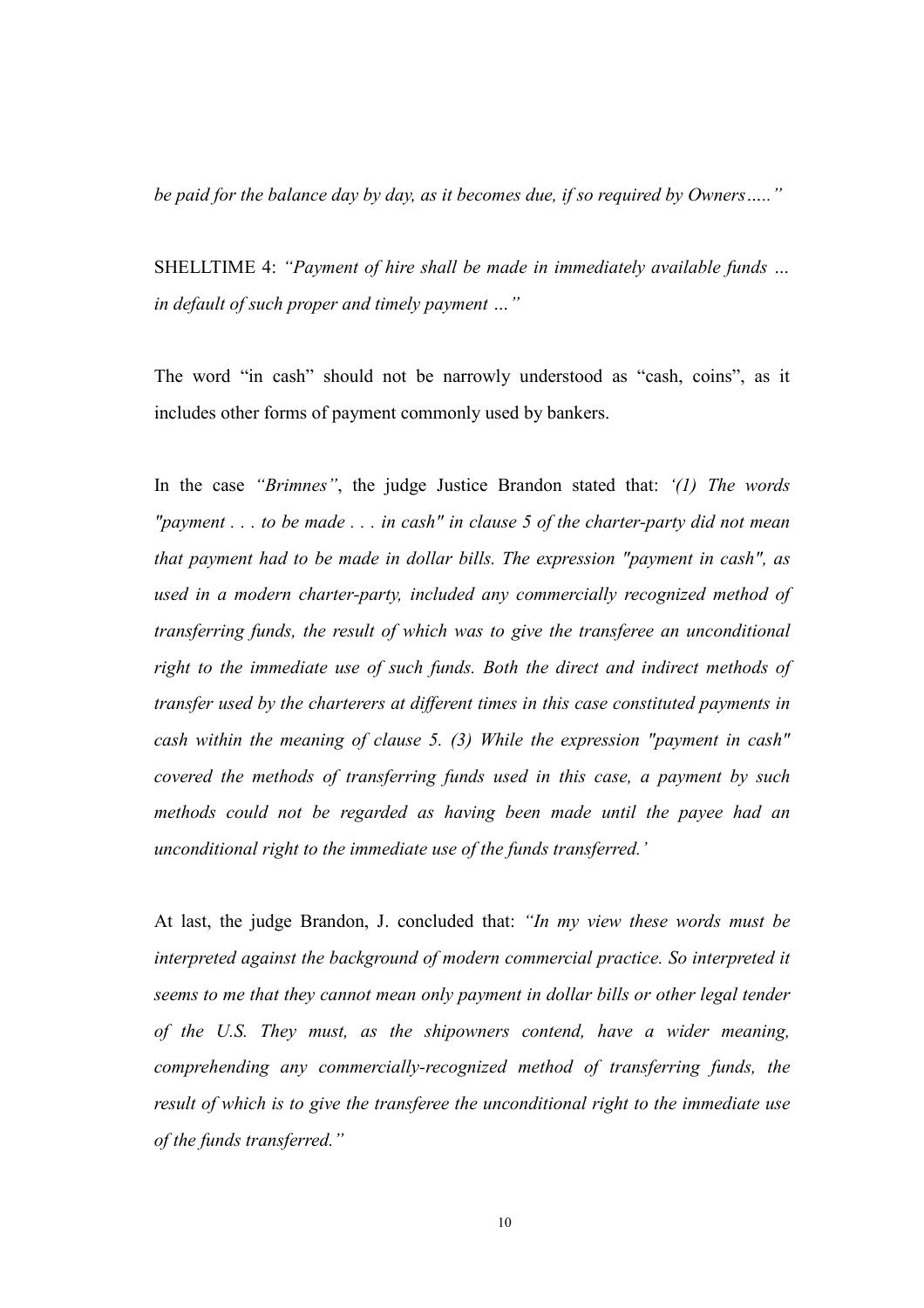Other forms of payment are the equivalent of payment by "cash" only if and when owners' account is irrevocably credited and the money is freely disposable by the owner. Some methods of payment do not amount to payment by "cash", which are payment by uncleared cheque, payment under reserve or payment which cannot yet earn interest.

Another point which should be noticed is that how to determine the date of the payment of the hire if the hire is paid by the banker's draft and payment orders. In the case "The Brimnes", it was held that where the charterers' bank delivers to the owners' bank a banker's draft or equivalent document, payment under the charter is complete at the time of such delivery. However, this way is not same as the payment of hire by the cash. Because the payment of hire by cash gives the shipowner a right to immediately obtain the interest. Relatively, the payment of hire by banker's draft may lead to another problem. The payment of hire by the banker's draft may need a period to process this conduct to the bank of shipowner. Therefore, Lord Salmon pointed out in "The Laconia" that a certain amount of processing would be needed before a credit was raised in an owner's account even where the charterers paid in cash. In conclusion, the payment of hire by banker's draft should be deemed to perform the charterer's duty when the bank of shipowner accepts the payment.

Under the time charter, the payment of hire has several characteristics such as in full, on time, in advance. This duty of charterer is a continuous, punctual and absolute one. The charterer cannot delay, decline and deduct the hire on due date. The basic duty of charterer is to pay the hire continuously under the charter period unless there are express clauses to delay, decline or deduct the sum; or the shipowner breaches the contract and fails to provide the services stated in the contract; or the charter is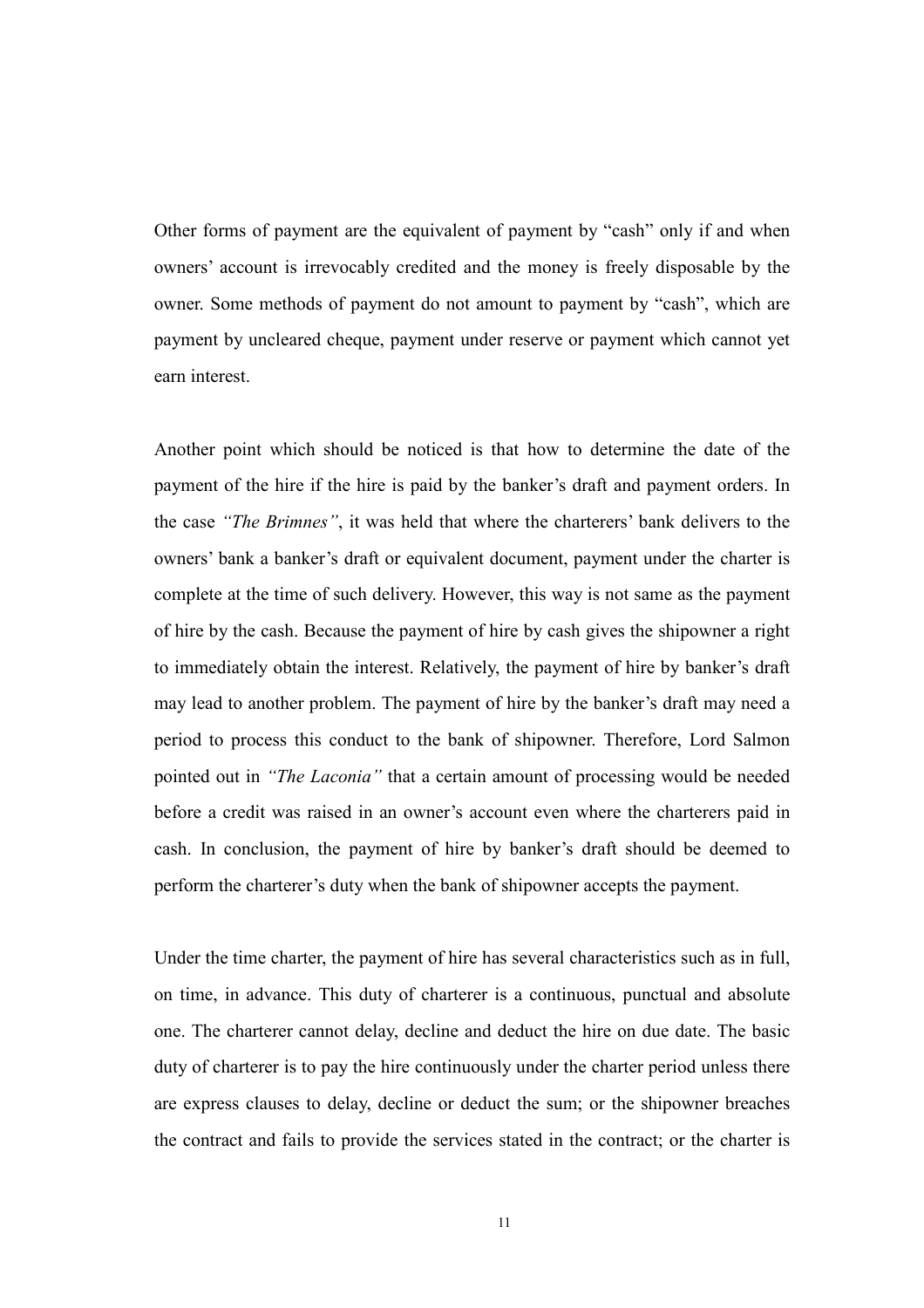frustrated. This duty is strict even if the charterer cannot use the vessel unless there are express clauses in the contract. However, the purpose of payment of hire by the charterer is to obtain the sufficient and efficient services from the vessel. If the vessel fails to provide the services, the charterer also suffers due to the time lost. Therefore, the charterer inserts the off-hire clause into the time charter to provide his benefit. In "The Lutetian", both counsel and the court accepted that it was permissible for hire paid in respect of a past period of off-hire to be deducted from the next monthly hire payment. Furthermore, it is also decided by the Court of Appeal in "The Nanri", that off-hire under the Baltime Clause 11 (A) ("no hire to be paid in respect of any time lost thereby… Any hire paid in advance to be adjusted accordingly") could be deducted from a subsequent hire payment.

#### 2.2.2 One important remedy to the shipowner – withdrawal of the ship

It is common that the shipowners have continuous running expenses to pay such as crew salaries, insurance premiums etc. Therefore, if the charterer fails to pay the hire then the shipowner will loss cash-flow to maintain the running of the vessel. So it is important that the shipowner receives the hire punctually and in full. Many standard time charters state one remedy for the failure of the payment of hire which is the right of withdrawal of the ship.

#### NYPE 1946:

5 "Payment of said hire to be made in New York in cash in United States currency, semi-monthly in advance … otherwise failing the punctual and regular payment of the hire … the Owners shall be at liberty to withdraw the vessel from the service of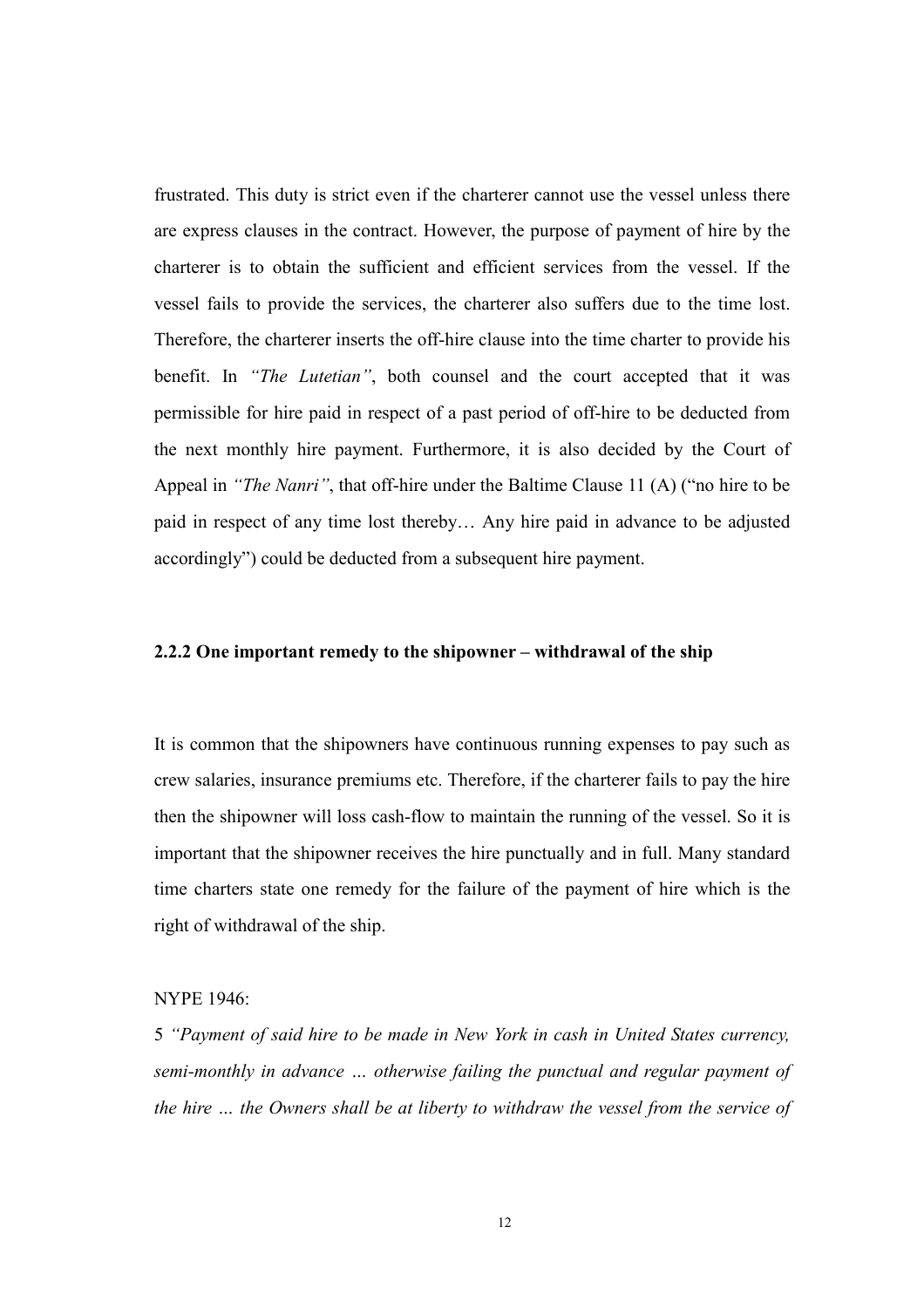the Charterers without prejudice to any claim they (the Owners) may otherwise have on the charterers."

#### NYPE 1993

11 "At any time after the expiry of the grace period … and while the hire is outstanding, the Owners shall, without prejudice to the liberty to withdraw, be entitled to withhold the performance of any and all of their obligations hereunder and shall have no responsibility whatsoever for any consequence thereof, in respect of which the Charterers hereby indemnify the Owners,…"

The failure of payment of hire by the charterers is conduct which breaches their obligation under the charter, normally, the consequence of the conduct should be as same as that caused by other common conduct of breach. It means that the failure of payment of the hire does not directly lead to terminate the charter. However, it is normal that the time charter has a clause to entitle the shipowner to withdraw the vessel from the service of the charterer. The consequence of this remedy is significant; when the shipowner adopts this remedy the charter is terminated. The right of withdrawal of the vessel is entitled by the charter and it can be adopted by the shipowner. It is up to the shipowner to choose whether he wants to use the right of withdrawal of the vessel when the payment does not accord with the regulation of the charter. In addition, the right of withdrawal of the vessel is not interfered with by the charterer or the court.

For instance, in the "Baltime Charter", Clause 6 states that "... In default of payment the Owners to have the right of withdrawing the vessel from the service of the Charterers, without noting any protest and without interference by any court or any other formality whatsoever and without prejudice to any claim the Owners may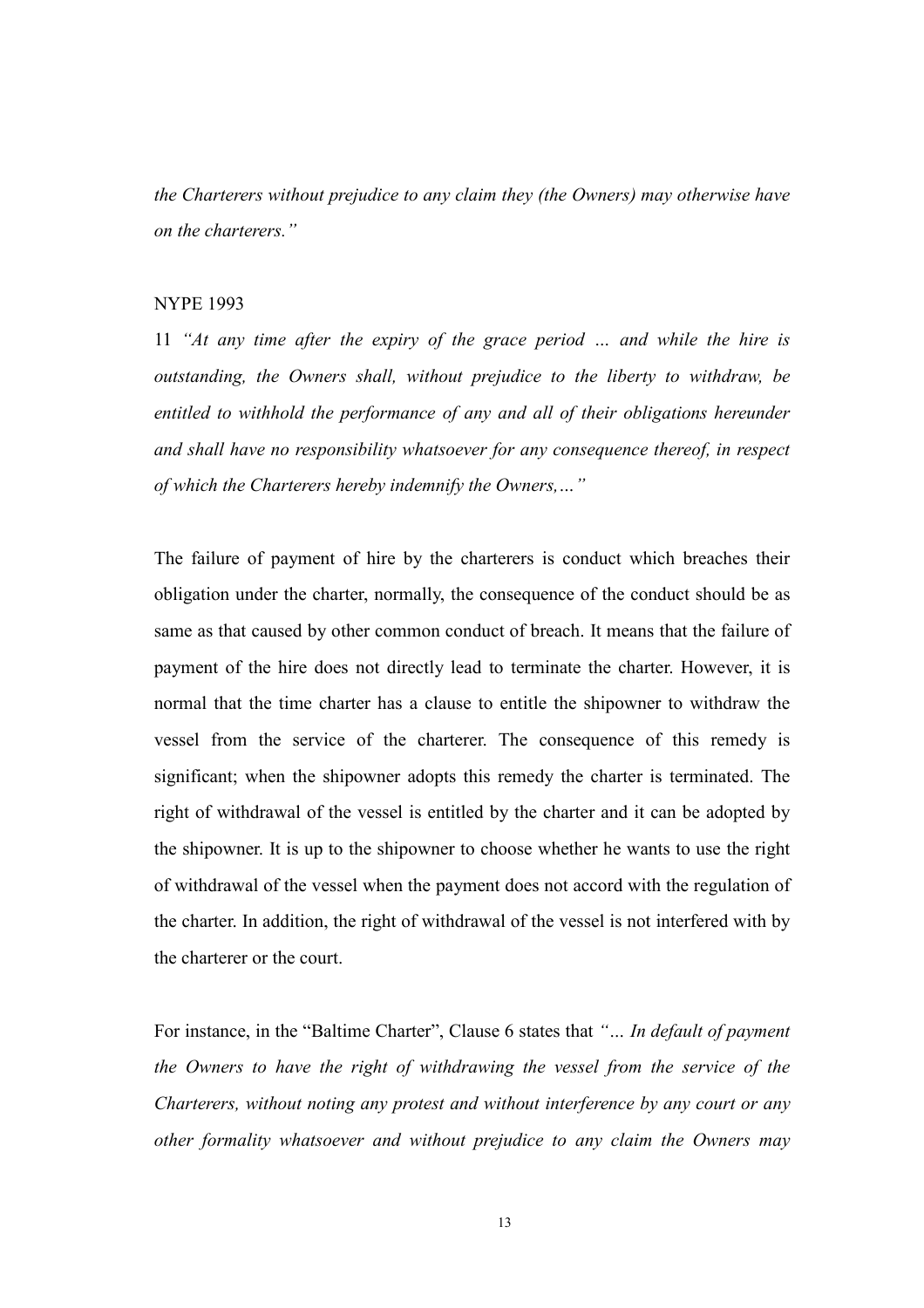otherwise have on the Charterers under the Charter."

The shipowner should be careful to perform the right of withdrawal of the vessel, because the performance of this right is final. The shipowner cannot withdraw the vessel temporarily unless there are special terms in the charter. Therefore, "withdraw" means finally withdraw.

In the case "the Mihalios Xilas" on the Baltime form, Donaldson, J. said: "Temporary withdrawal of a vessel for non-payment of hire is a right which could only exist if specially conferred upon the owners by the terms of the time charter. No such right is conferred by this charter-party."

If the shipowner withholds the services of their ship, he cannot resume the vessel under the use of the charterer. In my opinion, the right of withdrawal of the vessel is finial in another aspect that if the shipowner accepts the later payment by the charterer even if the charterer fails to do so on due date then the shipowner cannot perform the right of the withdrawal of the vessel again.

In the case "The Georgios C", the Court of Appeal held that these words in the Baltime charter meant "in default of payment and so long as default continues", 'so that a late payment or tender of hire by the charterers would extinguish the right of withdrawal if this right had not been exercised by the owners prior to that payment or tender'. The House of Lords in a case concerning the New York Produce Form, "The Laconia", overruled this point.

The performance of the right of withdrawal of the vessel should be based on the breach of the charterer on the payment of the hire. The breach of this obligation can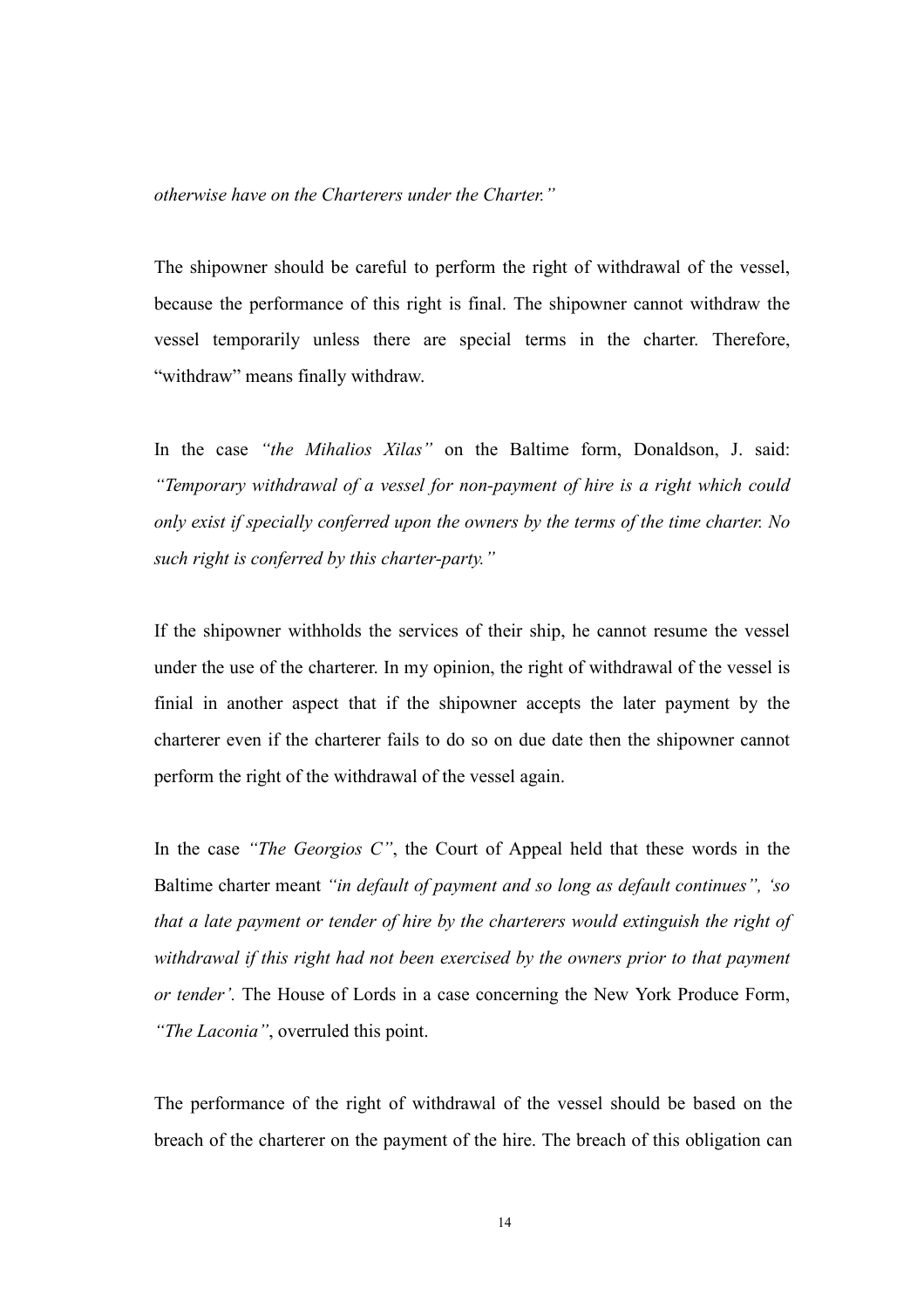be divided into two aspects: the first one is that the charterer does not perform the obligation at all; the second one is that the charterer fails to fulfill the duty properly e.g. he does not pay the full sum of hire regulated by the charter. In the case "Western Bulk Carriers K/S v. Li Hai Maritime Inc", Jonathan Hirst QC supported this view that even 500 dollars can lead to the shipowner applies the right of withdrawal of the ship.

Hence, the charterer should be careful in performing his obligation, because even very slight delay or non-sufficient payment of the hire may entitle the shipowner to withdraw the vessel from the use of the charterer. Further, this situation may be common when the rate of hire prevailing in the charter market rises.

One of the necessary conditions of the performance of the withdrawal of the vessel is that the shipowner gives notice of the withdrawal. Because the consequence of the withdrawal of the vessel is serious, it is prevalent that the charter inserts into an "Anti-technicality" clause which is to prevent the shipowner to abuse the right of withdrawal of the use of the charterer. Thus, on account of the existence of the anti-technicality clause the shipowner should give notice to the charterer before he carries out the withdrawal of the vessel as the breach of the payment of the hire by the charterer. The notice of withdrawal of the vessel should state that the shipowner can withhold the service of the vessel if he does not receive the payment on the regulated date.

# 2.3 Risk allocation between owners and time charterers re payment of hire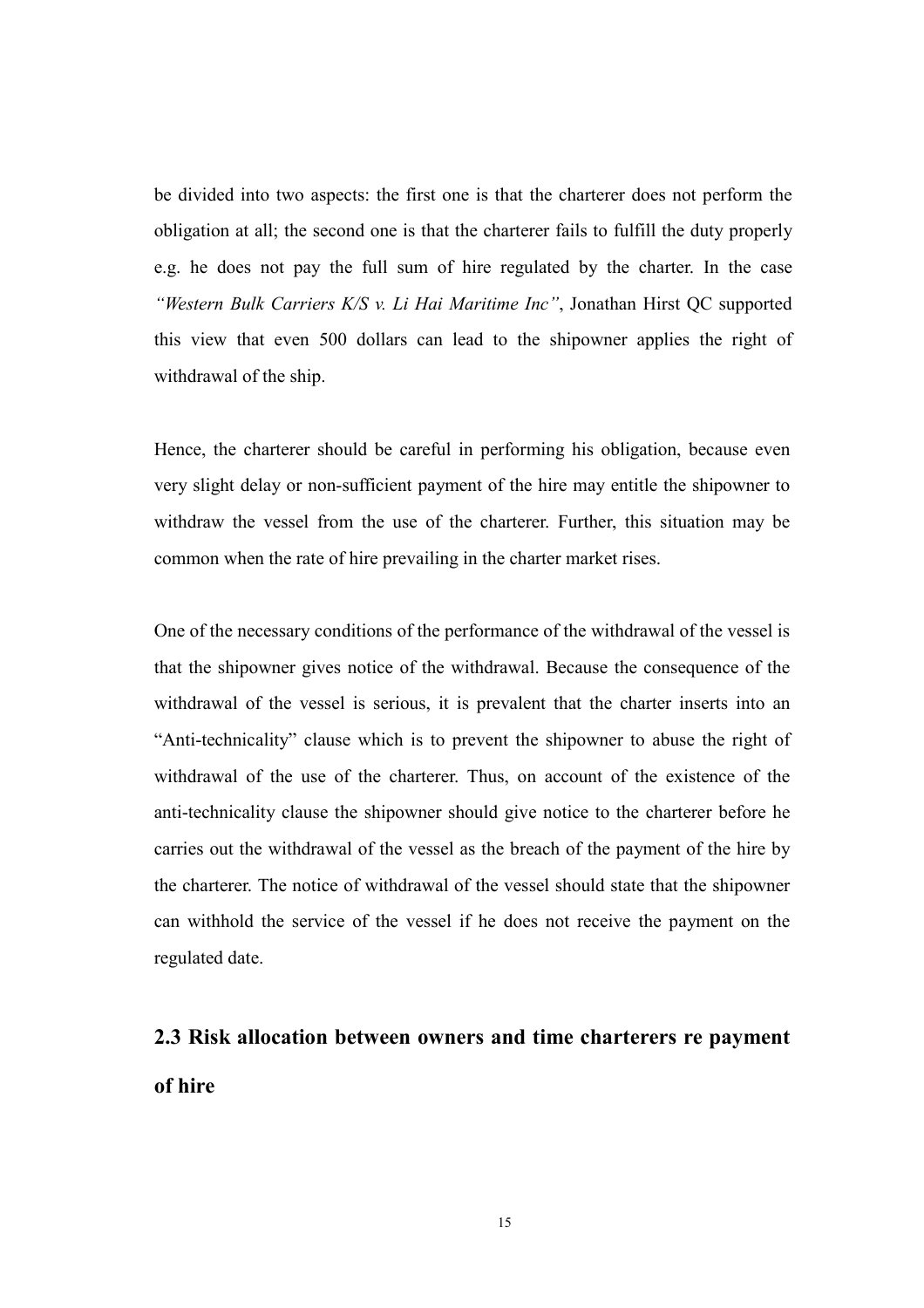Traditionally, there are two opinions around this point, one is the compensation of the loss and damage, the other is apportionment of the risk.

The duty of compensation is the most important and usual way under the civil responsibilities. The purpose of that is the party who breaches the contract pays some certain sum of money to the innocent party to remedy the loss of the victim who suffers loss because of the breach conduct of other parties. At the same time, the compensation is paid by the party in breach to other party who complies with the contract, so the compensation of loss or damage is the crack-down of the property which embodies the characteristic of the punishment. The purpose of the compensation of the loss or damage is to put the plaintiff in the same condition as if that the contract has been carried out. Or the compensation of the loss or damage makes the plaintiff on the condition that the contract was not formed at all. Some researchers normally say that the compensation of the loss or damage is to protect the contemplated benefit of the plaintiff. But it should come into mind that the compensation of loss or damage is based on the conducts of breach. In addition, the plaintiff has an obligation that he should reduce his loss or damage when he applies the compensation of the loss or damage, if he fails to do so he cannot gain the compensation of this increased part.

However, the off-hire clause does not depend on the breach of the contract or the fault of the shipowner. That is to say that if the events listed on the contract has happened then the charterer can claim the rights entitled by the off-hire clause in the time charter whether or not the shipowner is at fault. The charterer has a right to postpone the payment of hire or deduct the sum because the events written in the off-hire clause in the time charter has occurred. The purpose of the existence of the off-hire clause in the time charter is to reduce the obligation carried by the charterer.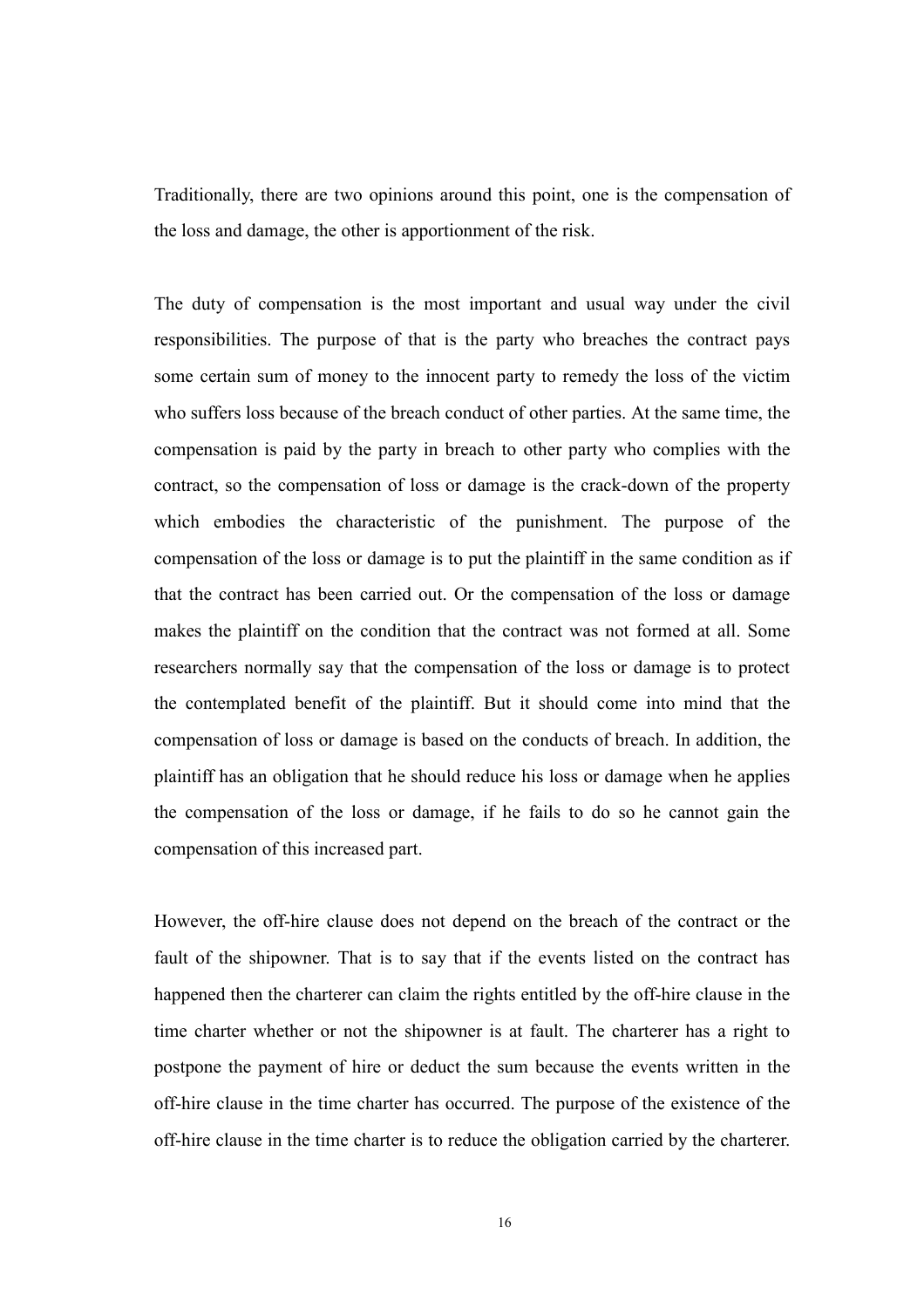Without doubt, the shipowner is responsible for providing sufficient crews, equipment and services of the vessel. Consequently, the shipowner has a right to receive the hire throughout that period and to re-assume control of his vessel on the expiry of that period. To the contrary, the charterer is entitled to exploit the vessel commercially within the period defined by the contract. Further, the charterer carries the duty to pay the hire punctually, in full and in advance.

In the case "The Gregos", the House of Lords has stated that: "Where the charter-party is for a period of time rather than a voyage, and the remuneration is calculated according to the time used rather than the service performed, the risk of delay is primarily on the charterer".

It is clear that the risk of delay is borne by the charterer if there is absence of any contrary terms. The charterer may lose benefit because he should pay additional hire for the delay if there are no provisions similar to the off-hire clause. It is clear that the charterer carries more risks than the normal allocation.

In the case "The Berge Sund", the judge Steyn stated that: "As is fashionable nowadays, the clause is said to deal with allocation of risk."

It should come into mind that the charterer carries a heavy obligation that he should pay the hire. However, the charterer wants to alleviate this heavy duty, he wants the shipowner to take some risk. Therefore, the charterer wishes to insert the off-hire clause into the time charter to change the allocation of the risk.

It can be concluded that the off-hire clause is the agreement that two parties accede to share the risk. Under this situation, the charterer takes the risk when he exploits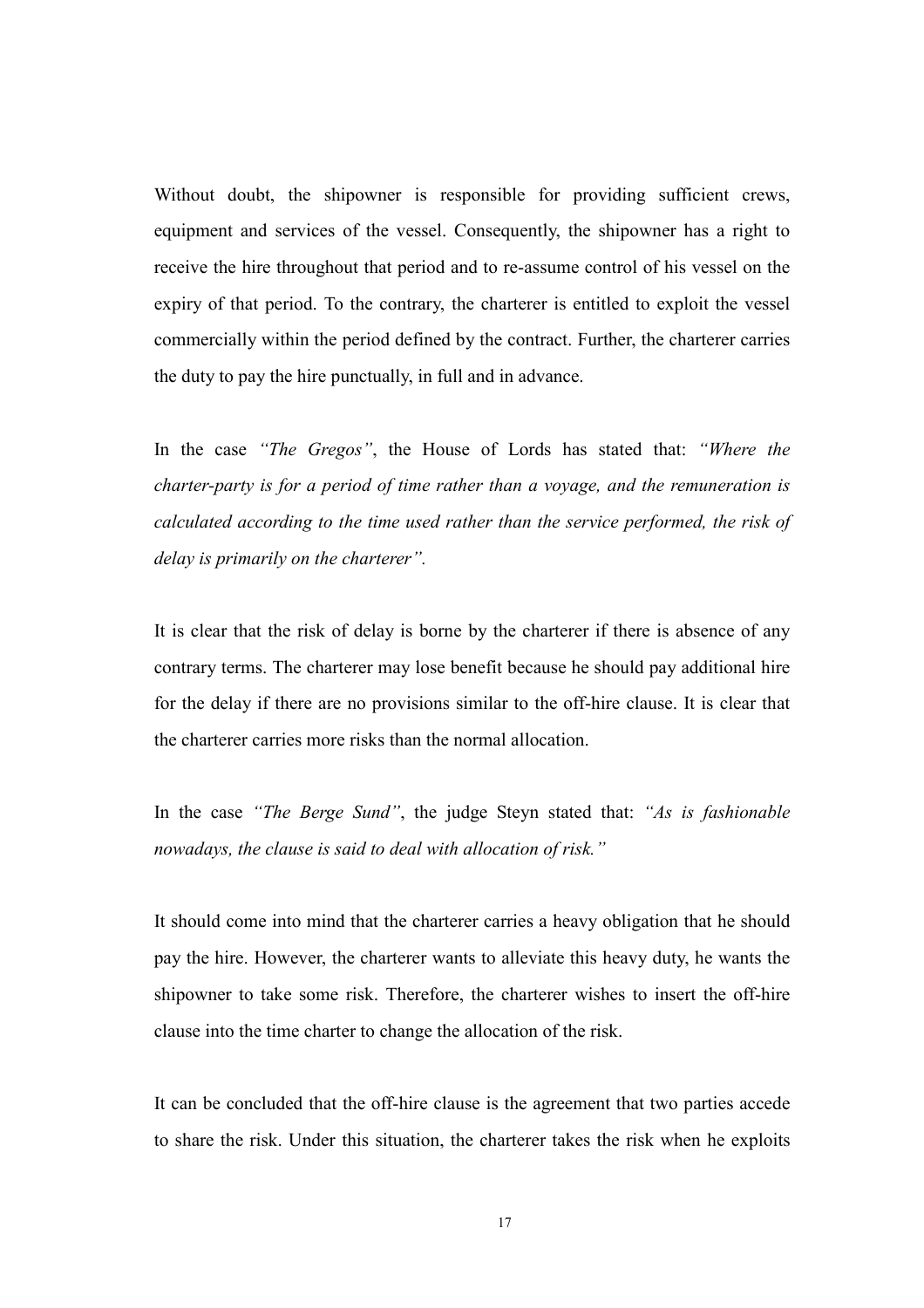the vessel commercially; the shipowner carries the risk specified by the off-hire clause. The off-hire clause states the events which can make the charterer deduct the amount of the hire or stop to pay the hire.

#### 2.4The purpose of off-hire clauses

The general loss-of-time risk under a time charter is allocated to the charterer as discussed above. In other words, the charterer will lose his benefits if the vessel is delayed or is unproductive and the shipowner is to blame. Therefore, the shipowner and charterer reach the agreement that the time charter releases the charterer from his continuous obligation to pay hire. The purpose of the off-hire clause is to protect the charterer from the delay.

In order to expound the purpose of off-hire clauses, one of the examples should be listed in front. The clause 15 in the New York Produce Exchange Form 1946 (NYPE'46) states that "That in the event of the loss of time from deficiency of men or stores, fire, breakdown or damages to hull, machinery or equipment, grounding, detention by average accidents to ship or cargo, drydocking for the purpose of examination or painting bottom, or by any other cause preventing the full working of the vessel, the payment of hire shall cease for the time thereby lost; and if upon the voyage the sped be reduced by defect in or breakdown of any part of her hull, machinery or equipment, the time so lost, and the cost of any extra fuel consumed in consequence thereof, and all extra expenses shall be deducted from the hire."

It is clear that the clause in the latter paragraph entitles the charterer to deduct the amount of the hire because of the existence of the off-hire events. In the case "The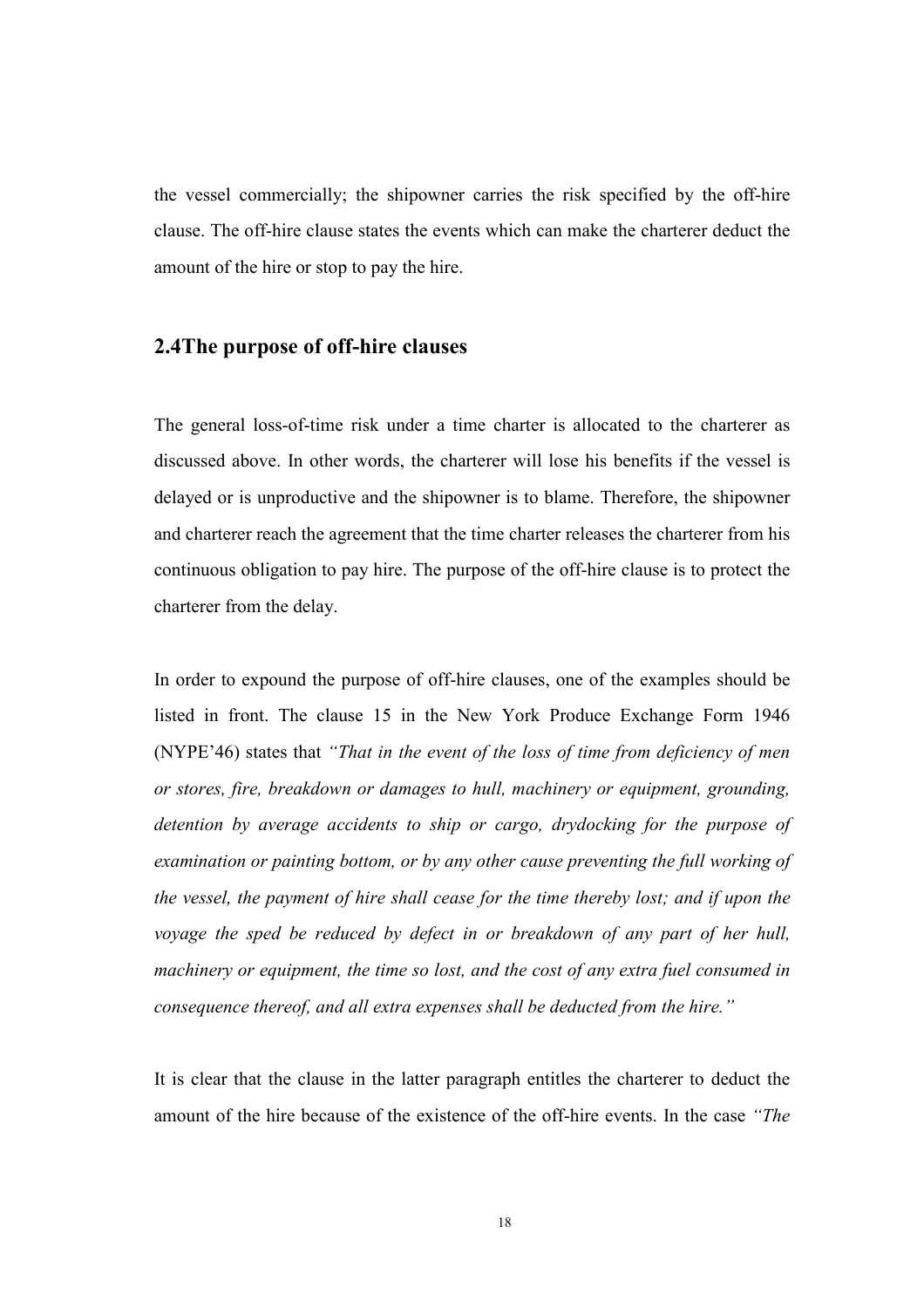Mareva A.S.", Kerr, J. commented on the Clause 15 of the New York Produce Form that "It is settled law that prima facie hire is payable continuously and that it is for the charterers to bring themselves clearly within an off-hire clause if they contend that hire ceases. This clause undoubtedly presents difficulties of construction and may well contain some tautology, e.g. in the reference to damage to hull, machinery or equipment followed by 'average accidents to ship'. But I think that the object is clear. The owners provide the ship and the crew to work her. So long as there are fully efficient and able to render to the charterers the service then required, hire is payable continuously. But if the ship is for any reason not in full working order to render the service then required from her, and the charterers suffer loss of time in consequence, then hire is not payable for the time so lost."

Therefore, the charterer favors the off-hire clause very much because he can escape the heavy duty of payment of hire sometimes.

But it should come into mind that the off-hire clauses in different standard contracts do not have identical contents. Furthermore, the off-hire clauses are in any event frequently amended by the parties.

For these reasons it has been said that "the only general rule that can be laid down is that one must consider the wording of the off-hire clause in every case".

The scope of the off-hire clause depends on the wording of that clause, and the performance of the right to deduct the amount of the hire is also affected by the wording of the clause. However, it should be noticed that even if the wording of the clause is different, the object of the off-hire clause is obvious that the off-hire clause operates as exceptions which cut down the owner's right to hire. Another way to put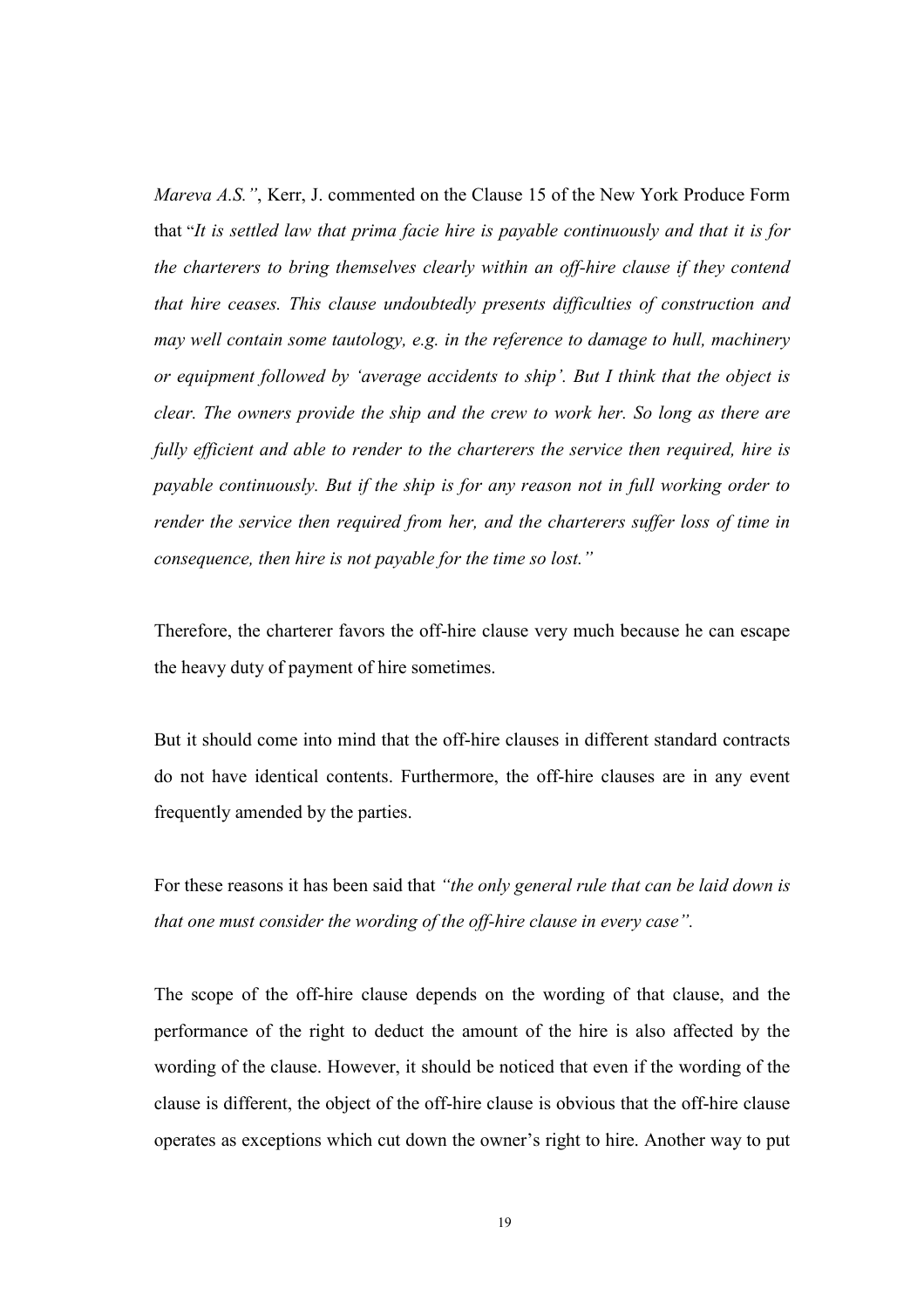the same point is to say that the off-hire clause gives the protection to the charterer in the event of delay.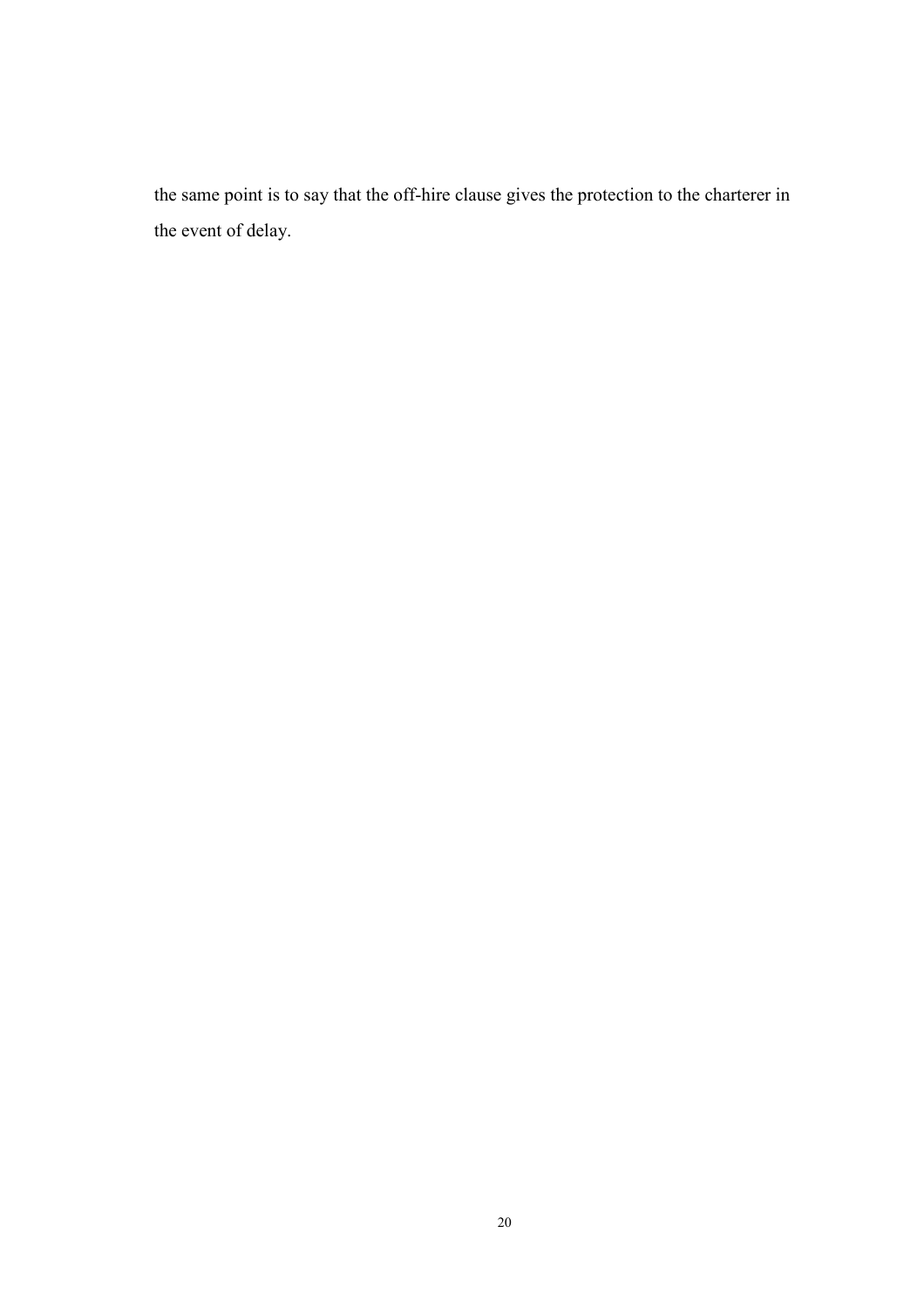## Chapter 3 The legal characteristic of off-hire clauses

#### 3.1 The off-hire clause is no-fault provision

In the case "Hogarth v Miller", the judge, Morris, held that the off-hire clause is the compensation clause of loss or damage. Although his viewpoint was not same as others', his opinion was accepted as the finial decision. Under his opinion, the shipowner has an obligation to make the vessel in an efficient state and to perform the service regulated by the time charter. "But as the owner would only be liable under the clause on p. 33 in an action for damages, the parties very wisely chose to measure their damages, and accordingly the measure is that the hire is to cease on the contingency of there being 'a loss of time from a deficiency of men or stores, breakdown of machinery, want of repairs, or damage, whereby the working of the vessel is stopped for more than forty-eight consecutive working hours, until she be again in a fit state to resume her service'."

Therefore, the conduct of breach is the necessary aspect of the compensation of loss or damage.

However, most judges in this case preferred the view held by Halsbury. Lord Halsbury, held that the off-hire clause was deemed to be a switch to protect the charterer from the loss of time caused by the situations special listed in the time charter.

In the case "The Ioanna", in the words of Staughton, J. stated that: "Off-hire events" are not necessarily a breach of contract at all. So one should not be too surprised if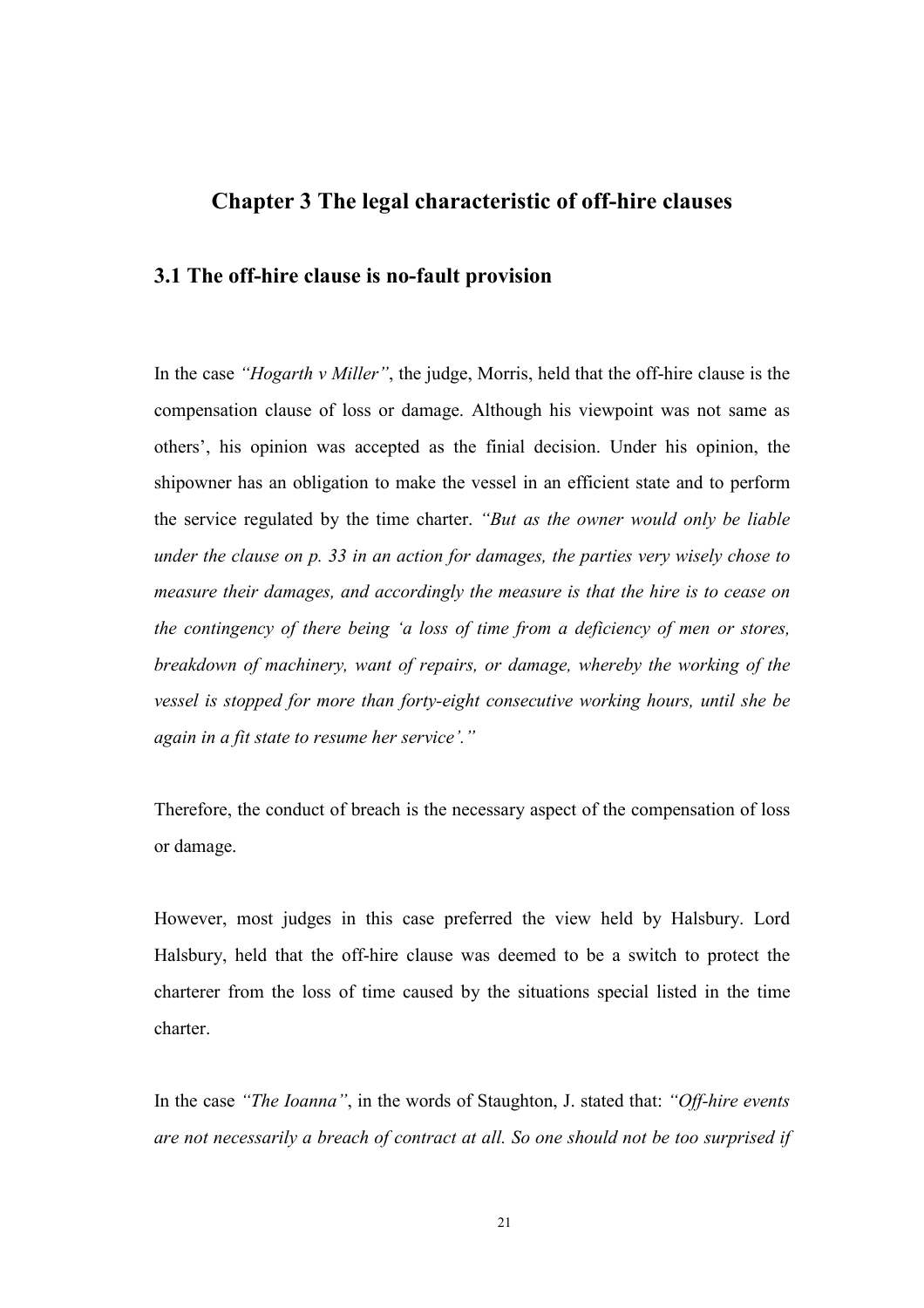one finds that leads to a different answer than would ensure in the case of a claim for damages for breach of contract." Hereby, the off-hire clause is not the clause of compensation of loss or damage in the time charter. The breach of the conduct is not the necessary aspect of the applying of the off-hire clause.

Whether the conduct of breach is the necessary aspect of applying the off-hire clause or not can be discussed by the following cases.

In the case "The Aquacharm", the judge, Denning, held that "In seeing whether cl. 15 applies, we are not to inquire by whose fault it was that the vessel was delayed". It can be concluded that the application of the off-hire clause is entirely independent from the breach of the contract. The off-hire clause is not affected by whether the shipowner breaches the contract or not.

In another case "The Berge Sund", Lord Justice Staughton took the opinion that: "A charter-party might provide that the vessel would remain on hire except during delay caused by a breach of contract on the part of the owner; or it might provide that the vessel should be off hire in the event of delay, unless caused by breach of contract on the part of the charterers….They provide for a vessel to be off hire in some events which are not a breach of contract by either party for example, interference by authorities in the present case. As is fashionable nowadays, the clause is said to deal with allocation of risk."

The first part of the cited statement reveals two ways that delay caused by a breach of contract on the part of the owner or the vessel should be off-hire which entitle the charterer ceases to pay the hire. The existence of the wordings "a breach of contract on the part of the owner" and "the vessel should be off hire in the event of delay"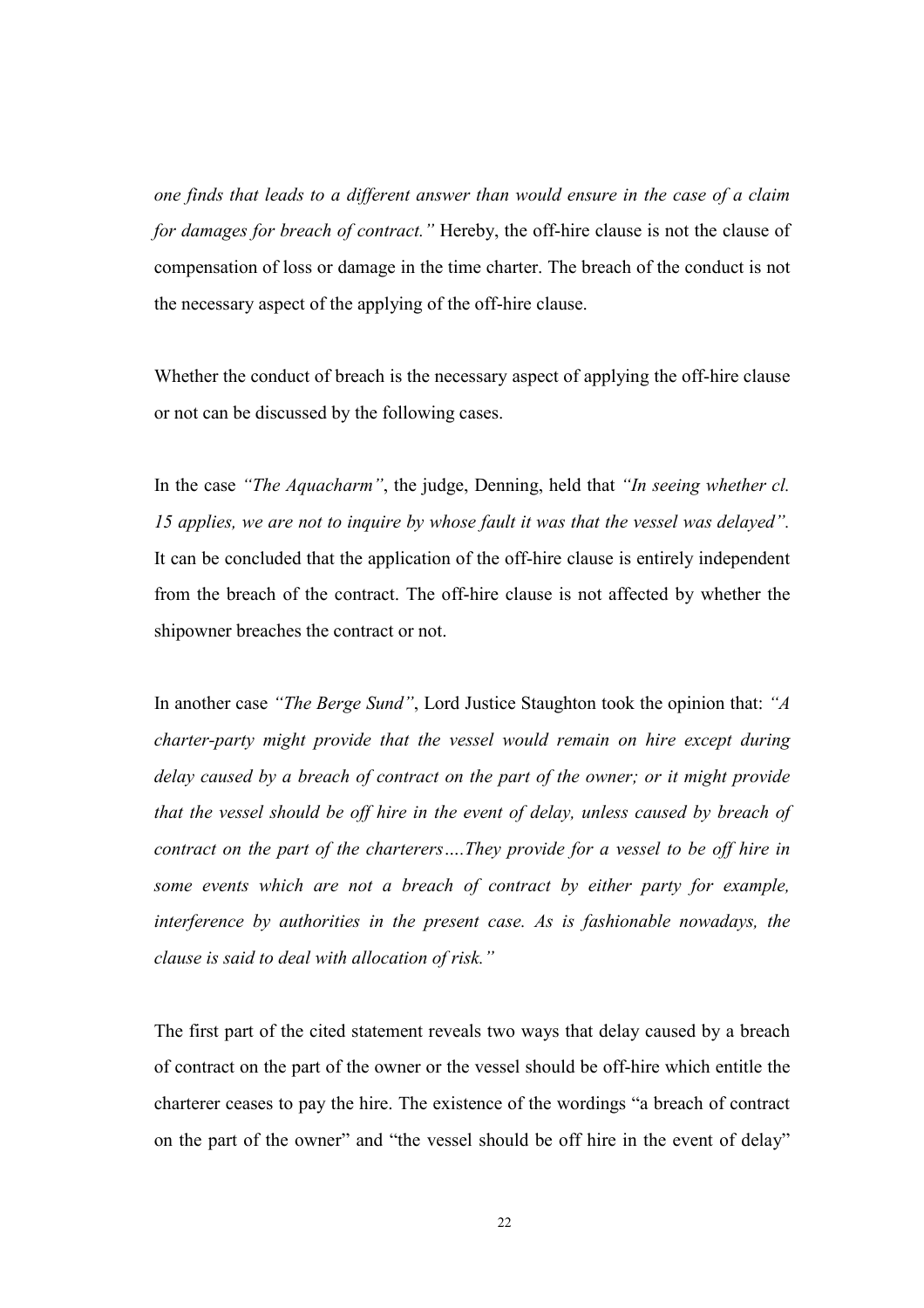means that the breach of contract separates from the off-hire clause. The second part of the cited statement expresses clearly that the off-hire events does not need the breach of the contract.

It can be concluded that the off-hire clause is a no fault provision. It means that the charterer can apply the rights entitled by the off-hire clause to stop or deduct the relevant amount of the hire only if the events specified in the contract arise no matter whether the shipowner breaches the contract. In addition, the shipowner cannot argue that his lack of fault declines the right of the charterer to use the off-hire clause. The same point can be said in another way, that the charterer can stop to pay the hire even though it is not based on the breach of the shipowner. Although the off-hire clause is one part of the time charter, the off-hire clause operates separately and independently of any breach of contract by the shipowner.

# 3.2 The charterer cannot benefit from his own breach of the contract

Although the off-hire clause is a no fault provision, the situation that the breach of contract is conducted by the charterer is different. If an event falling within the wording of the off-hire clause has been caused by some breach of the express or implied terms of the charter by the charterers, the courts may deal with it in one of two ways. One solution is that the ship is deemed to be off-hire but allow the shipowner to claim hire back from the charterer because of the breach of the contract. The other solution is that the court may hold that the ship remains on hire. Although the off-hire clause does not mention the fault of both party and it should be operated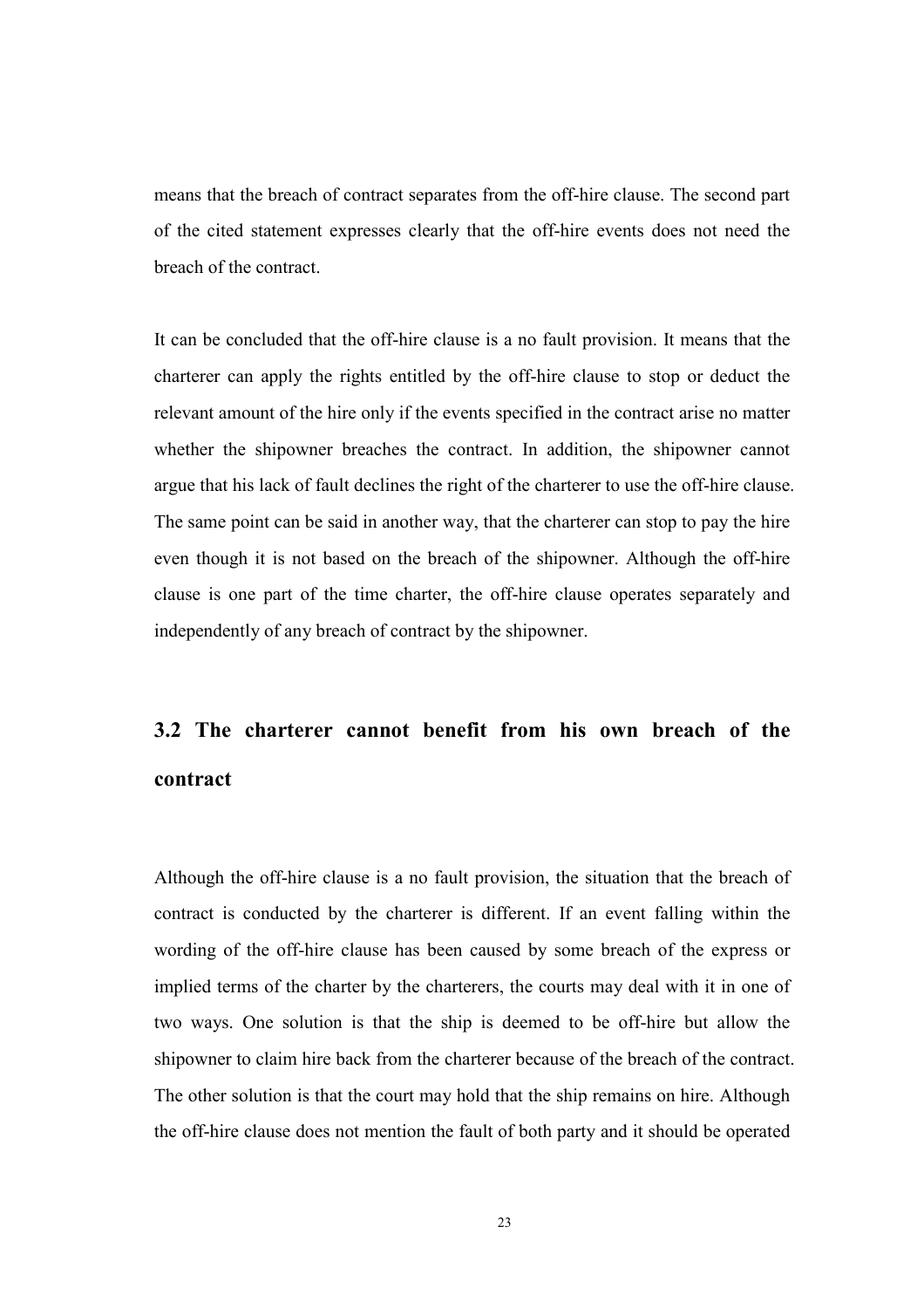automatically suppose that the events fall in the wording of the off-hire clause, some authority supports that the charterer cannot rely on the clause if the events of off-hire clause is resulted from the breach of the contract by the charterer.

In the case "Board of Trade v. Temperley", Scrutton", L.J, stated that: "I am quite unable to find any case or any principle which will bring an action of that sort within the principle, which is sometimes expressed, that a man cannot take advantage of his own wrong."

It was held that if the charterers' breach of an express or implied term of the contract had caused the loss of time they could not have relied on the clause. Thus, the off-hire clause cannot be used by the charterer if he breaches the express or implied terms of the contract. There is a similar conclusion in the case "Fraser v. Bee" that it is clear support that the charterers may not rely on the clause when the loss of time relates to something which under the charter it is their duty to supply, although the decision could have been reached on construction alone.

In the case "James Nourse, Ltd., v. Elder Dempster & Co., Ltd.", the delay was caused by the charterer who provided the bunker coal which is heated dangerously. Two parties achieved a cesser clause of hire in the time charter, that: "That in the event of loss of time from deficiency of men or owners' stores, breakdown of machinery or damage to hull preventing the working of the steamer for more than 24 consecutive hours, the hire shall cease until she be again in an efficient state to resume her service; or if breakdown or damage occurs at sea, not resulting from the cargo, necessitating putting back, hire shall cease until steamer is again in the same position as when the accident occurred, assuming that the same voyage is continued, or if that voyage is abandoned until she is in a similar position on the following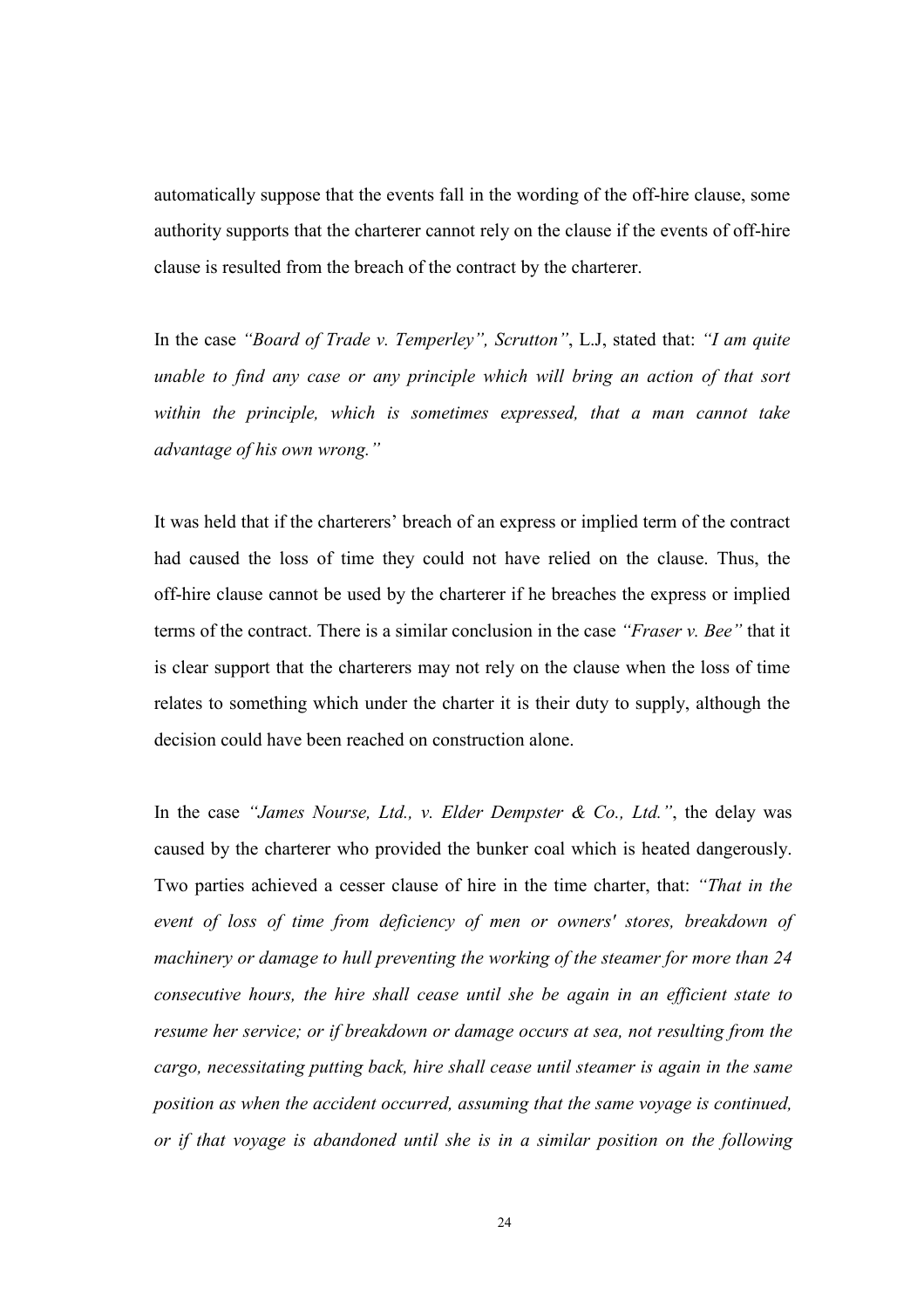voyage, &c."

It was held that the delay was caused by the dangerous bunker coal provided by the charterer, therefore, the charterer breached the contract. Greer, J. stated that: "It is to be observed that under this charter-party it is for the charterers to find bunkers; and this cesser clause is in my judgment drawn so as to make hire cease when there is a failure of that which has to be supplied by the shipowner, but it does not extend the cesser of hire when anything for which the charterer is responsible has caused the loss of time". Hereby, it is clear that the charterer cannot apply the off-hire clause when the delay is caused by the fault of the charterer which is regulated expressly or impliedly by the time charter.

In the case "Lensen Shipping Ltd v Anglo-Soviet Shipping Co. Ltd.", the Court of Appeal held that the charterer was responsible for paying the hire under the Baltime form because the inefficient state was caused by the shipowner's compliance with the employment order given by the charterer. The judge, Greer, made a leading judgment which is based upon the charterer being unable to rely on the off-hire clause while employing the ship outside the limits agreed in the charter and partly on the indemnity clause, but also refers to the right of the owners to recover hire as damages.

Further, Greer, L.J., stated that "The same result follows from the words in the second part of Clause 12 of the charter-party, as I think if technically the vessel was off hire the owners would be entitled to recover the same amount from the charterers under this clause as damage caused to the owners by goods being loaded contrary to the terms of the charter-party."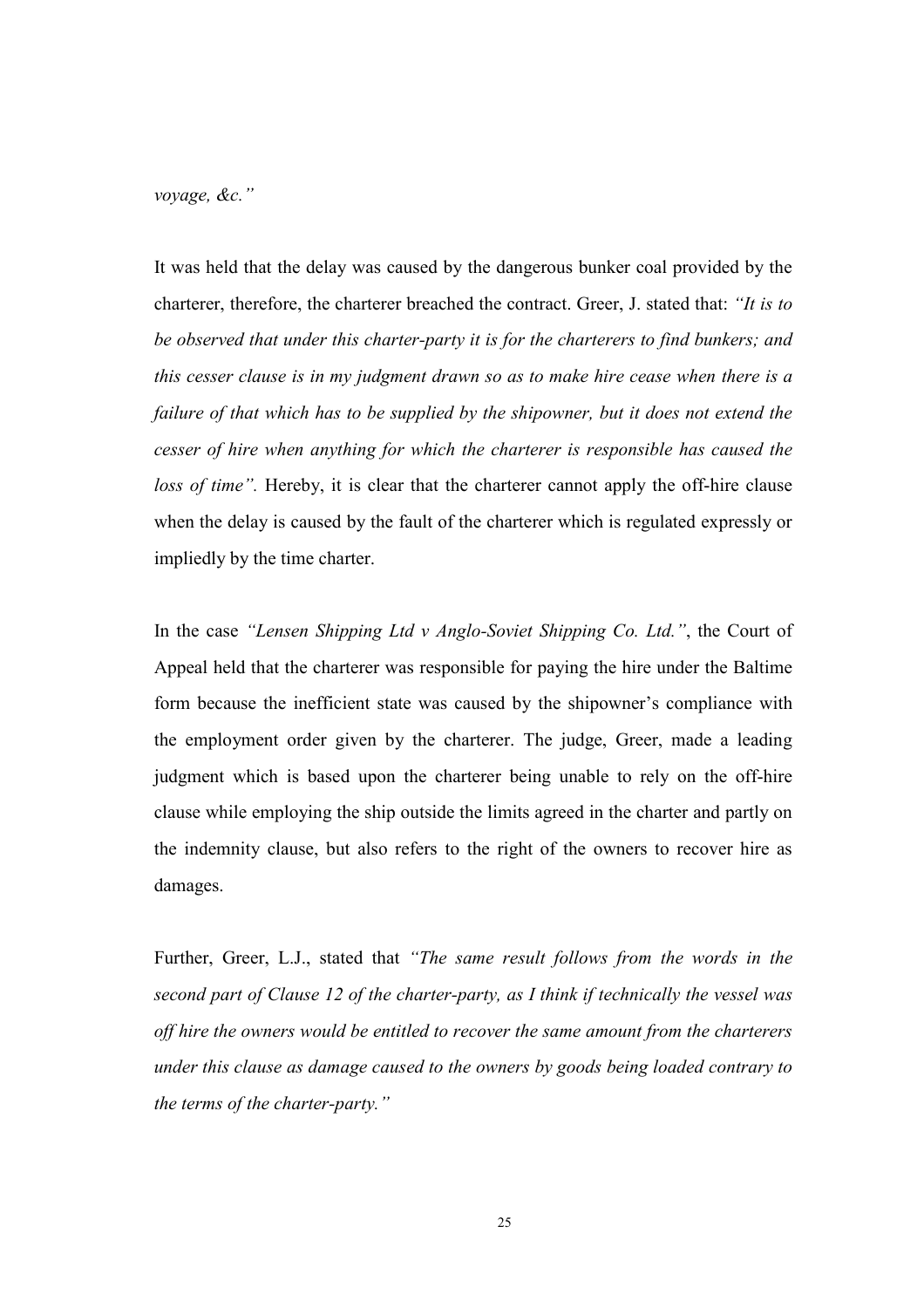Accordingly, another situation that the charterer cannot apply the off-hire clause is that the incidents of the off-hire clause are the direct result of their employment instruction.

In the case "Rijn", MUSTILL, J. held similar view that "in the case of a vessel being tendered at a port which was not within the redelivery range, the owner had a contractual right to have the vessel kept in employment at the charter rate of hire until the service was completed and this did not happen until the vessel reached the redelivery range and the voyage to that range formed part of the chartered service so that here not only was the tender in the wrong place, but it was also at the wrong time, and full compensation for the breach required the charterers to restore to the owners the hire which would have been earned if the voyage had been performed and the arbitrators were right in basing their award on the cost of a notional final voyage to Japan".

It should be noticed that the onus of proving that the incident is caused by the breach of the charterer is on the shipowner if he wants to reject the claim of off-hire clause applied by the charterer. The shipowner cannot obtain the hire if he fails to prove the events are caused by the breach of conduct of the charterer or the employment orders given by the charterer.

It can be easily concluded that the principle is established that the charterer cannot rely on the off-hire clause when the time of loss is contributed by the charterer, though the off-hire clause is a no fault provision. In this situation, the charterer is not entitled to cease to pay the hire. It can be stated by other words in same meaning that the charterer cannot obtain the benefit from his own breach of the contract.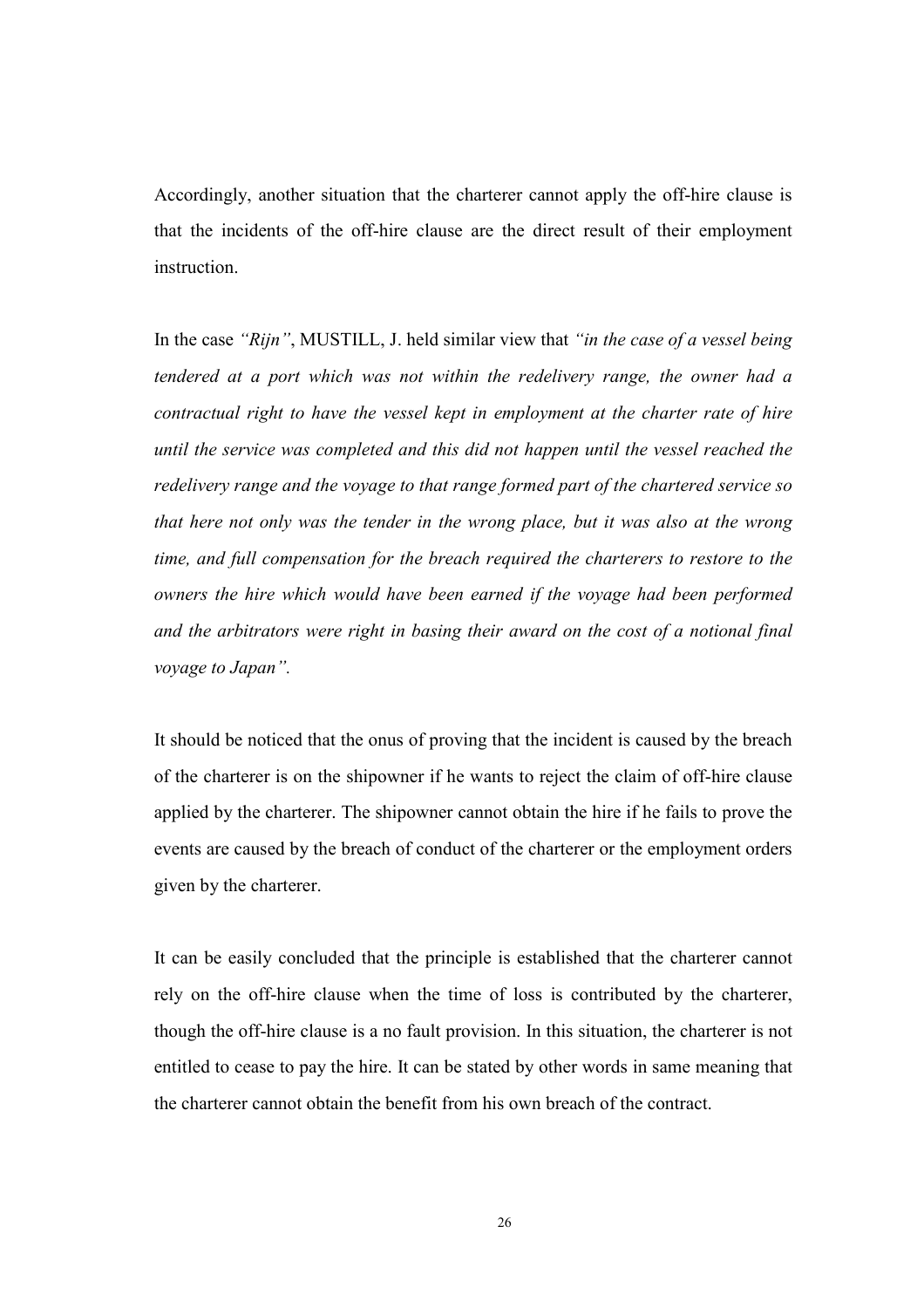# 3.3 Off-hire clauses vs. Claims for damages

If the off-hire event is caused by the conduct of the breach of charter of the shipowner, the charterer has a right to choose to apply the off-hire or claim the damage of breach. However, most charterers are favor to the benefit of the off-hire clause, for example, they can escape ordinary contract rules such as escaping the effect of exception clauses etc. For instance, a ship has a slower speed than stated in the performance clause, and the vessel uses less fuel.

The NYPE' 46 is used in this case, which has clause 15 that "... and if upon the voyage the speed be reduced by defect in or breakdown of any part of her hull, machinery or equipment, the time so lost and the cost of any extra fuel consumed in consequence thereof, and al extra expenses shall be deducted from hire."

If the charterer claims for the slow speed as damages (e.g. for breach of the ship description) then the amount of bunkers saved because of the slow steaming must be credited against the claim for slow speed in order to determine exactly what the charterers loss is overall. However, if the charter (e.g. the second part of clause 15 of NYPE 1946) allows the charterer to deduct time lost as a result of slow steaming from hire then charterers can do so without giving credit for any bunkers saved as a result of the slow steaming since the claim is one for off-hire rather than for damages.

When the off-hire event has occurred, the charterer is entitled to cease to pay the hire for the loss of time, and he does not need to prove the loss he suffers. Even if the loss he suffers is more than the hire, he is not entitled to obtain more than the hire. On the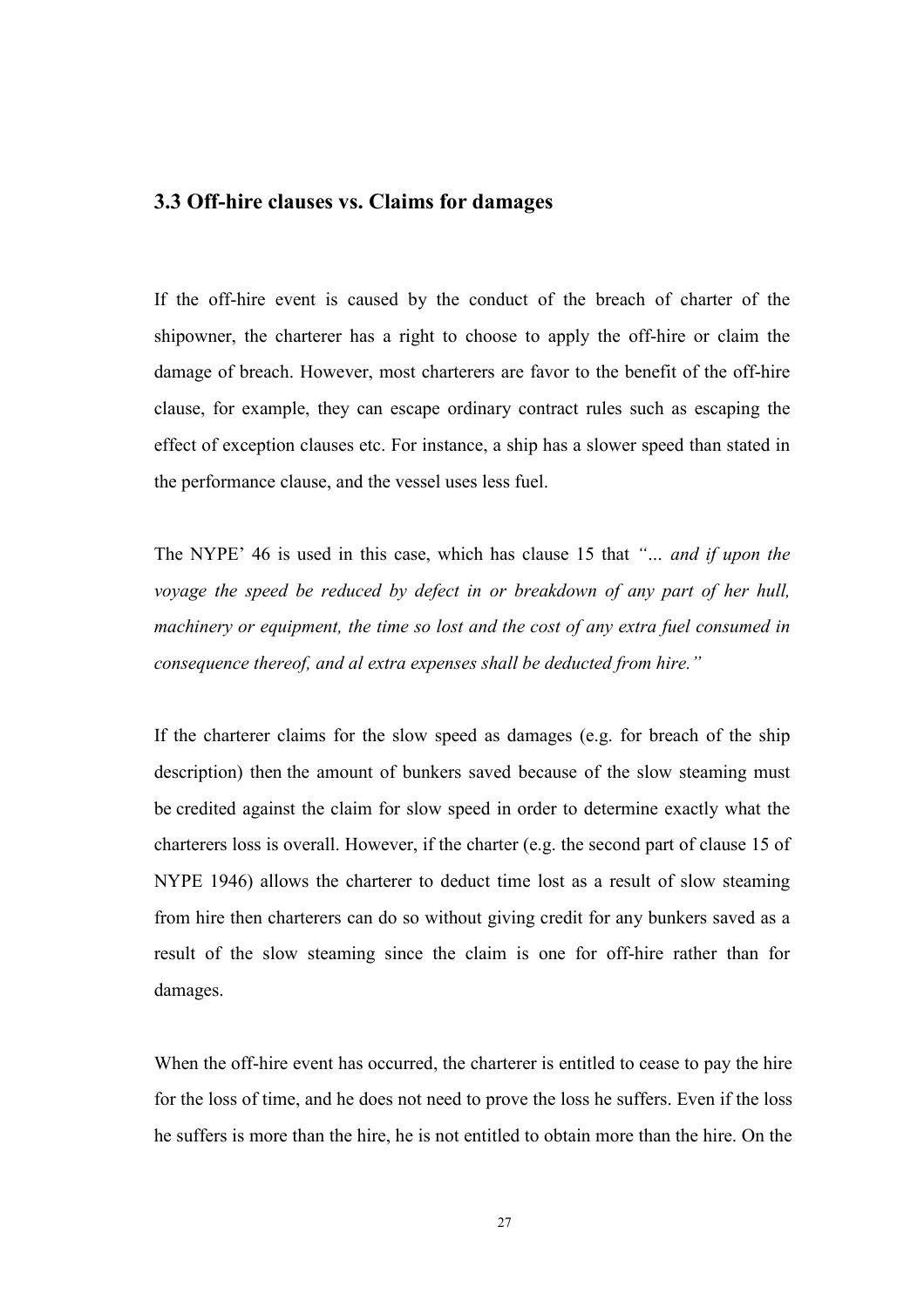other hand, if the actual loss is very small and is less than the hire which should be paid, the sum of the hire which he is entitled to deduct is not affected. The nature of ceasing to pay the hire is similar to the nature of the indemnity. But the indemnity depends on the breach of the shipowner, the off-hire clause is based on the agreement of the charterer and the shipowner. Therefore, the nature of the off-hire clause is the allocation of the risk. It means that the risk is on the shipowner when the charterer ceases to pay the hire.

The off-hire clause does not destroy or cut down any right the charterers may have to claim damages from the owners even in respect of matters specifically mentioned in the clause. The focus of this problem is whether the charterer can prove he suffered damages in excess of or in addition to the loss of use of the vessel as a result of a breach of charter by the shipowner or not, if the charterer can do so then he can recover these damages.

In the case "The Democritos", Kerr, J. said at the page 401: "since this point appears rarely to have arisen in practice, it is right to repeat that it was common ground that if a period of off-hire results from a breach of the charter on the part of the owners, then the charterers would in law be entitled to damages quite apart from not being liable for hire, or being able to recoup any hire paid in respect of this period, if they can establish that they have thereby suffered additional loss".

For example, the delay is caused by the breakdown of the engine which is due to the unseaworthiness of the vessel on delivery. Further, the shipowner has an obligation to provide the seaworthy vessel, so he breaches the time charter. The conduct of the shipowner causes the delay of the vessel and deprives the charterer of a profitable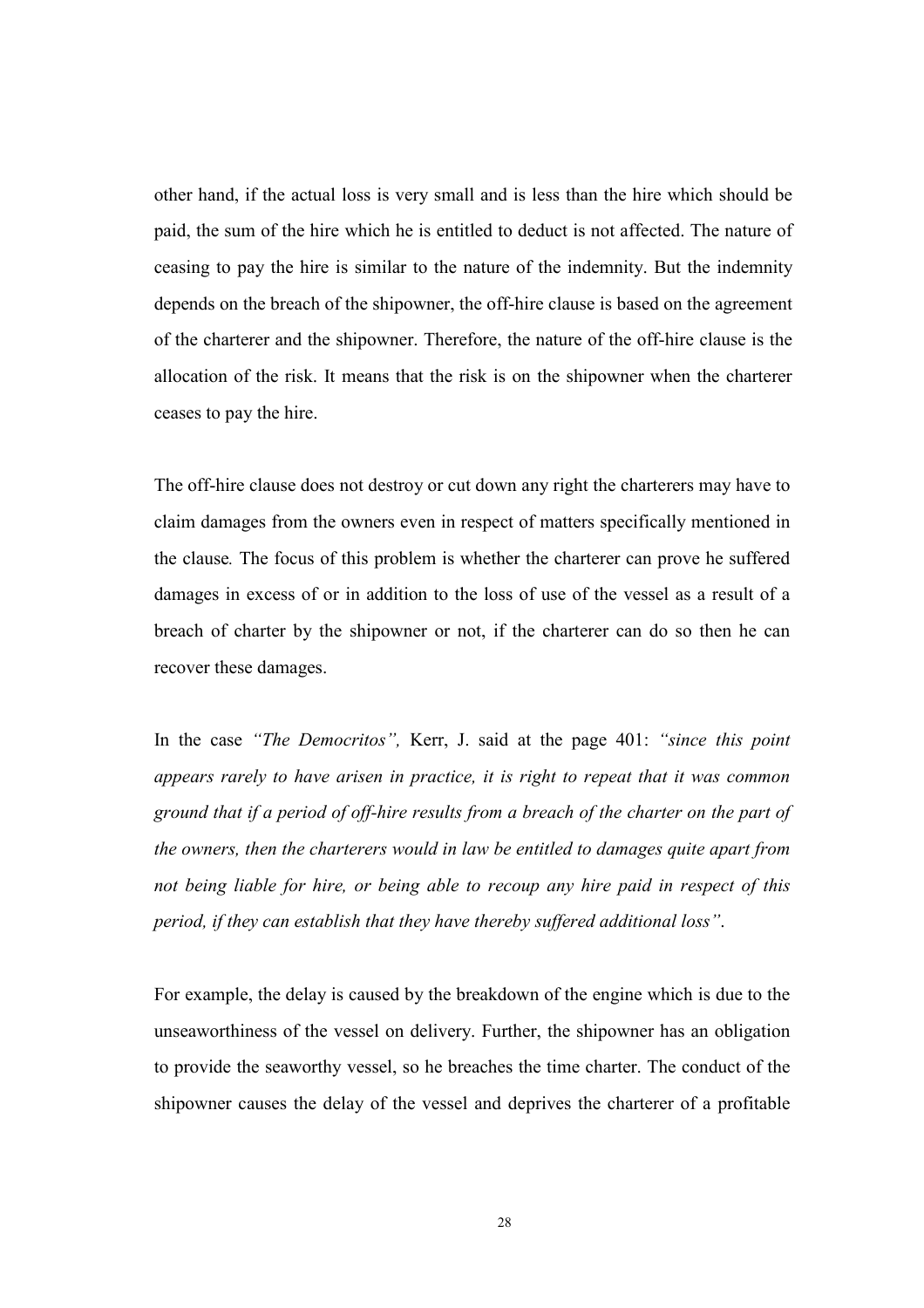voyage. Therefore, the charterer is not restricted to claim the off-hire, he is entitled to claim the profit exceeded the hire lost.

# 3.4 The conflict between the off-hire clause and the exceptions clauses and the regulations under the common law

The parties under the time charter often want to avoid their obligation by inserting exceptions clauses into the time charter to release their responsibilities. The two parties may agree to insert mutual exceptions clauses into the charter. It means that they achieve an agreement to escape the responsibilities caused by the reasons listed in the clause. The purpose of exceptions clause is to exempt the party who relies on the exceptions clause from the liability for the act, neglect or default of himself. But it should be come into the mind that the off-hire clause is entirely independent from the exceptions clause. The off-hire clause is not bound by the exceptions clause. This viewpoint was interpreted by the case "The Aquacharm" In this case, the charterer was not only to claim off-hire, but also claim the loss because of the fault, negligence of the master. However, the shipowner successfully exempted his liability because of the exception clause in the Hague Rules which is about exceptions for the act, neglect or default of the master in the navigation or in the management of the ship. In addition, the claim about the off-hire clause was not relevant with the applying of the exception clause in the Hague Rules.

It is important that there are many same incidents or causes listed in the off-hire clause and exceptions clauses, for instance, fire, breakdown of the engine or equipment. There will be a conflict between the exception clause and the off-hire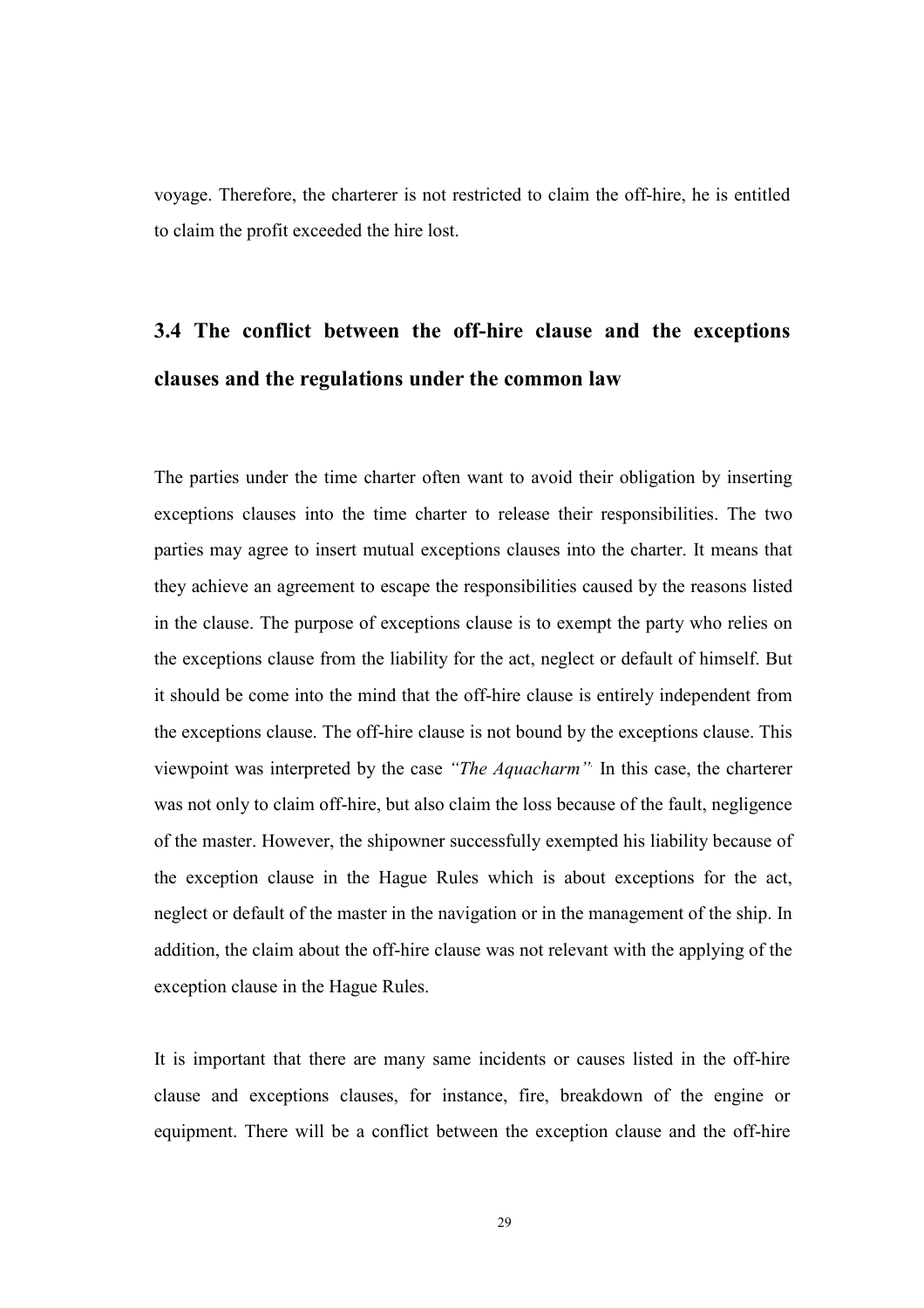clause when the same events have arisen. According to the common law, the off-hire clause is entirely independent from exception clause. That means that in despite the fact that the exception clause states that fire is one incident of the exception events, however, if the fire rises which is not caused by the conduct or instructions of the charterer, the charterer can cease to pay the hire. Furthermore, he is entitled to claim back the hire paid in advance.

In the case "The Ioanna", Staughton, J., said that "But the charterers point out that they are not obliged to claim damages; they can instead bring a claim under cl. 51, which I shall call, more or less accurately, the off-hire clause, if they can bring themselves within it. In that event the common law rules as to damages do not apply and one must go by what the clause says.It may say something different from the common law rules. After all, if it did not, there would not be much point in it being there. Off-hire events are not necessarily a breach of contract at all. So one should not be too surprised if one finds that cl. 51 leads to a different answer than would ensue in the case of a claim for damages for breach of contract".

It can be easily concluded that the off-hire clause is not based on the breach of the contract, hence, the result of apply the off-hire clause may be different from the one gained from the breach of the contract.

# 3.5 Conclusion of chapter 3

In conclusion, main characteristic of the off-hire clause is that this clause is no fault provision. The applying of the off-hire clause is not dependent on the breach of the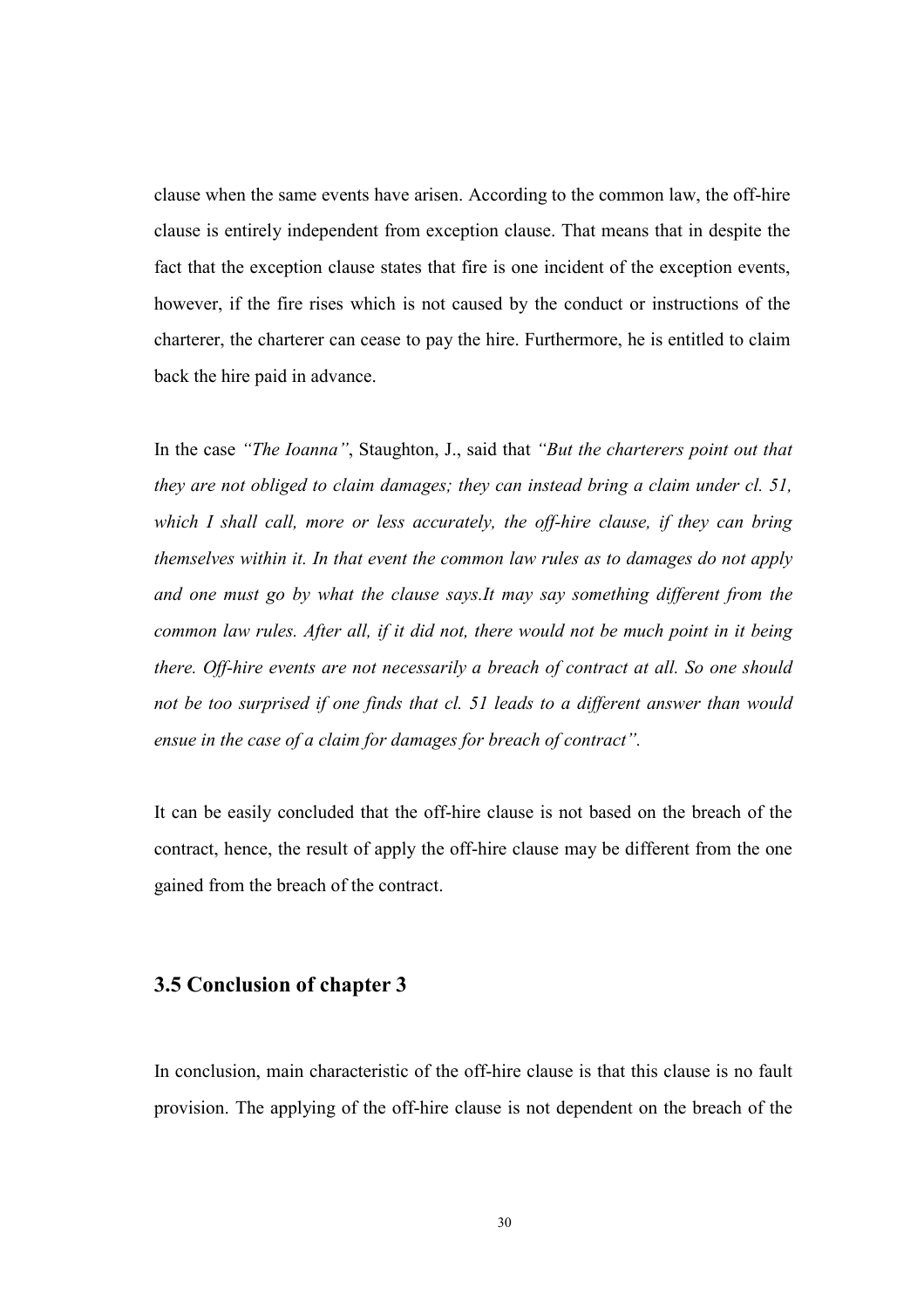parties. But the charterer cannot cease to pay the hire under the off-hire clause if the incident is caused by his breach of contract or the employment orders given by himself. It is forbidden that the charterer gains the benefit from his own fault. After then, if the events in the off-hire clause and in the exception clause are same, the applying of the off-hire clause is independent from the exception clause. That is to say, whilst the shipowner can exempt himself from the liabilities because of the exception clause, at the same time, the charterer is entitled to cease to pay the hire as a result of the off-hire clause. Further, the common law may not affect the applying of the off-hire clause. The result of that may be different, and the use of the common law depends on the breach of the contract, whilst the applying of off-hire clause is not.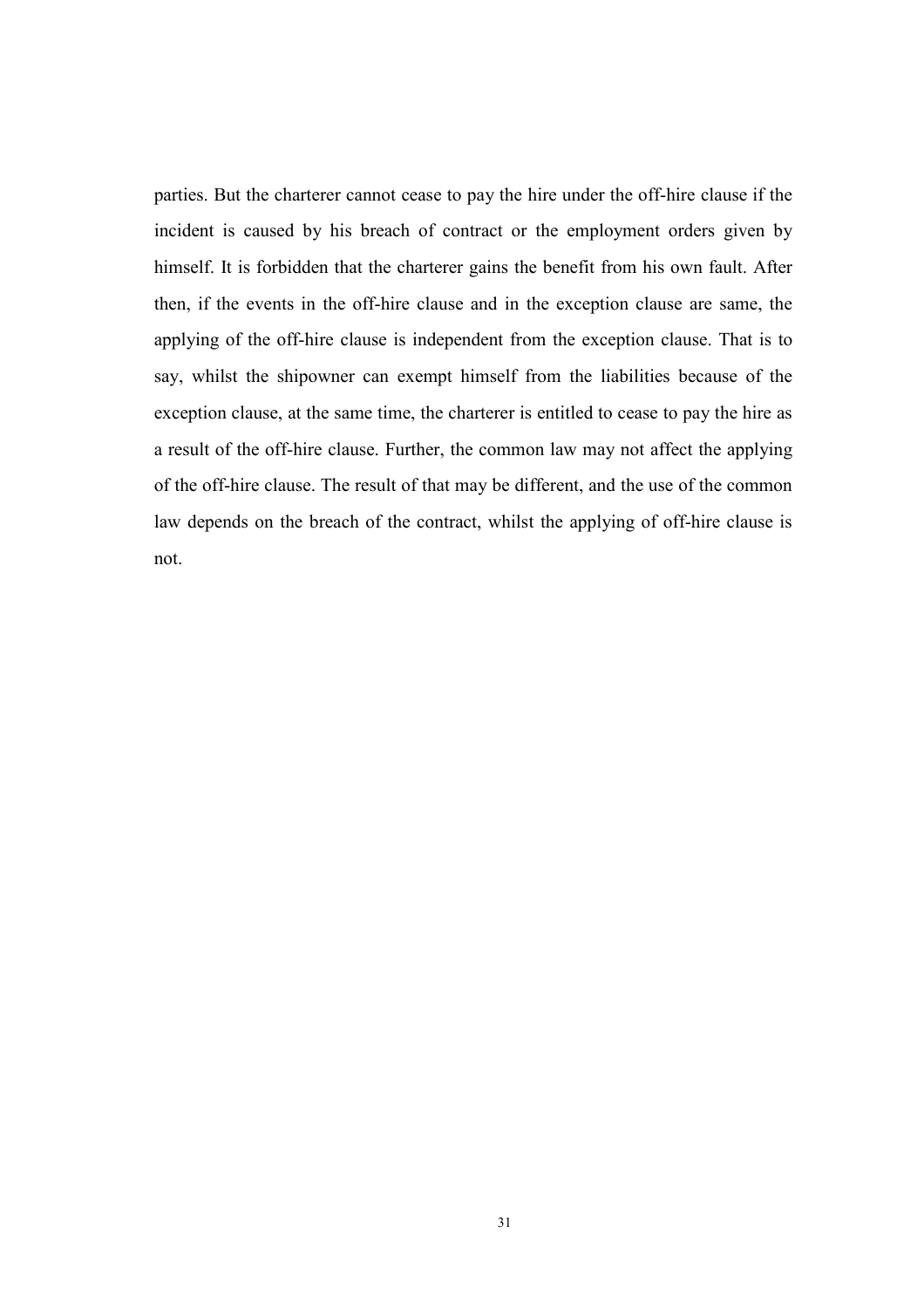# Chapter 4 General Rules relating to off-hire clauses

If the charterer wants to apply the off-hire clause, he must show that three conditions have been satisfied as follow:

- (1) the charterer has suffered the loss of time;
- (2) such loss of time is caused by the events listed in the off-hire clause;
- (3) such event prevents the full working of the vessel.

Therefore, it is important to analyze the above conditions which may affect the use of the off-hire clause.

## 4.1 The loss of time

The wording of the off-hire clause varies, but it frequently provides as followes: "That in the event of loss of time from deficiency of men or store etc".

The happening of the enumerated events in the clause may not directly lead to the automatic interruption of the hire, the loss of time is the necessary aspect of the applying of the off-hire clause. The charterer must show that he has suffered the loss of time even if the incidents listed in the clause have happened.

The loss of time under the time charter may be in several forms such as: it may belong to the loss of time of the off-hire clause, but it is not caused by the conduct of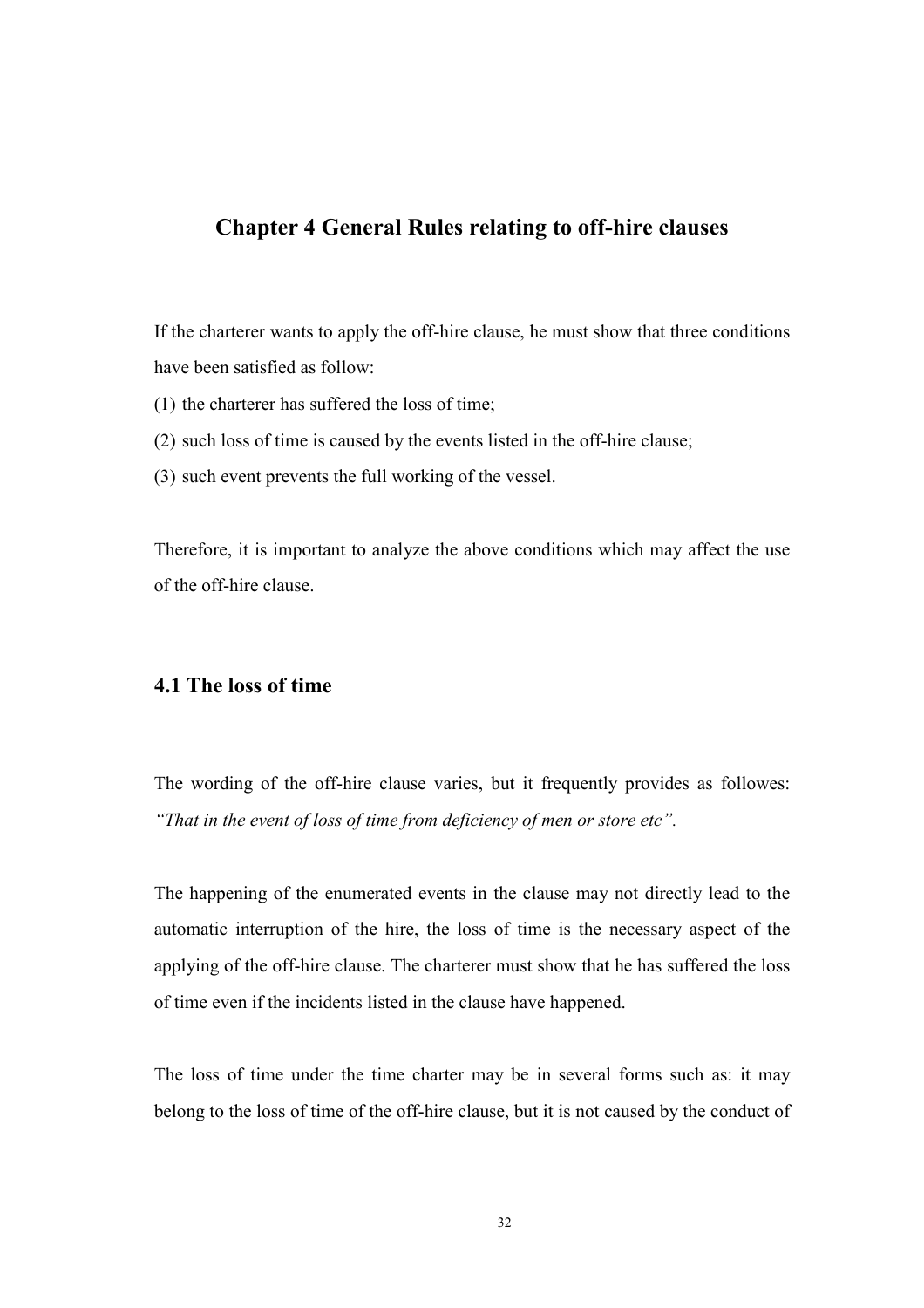shipowner; it may be included in the time of off-hire clause, however, which may be caused to by the breach of the shipowner; it may be caused by the breach of the shipowner but it may not belong to the off-hire clause; or it may not belong to the off-hire and it is also not caused by the breach of contract, but it may be indemnified; it may remain with the off-hire clause, but the charterer may contribute to that (e.g. he provides unqualified fuel); it may belong to the off-hire clause on the surface, nevertheless, it may actually be the results that the charterer uses the vessel legally (e.g. the vessel navigates in the tropical water area so that the speed is lower which is caused by the growing of the life-form under the bottom of the vessel). Therefore, it should be noticed again that the off-hire clause is the allocation of the risk, the wording of the off-hire clause is the only standard of determining the allocation of the risk. The wording of off-hire clause must be clear, then, the charterer can show the loss of time and obtain the protection from the off-hire clause.

The direct reason of the applying of off-hire is the loss of time, further, the causation of the loss of time is either "delay" or "detention". Herewith, these concepts should be explained first.

The Oxford English Dictionary has made definitions about these concepts, in addition, Rix J., cited the definitions in the case "Nippon Yusen Kaisha Ltd. V Scindia Steam Navigation Co. (The Jalagouri). Rix J. held the word "delay "that: "in its ordinary meaning delay was a word of broad import meaning "postpone, defer, make late, hinder"; it was an extremely common word in shipping contracts, where it was generally given its ordinary broad meaning; it was a basic tenet of time charter interpretation that delay had to be measured by reference to the service immediately required".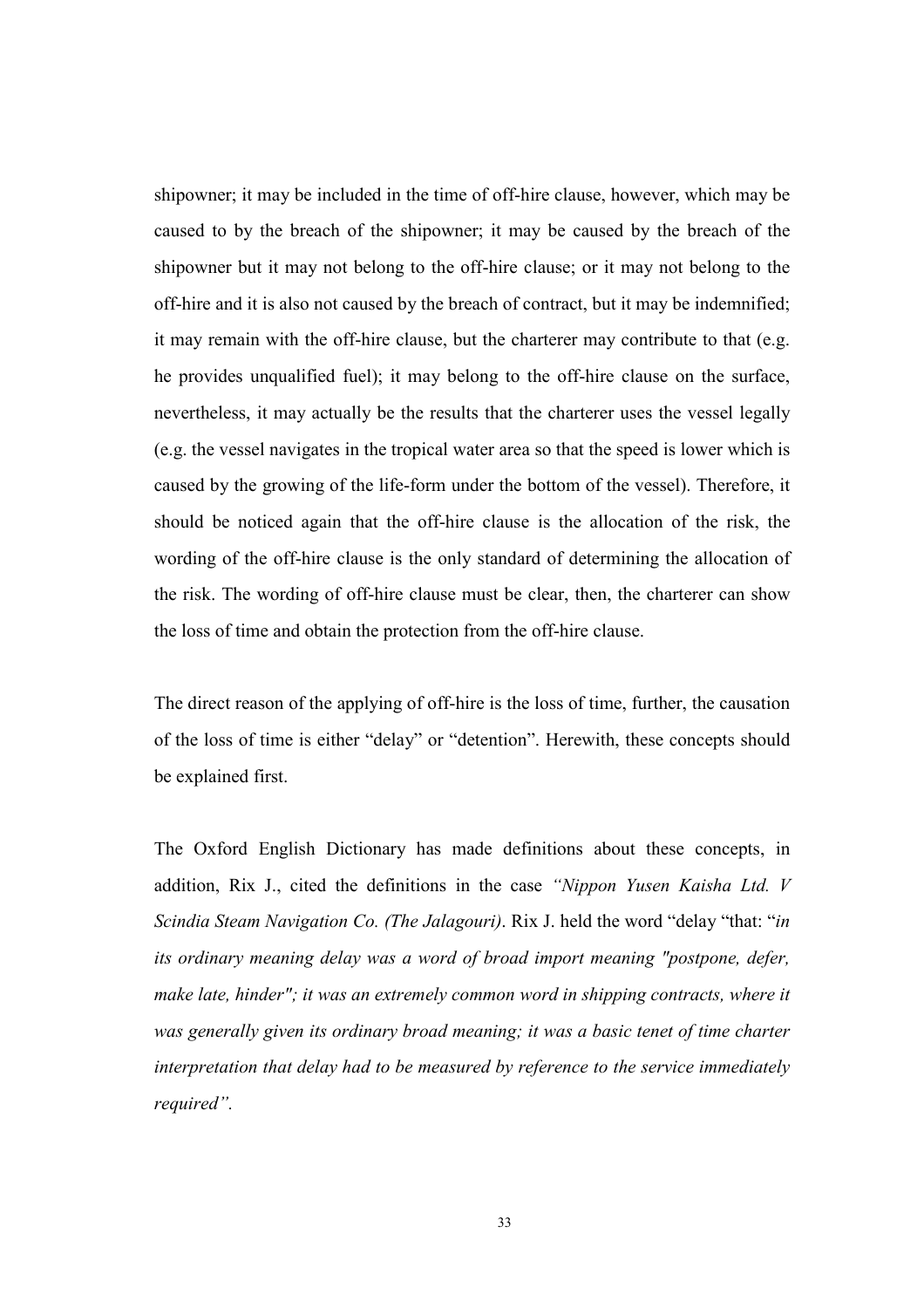The meaning of the word, "detention" is narrower than the word "delay". The leading explanation was held in the case "Mareva Navigation Co. v Canaria Aemadora S.A. (The Mareva A.S.) Kerr J. stated that "It is not used in relation to any of the other events referred to, and must, I think, be given some specific and additional meaning. I think that it is intended to refer to some physical or geographical constraint upon the vessel's movements in relation to her service under the charter".

But in the case "The Jalagouri", the definition of "detention" was expanded "detention involved more than mere delay; there was a physical or geographical constraint upon the vessel's movements in relation to her service under the charter or a constraint on her movements in the charterers' service; an order by authorities which could presumably be backed up by force or the imposition of sanctions might be a physical constraint in itself; but in any event a legal restraint was clearly within the logic of the concept of detention".

If the charterer wants to obtain the protection entitled by the off-hire clause, he must show the service is delayed or detention, that means he must show he has suffered the loss of time. Regard must be had to the particular work that is required of the ship at the relevant time and only if that is affected does the possibility of deduction under the off-hire clause arise. For example, the main engine of the vessel has suffer a serious breakdown, if the ship is at the berth and the service of loading or discharging cargo is required immediately, it means that the charterer does not suffer the loss of time because the service required immediately is loading or discharging the cargo. Therefore, there is no off-hire in this situation. However, if the breakdown happens in the period of navigating in the open sea, the equipment required immediately is the main engine so the charterer suffers the loss of time because of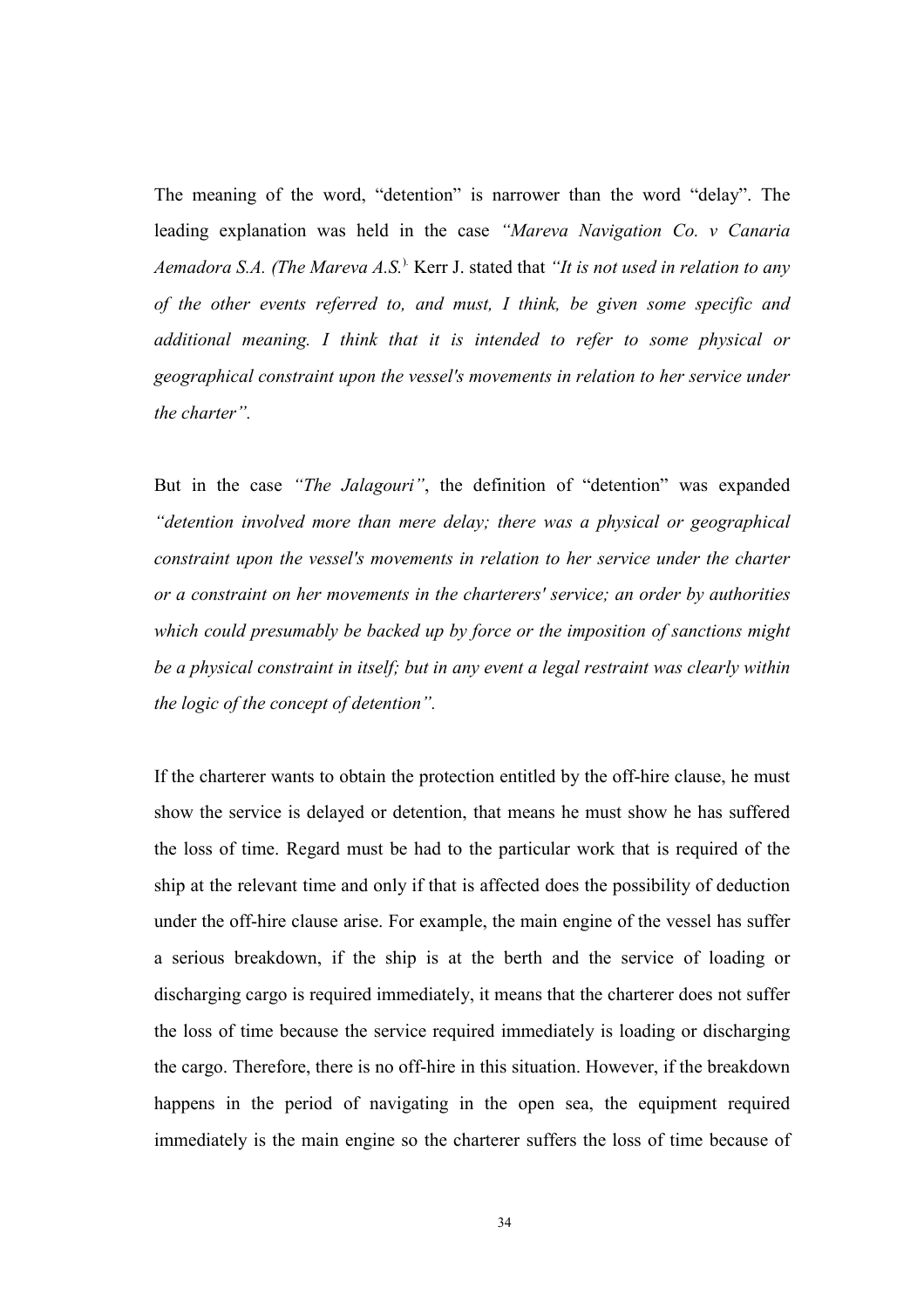the breakdown. Therefore, if the off-hire clause has included the breakdown of the engine as an event which allows off-hire and the charterer can show the loss of time, the charterer can obtain the protection. In the case "Hogarth v. Miller", the House of Lords held that the ship was off-hire during the tow from Las Palmas to Hamburg, for although the cargo was moved to destination in the ship, she was not fully efficient during the tow because she could not proceed without the aid of the tug. Once discharge began, however, the ship came on hire again as she was efficient for what was then required of her.

Lord Halsbury said: "It appears to me, therefore, that at that period there was a right in the shipowner to demand payment of the hire, because at that time his vessel was efficiently working; the working of the vessel was proceeding as efficiently as it could with reference to the particular employment demanded of her at the time."

Therefore, the time is lost only when the service immediately required of the vessel has been delayed or interrupted.

Furthermore, just off-hire event and loss of time are not enough, it must be shown that this off-hire event causes the loss of time.

In the case "The Hermosa", Mustill, J. held this point that "the claims by Nitrates" for recovery of hire between Mar. 27 and the moment of collision would be rejected in that Nitrates were unable to show that a cause of the relevant type specified in cl. 8 had brought about any loss of time".

This point was also stated in the case "Forestships International Ltd v Armonia Shipping and Finance Corp, (The Ira)", Tuckey J. held that "...A net time clause,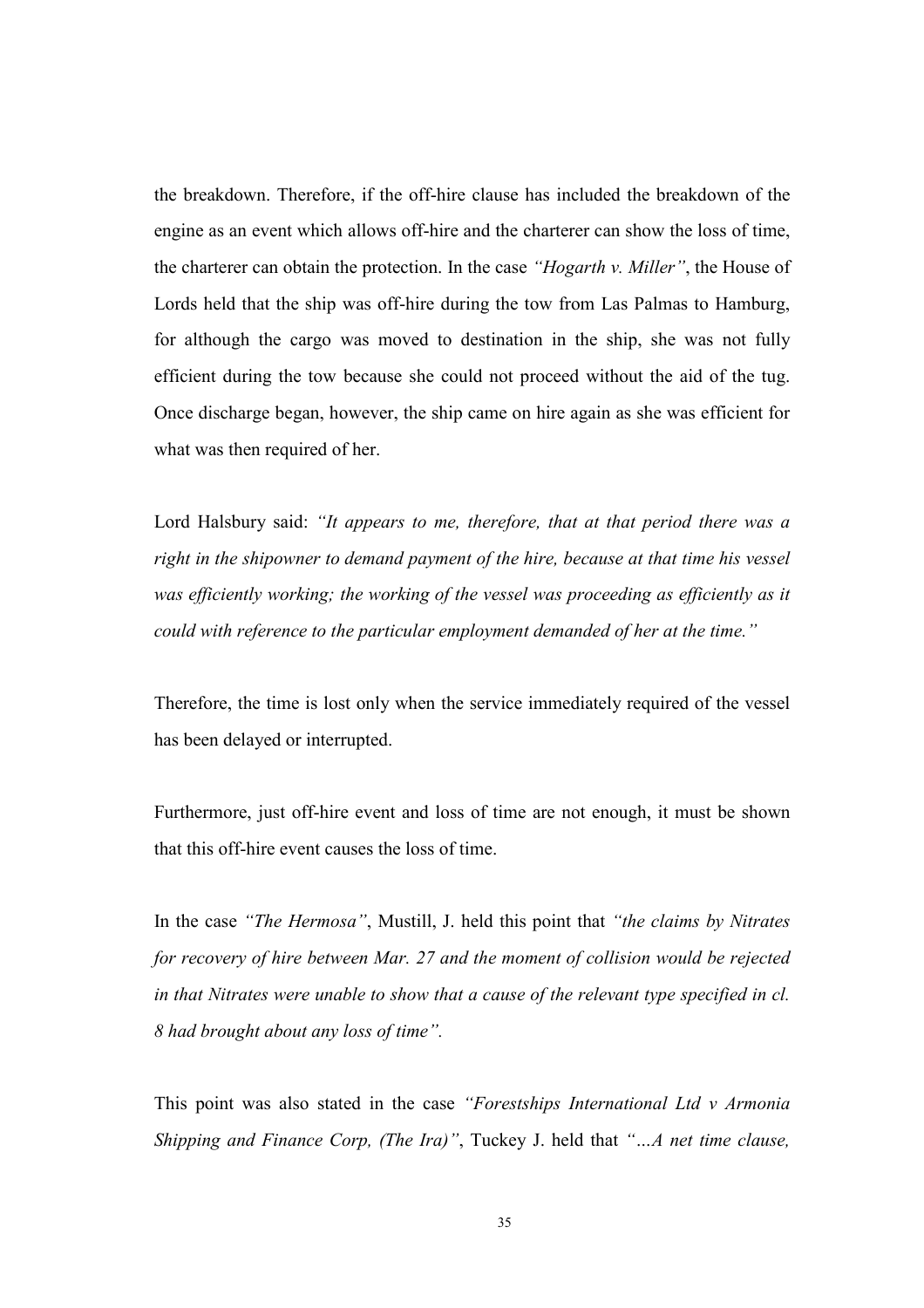such as this clause is, requires the charterer to prove the happening and the duration of the off-hire event, and that time has been lost to him thereby. So it is a two-stage operation and it does not follow merely by proof of the off-hire event and its duration that he is able to establish a loss of time to him. That must depend on the circumstances of the particular case".

In conclusion, the loss of time is one necessary aspect of the occurrence of the off-hire clause. The loss of time must be shown when the charterer wants to cease to pay the hire on account of the occurrence of the off-hire events. At the same time, the loss of time must be caused by the off-hire events, if not, the charterer cannot get the protection from the off-hire clause.

# 4.2 The service required immediately

The determination of the loss of time always relates to the service required. If the service is demanded later not immediately, the charterer does not suffer any loss because he does not need the vessel to do anything even though the vessel is in an entirely efficient state. Therefore, the service required immediately is the necessary aspect of determining of the loss of time.

In the case "The Berge Sund", the delay was caused by the cleaning checking before loading the cargo. Staughton, J. held that "despite the wide words of cl.  $\delta(a)(i)$  of the charter the vessel would not be off hire during the time occupied in "ordinary" or "normal " cleaning; and to attribute to the parties the intention that the vessel should be off hire during all the cleaning time was untenable; on Dec. 20, 1982 the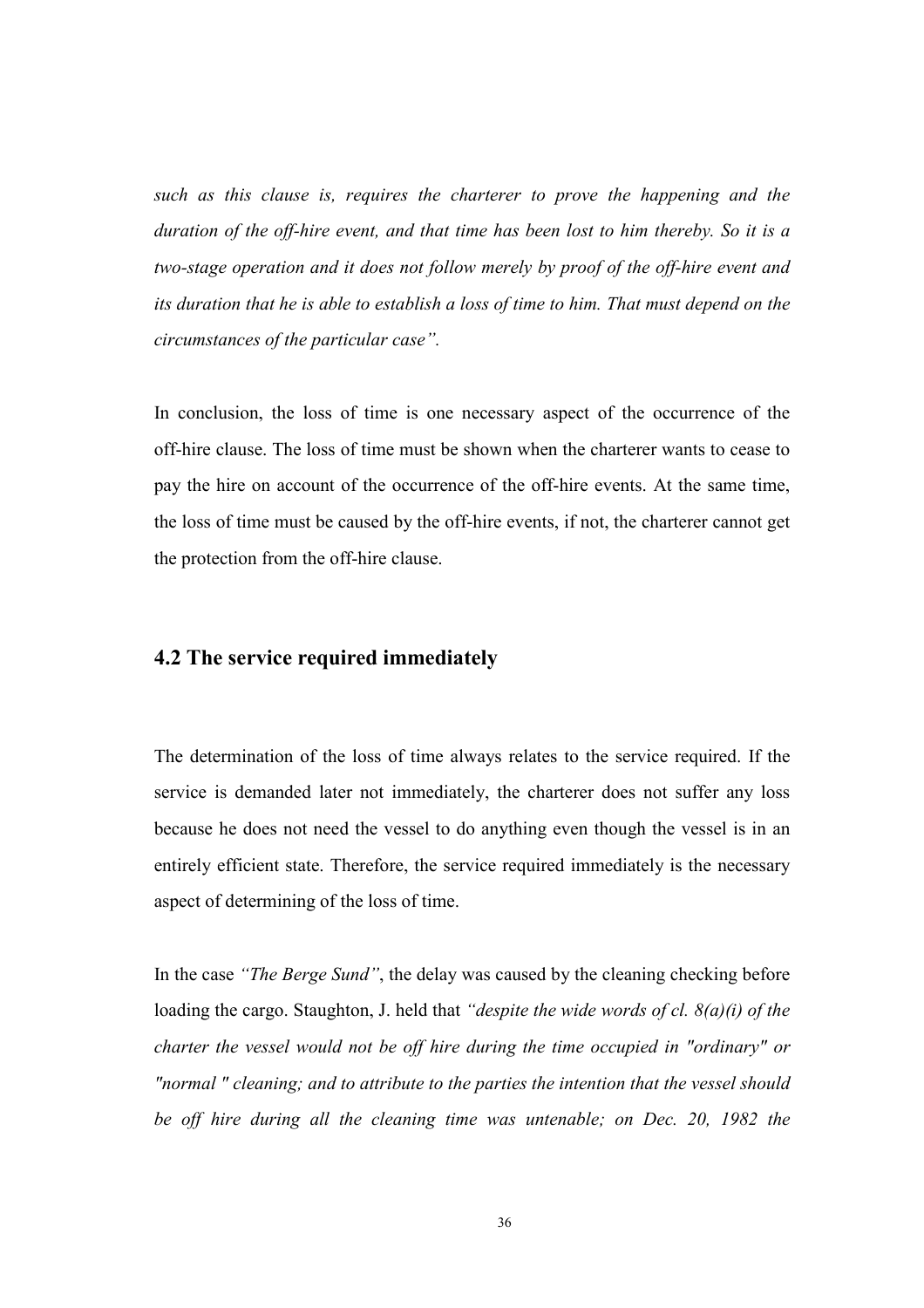charterers' orders were, in part expressly and at all relevant times by implication to carry out further cleaning; that was the service required and the vessel was fully fit to carry it out; cleaning was in the ordinary way an activity required by a time charterer and it was his choice what cargoes were loaded and consequently what cleaning was required; the vessel was not off hire and the charterers' claim failed".

Therefore, the service required immediately is the cleaning which is ordered by the charterer. But it should be noticed that not all the orders given by the charterer is the service required immediately, for instance, the charterer orders the shipowner to repair it when the engine has a breakdown. The order given by the charterer is to repair the engine, however, the time of repairing the engine does not belong to the loss of time. Because the difference between them is that one is the subjective willing, the other one is objective requirement. Therefore, the objective requirement of the charterer can lead to the loss of time.

# 4.3 The onus of proof

In my opinion, this part can be divided into two parts: one is that the onus is on the charterer who has to prove the existence of the off-hire event and the loss of time caused by this event; the other one is that the liability is on the shipowner who should prove the events are partly or entirely contributed by the breach conduct of the charterer if he wants to disprove the right of the charterer.

In the first condition, the charterer is no doubt to carry the onus of proof, because the off-hire clause is to entitle the right of the charterer. If the charterer can obtain the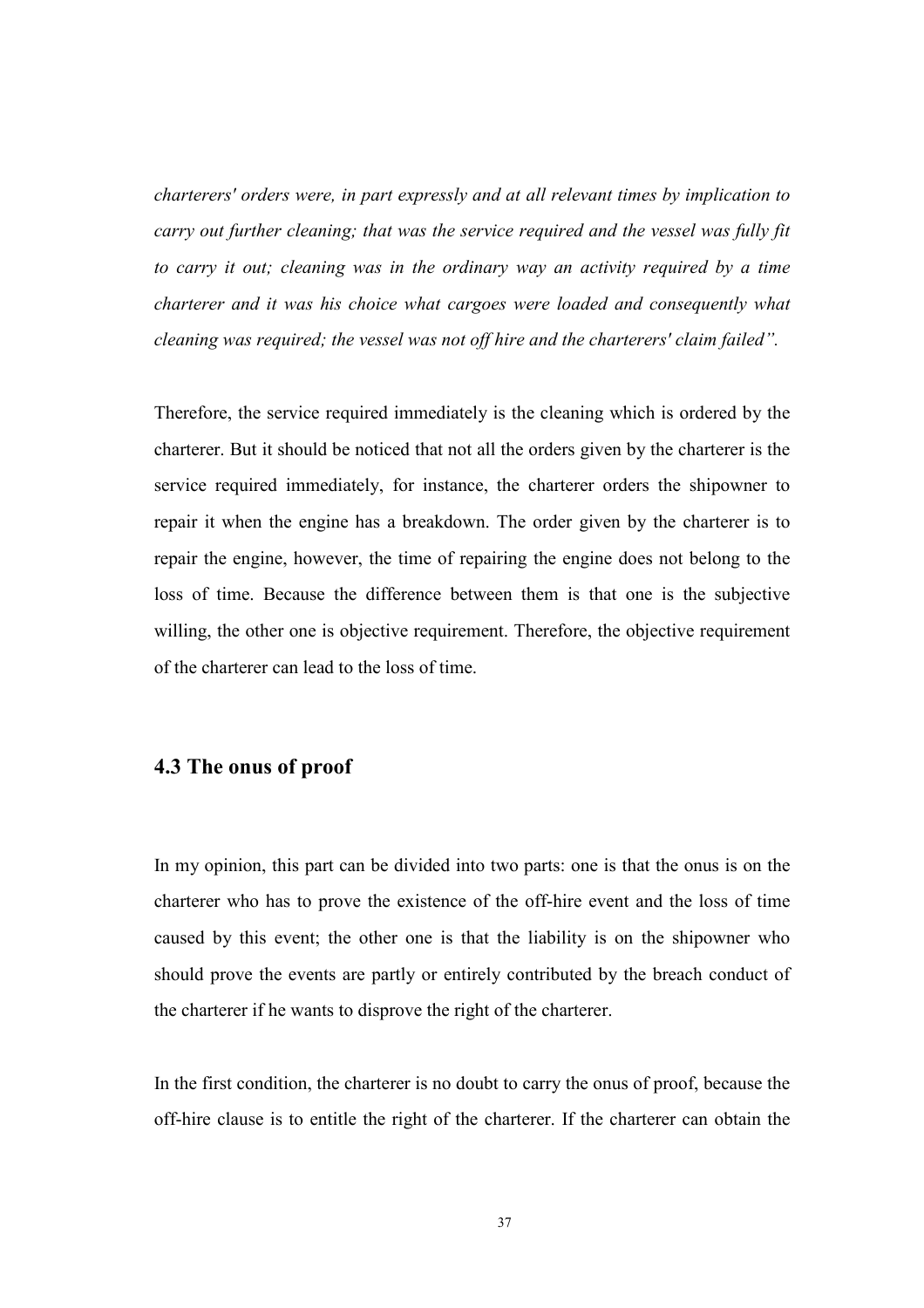benefit from the off-hire clause, then for equitable reason, he should carry the onus of proof. The cases mentioned hereinabove all stated that the necessary condition is that the charterer shows the existence of the off-hire events and the loss of time caused by this off-hire event. In detail, in the case "The Hermosa", the judge held that the charterer was responsible for demonstrating that one of the events referred to in the off-hire clause operated and that it caused loss of time. In another case "The Berge Sund", Steyn J. also held that if the charterer fails to demonstrate the loss of time is caused by the events enumerated in the off-hire clause, the charterer cannot obtain the protection from the off-hire clause and he has to pay the hire.

In the second condition, the shipowner has the onus of proving that the off-hire event is contributed to by the breach of the charterer. The shipowner can gain the benefit from the successful proof of the contribution in the events of off-hire clause caused by the breach of the contract conducted by the charterer. This focus is specifically stated in the part V hereinabove, therefore, there will not be stated again.

# 4.4 Construction of the off-hire clause (the importance of the meaning of efficient vessel)

When considering the off-hire clause, the first important aspect which should be noted is that in which situations the charterer can apply the off-hire, that is to say the off-hire events. Therefore, it is important to correctly analyze the meaning of the off-hire clause, that means there is a important question whether or not the vessel can entirely perform the service which is immediately required. Sometimes, the vessel itself has some problems which prevent it to provide the service to the charterer.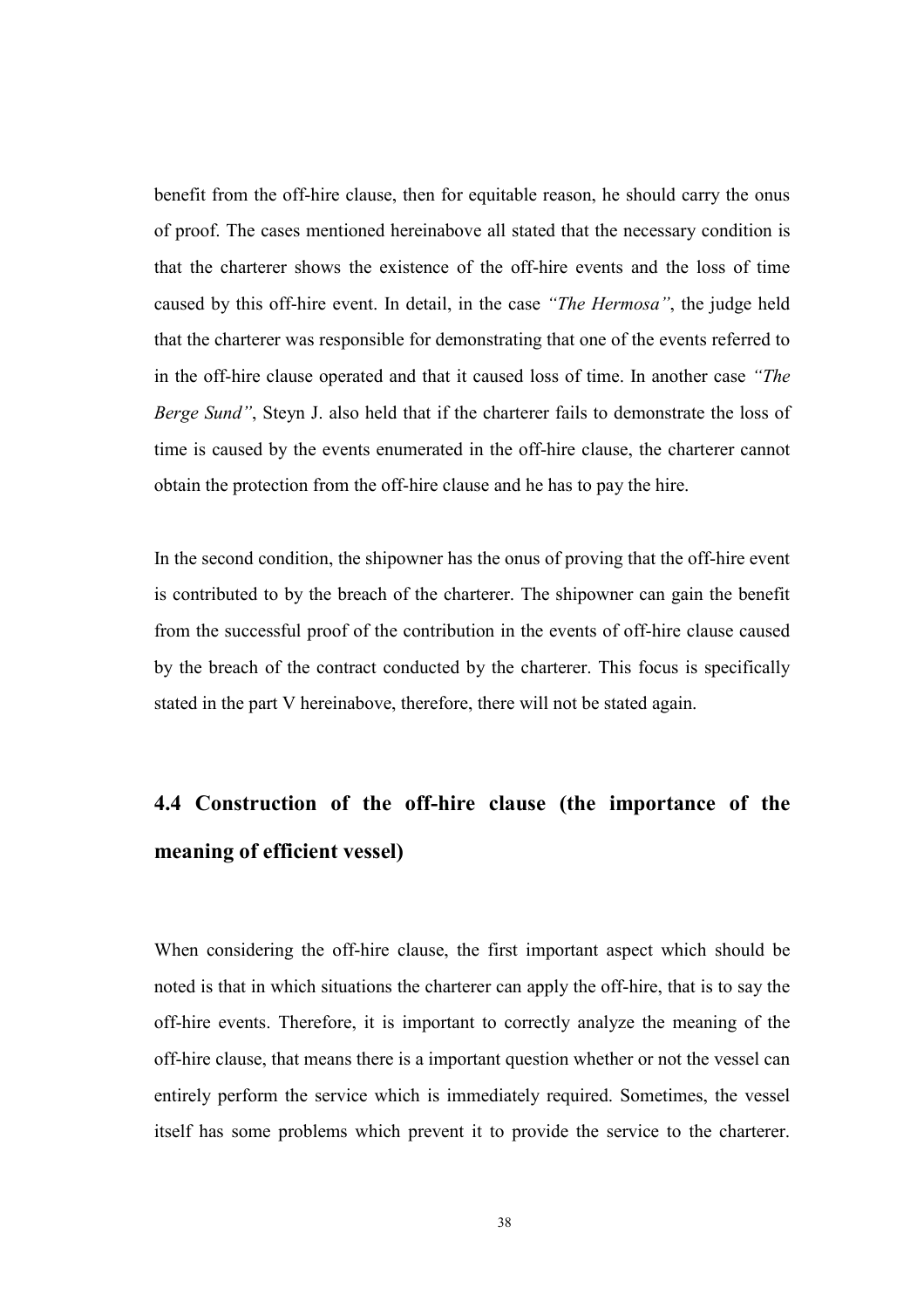However, sometimes the vessel itself is in a completely efficient state, but it cannot perform the service required immediately or entirely. Hence, it is very important to give a clear range of the definition of the construction of the off-hire clause, the same meaning in other words, the determining of the efficient state of the vessel is significant.

Considering the wording of the standard time charter such NYPE' 46 or NYPE' 93, it is common that there are the wordings that "that in the event of the loss of time from deficiency of men or stores, …, or by any other cause preventing the full working of the vessel, the payment of hire shall cease for the time thereby lost."

The important aspects in the above cited statement are that "the loss of time" and "preventing the full working of the vessel". The words "the loss of time" have been analyzed above. Then, the meaning of the word "preventing full working of the vessel" will be subsequently analyzed. The wording of "preventing full working of the vessel" concentrates on the "efficient vessel", that is to say that when the vessel can be determined as not efficient vessel.

The traditional meaning of "preventing the full working of the vessel" was interpreted by Lloyd. J. in the case "The Aquacharm", he stated that "for the words "or by any other cause preventing the full working of the vessel" in cl. 15 to apply the test was whether the vessel was fully efficient in herself, i.e., whether she was fully capable of performing the service immediately required of her, and if she was, then she was not off hire even though she was prevented from performing that service by some external cause such as the refusal by the canal company to permit the vessel to pass through the canal; and the umpire, having found that the vessel was fit in herself to perform the service immediately required had applied the right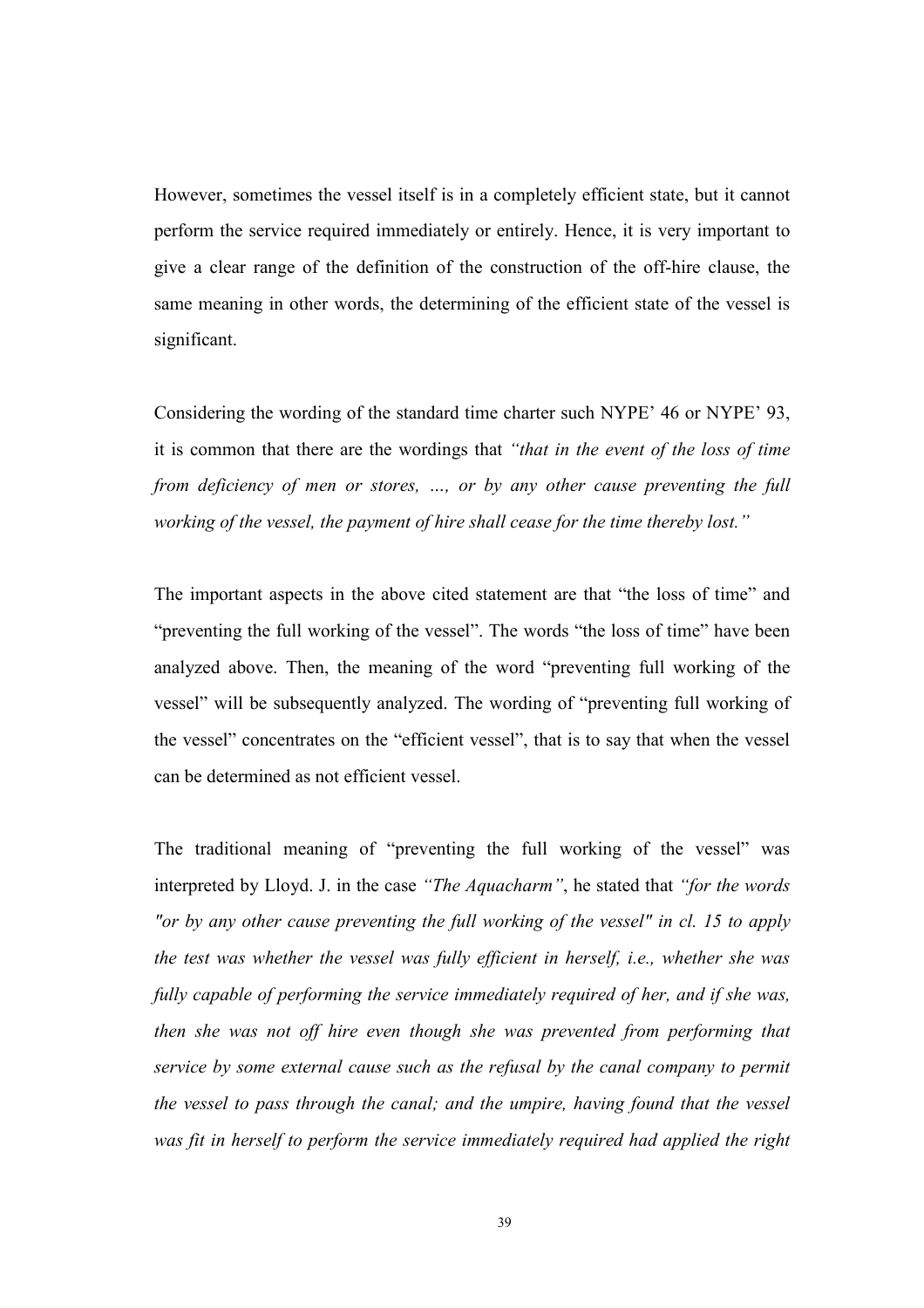test and come to the right conclusion that the vessel was not off hire". In summary, Lloyd. J held that the words "prevent the full working of the vessel" must be caused by the vessel itself, the external causes cannot prevent the full working of the vessel.

In the case "The Errington Court", the vessel, "Errington Court", was surrounded at Wuhu because the Chinese Army set a carrier across the Yangtse River to prevent the Japanese warship. The main question in this case is whether the time charter was frustrated by the delay, the result is frustrated.

But Branson, J. held that "If there was no frustration the contract stands and hire is payable unless there is anything in the contract to prevent it becoming payable. The charterers rely on Clause 15 for this. The argument depends upon the delay caused by the boom coming within the words 'any other cause preventing the full working of the vessel.'" Finally, Branson, J. held that the vessel was in a efficient state, and that the full working of the vessel was not prevented even the vessel was surrounded in the Yangtse River, therefore, there is no off-hire at all.

However, there is a new trend that more and more off-hire cases were caused by the interference of the third parties such as the authorities of the ports. Because the authorities often regulate the carriage of the goods by sea and the complex clauses in the bulk time charter, for example: in the case "The Apollo", the authorities of the port had sufficient reasons to believe that there was infectious disease on the vessel and they delayed to grant to give the certificate of immunity; in the case "The Aquacharm", the authority of Panama held that the vessel must reduce the weight; in the case "The Roachbank", the authority of Kaohsiung rejected the vessel to go to the berth because this vessel rescued many Vietnamese refugees; in the case "The Mastro Giorgis", the Italian court arrested the vessel because there was a claim of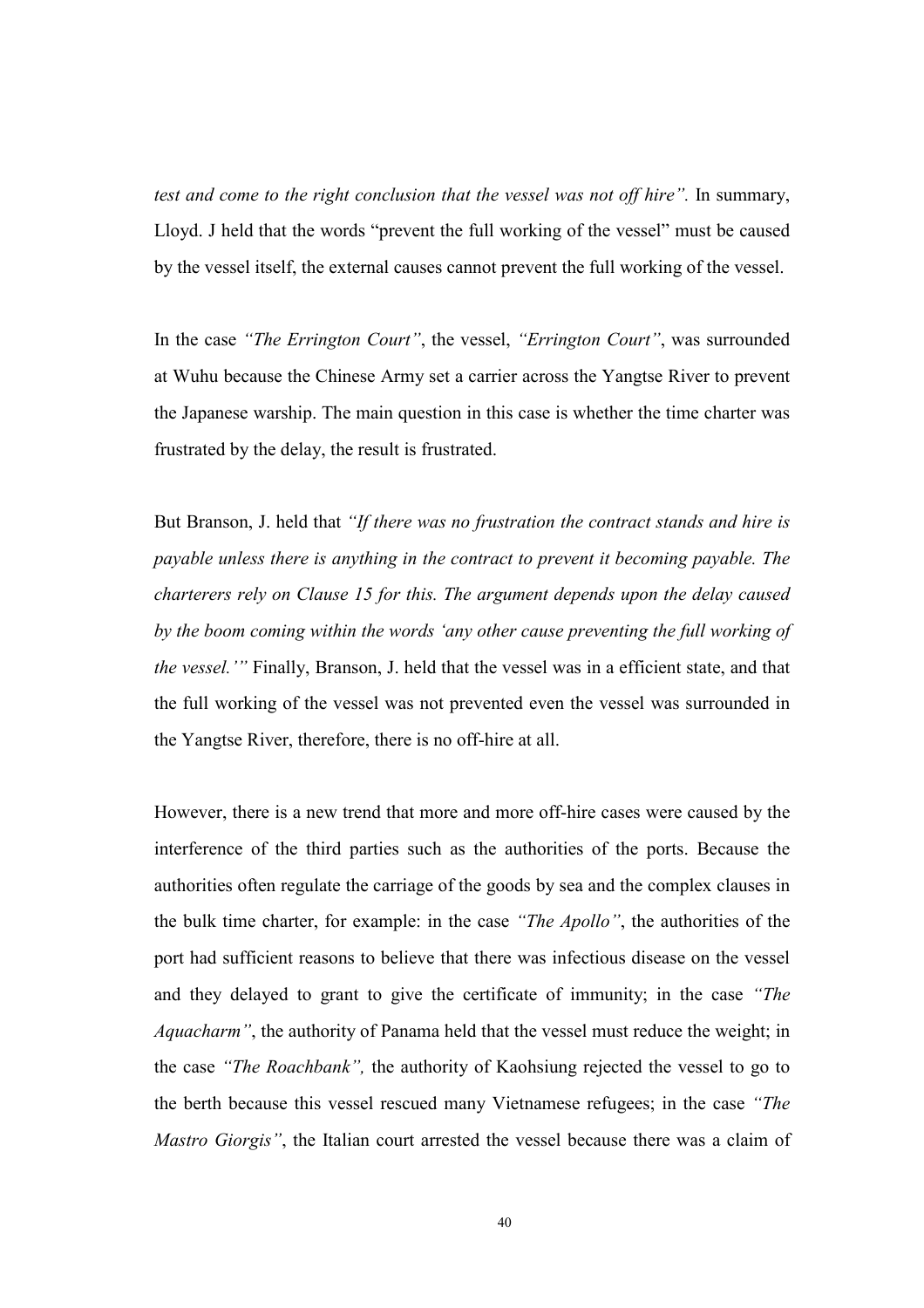loss and damage of the cargo; in the case "The Laconian Confidence", the authority did not allow the vessel to leave the Chittagong port because of the cargo residua on the vessel.

The result of these cases is different: the case "The Apollo" and "The Maestro Giorgis" held that the charterer can cease to pay the hire because the off-hire existed. In these two contracts another word, "whatsoever" had been insert. However, in the case "The Roachbank", the word, "whatsoever", was also inserted into the contract, the result was that there was no off-hire. Further, in the cases "The Aquacharm" and "The Laconian Confidence", they did not insert "whatsoever", the charterer cannot obtain the right entitled by the off-hire clause.

The phrase "preventing the full working of the vessel" should be interpreted as qualifying, which affects not only the words "any other cause" but also the events or reasons before these words "preventing the full working of the vessel". Without other words restrict "any other cause", these words must be read ejusdem generis with the preceding words of the clause. The interpretation of "any other cause" should be similar to the context of the off-hire clause. The range of the interpreting of "any other cause" should be similar in the type to the specific and express causes itemized in the clause will qualify as "any other causes". It is easy to conclude that the specific events or causes in the off-hire clause are all about the physical condition, therefore, the words "any other cause" should be also interpreted as the physical reasons.

Rix, J., in the case "The Laconian Confidence", held that "it was well established that the words 'any other cause', in the absence of 'whatsoever', should be construed either ejusdem generis or at any rate in some limited way reflecting the general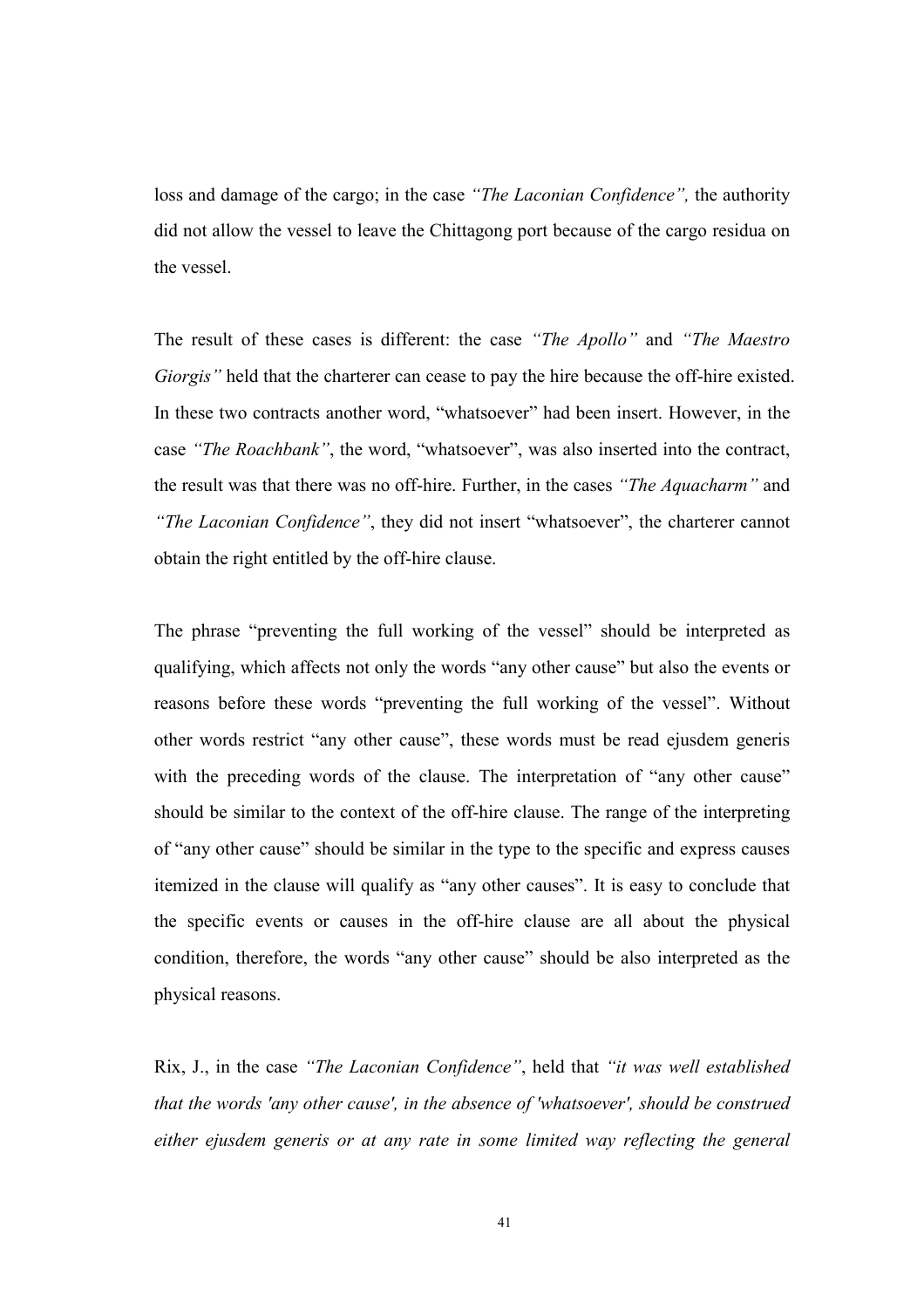context of the charter and the clause; a consideration of the named causes indicated that they all related to the physical condition or efficiency of either vessel or cargo; it was for the owners to provide an efficient ship and crew and it was therefore natural to conclude that the unamended words 'any other cause' did not cover an entirely extraneous cause like the interference of authorities unjustified by the condition or reasonably suspected condition of ship or cargo".

That is to say that the phrase "any other causes" should be interpreted as the internal conditions or events without the word "whatsoever". The eiusdem generis rule is also to regulate this situation without the word "whatsoever".

Whereas, if the word, "whatsoever", is inserted into the clause, then the result will be different. The effect of inserting the word "whatsoever" after "or by any other cause" is that the ejusdem generis rule does not apply again. When the off-hire clause includes the word "whatsoever", any reasons can lead to the vessel into the off-hire, whether the reason is internal or external, whether the reason is about the physical or legal aspect, the focus of that is whether this reason prevents the full working of the vessel.

In the case "The Apollo", the off-hire clause is inserted into "any other cause whatsoever", the crew had typhus and the vessel was delayed, the court held that the off-hire clause applied. Mocatta, J. held that "In my view although there is considerable tautology about the printed clause, which has been increased by the typed amendments, the use of the word "whatsoever" coming after the words "or by any other cause" excludes the application of the ejusdem generis rule so as to limit the "other causes" to those of the same genus as previously enumerated, if such a genus can be found. This does not, however, necessarily mean that there is no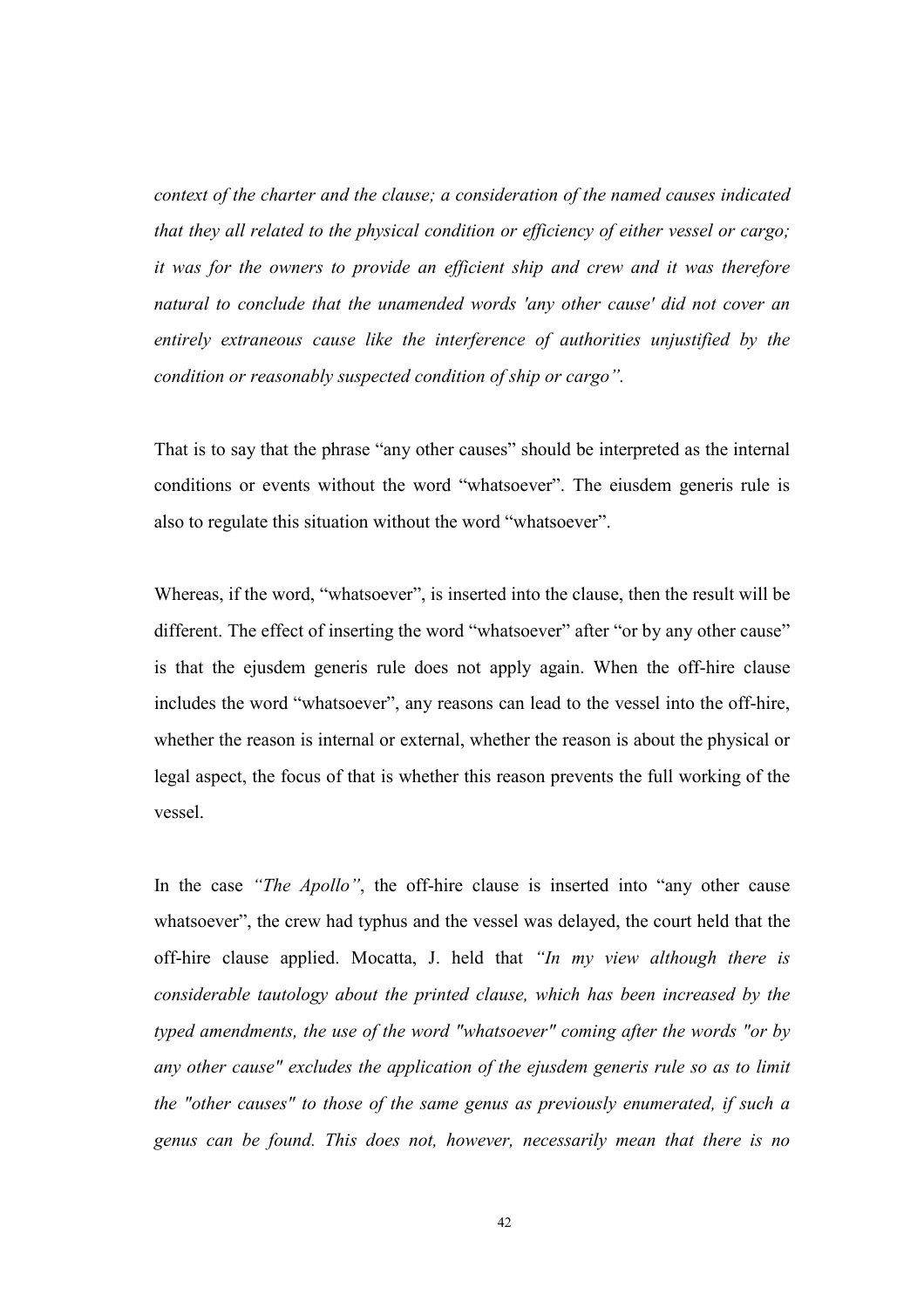limitation on the application of the amended clause since one has the general context of the charter and the words 'preventing the full working of the vessel'". "But in the present case the obtaining of free pratique was no mere formality and there was good cause for the careful testing and disinfection that was carried out before free pratique was given involving a delay of 29 1/2 hours. In my judgment the action taken by the port health authorities did prevent the full working of the vessel and did bring the off-hire clause into play". This case establishes the effect of the word "whatsoever", the external cause can bring on the off-hire if the word "whatsoever" is inserted after "any other cause".

In the case "The Roachbank", the wording of "any other cause whatsoever" is inserted into the off-hire clause, Dillon, J. cited the judgment of the Lloyd. J in the case "The Mastro Giorgis" that:

- 1) The addition of the word "whatsoever" in cl. 15 excludes the ejusdem generis rule, as was held by Mr. Justice Mocatta in The Apollo (sup.) and as was conceded in the present case by Mr. Tomlinson.
- 2) Where, as here, the word "whatsoever" is added, any cause may suffice to put the vessel off-hire, whether physical or legal; the question in each is whether it prevents the full working of the vessel for the service immediately required.
- 3) In deciding whether a cause prevents the full working of a vessel, distinction is drawn between causes which are totally extraneous, such as the boom in Court Line Ltd v. Dant & Russell Inc., and causes which are attributable to the condition of the ship itself, such as engine breakdown.
- 4) Sometimes, however, there is a combination of causes. The immediate cause may be extraneous, such as a refusal to grant free pratique or a refusal to allow the vessel to leave the port. But it may be necessary to go behind the immediate cause to find the underlying cause. If the port authorities refuse to allow a vessel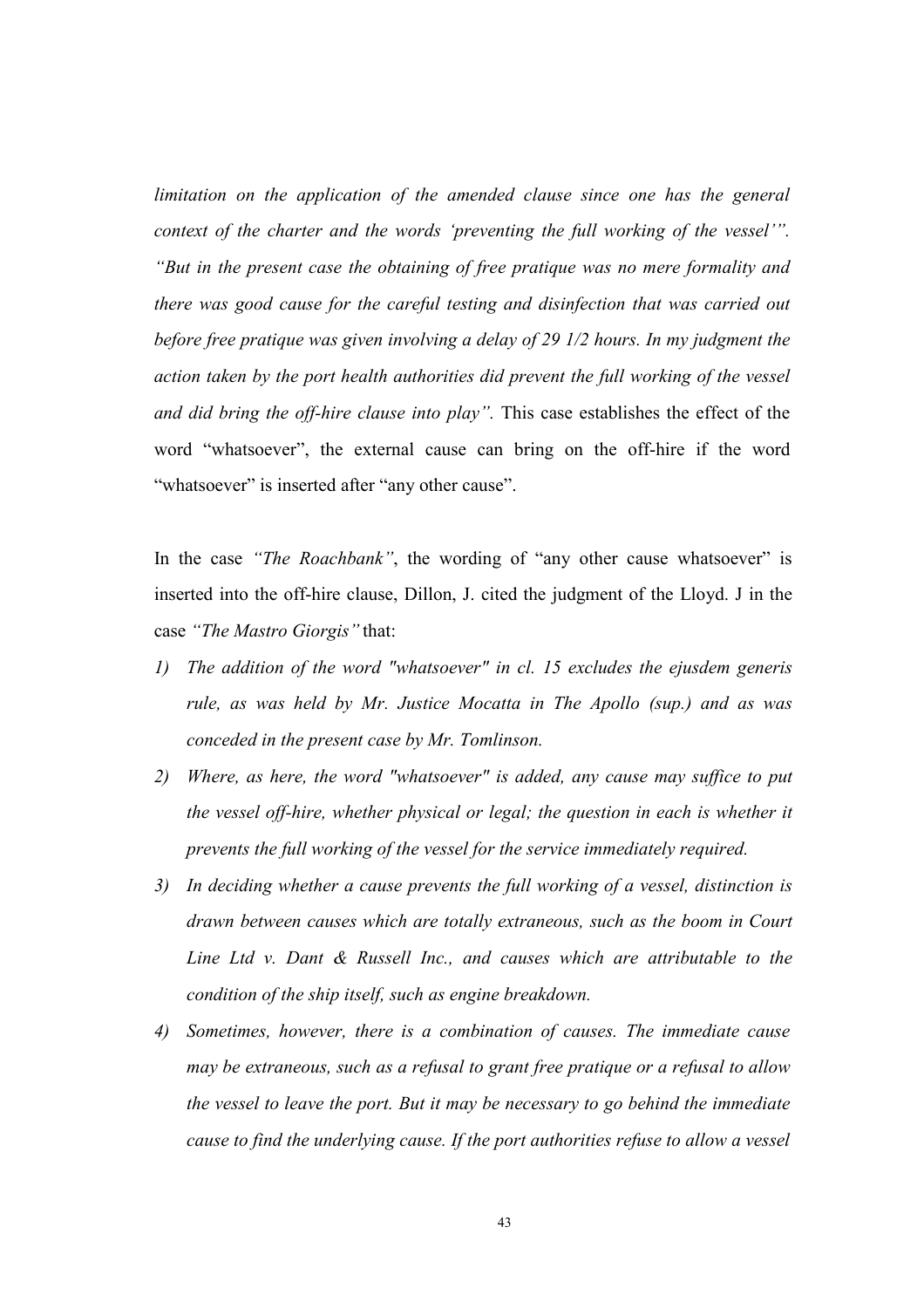to leave because her classification certificates are not in order, or because she has an insufficient number of certificated officers, then she would plainly be off-hire, even though the immediate cause of the detention was the "extraneous" action of the authorities. The action of the authorities in such a case would appear extraneous, but in reality it is not.

In the above cited judgment, it is clear that the word "whatsoever" excludes the ejusdem generis rule, both physical and legal reasons can lead to the off-hire of the vessel. The charterer can obtain more benefit if the word "whatsoever" is inserted into the off-hire clause.

In the case "The Laconian Confidence", the authority of the port found that there remained on board 15.75 tonnes of rejected residue sweepings. As a result the vessel was delayed for nearly 18 days until she was finally allowed to dump those residues and thereafter to sail when many certificates were provided. Rix, J. held that "it was well established that the words 'any other cause', in the absence of 'whatsoever', should be construed either ejusdem generis or at any rate in some limited way reflecting the general context of the charter and the clause; a consideration of the named causes indicated that they all related to the physical condition or efficiency of either vessel or cargo; it was for the owners to provide an efficient ship and crew and it was therefore natural to conclude that the unamended words 'any other cause' did not cover an entirely extraneous cause like the interference of authorities unjustified by the condition or reasonably suspected condition of ship or cargo".

In addition, in the case "The Aquacharm", the court does not hold that the transshipment of the cargo does not prevent the full working of the vessel. Because it is common that the cargo is discharged into another vessel such as the vessel is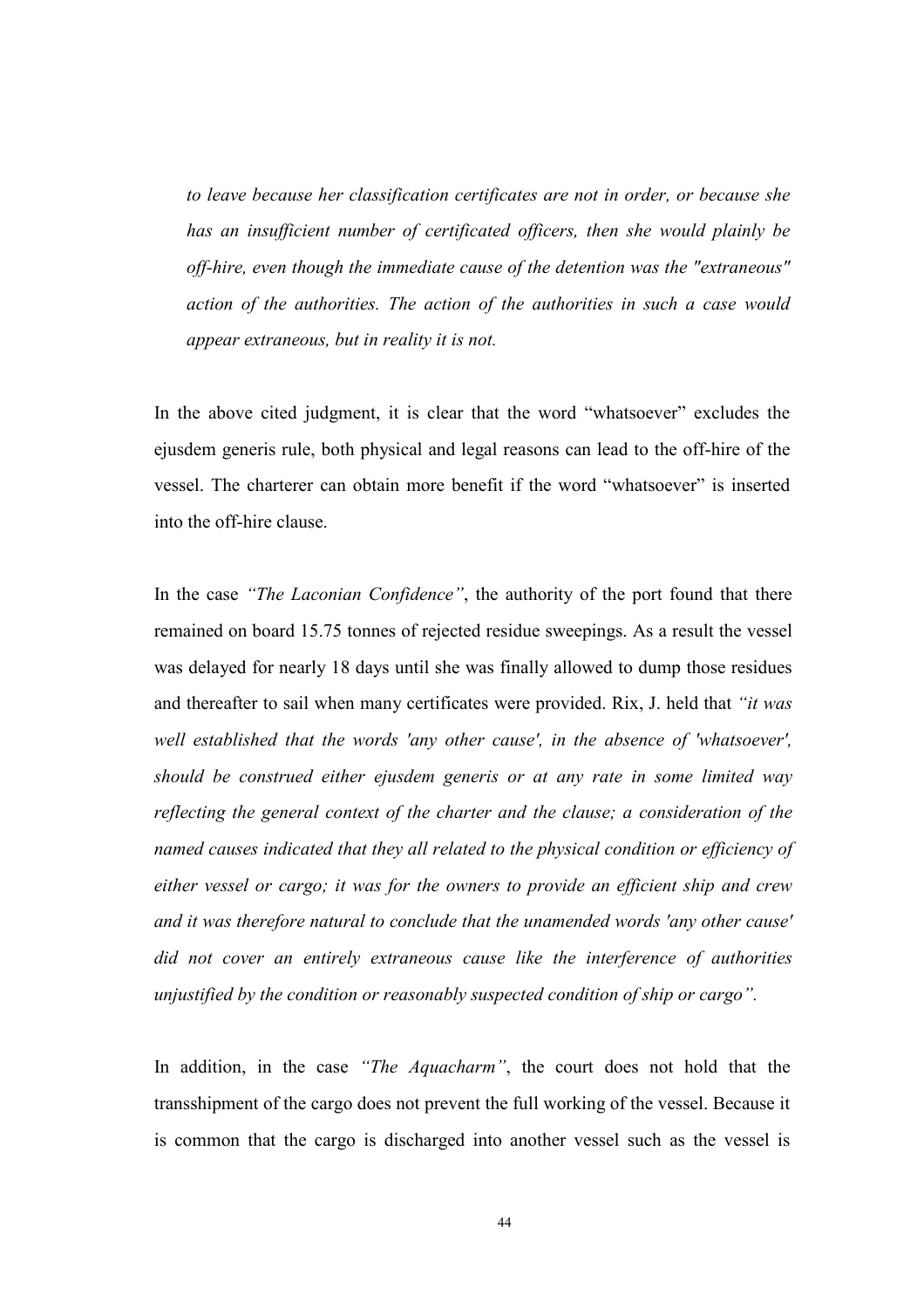grounded, the vessel is still in an efficient state though the vessel was delayed for several days.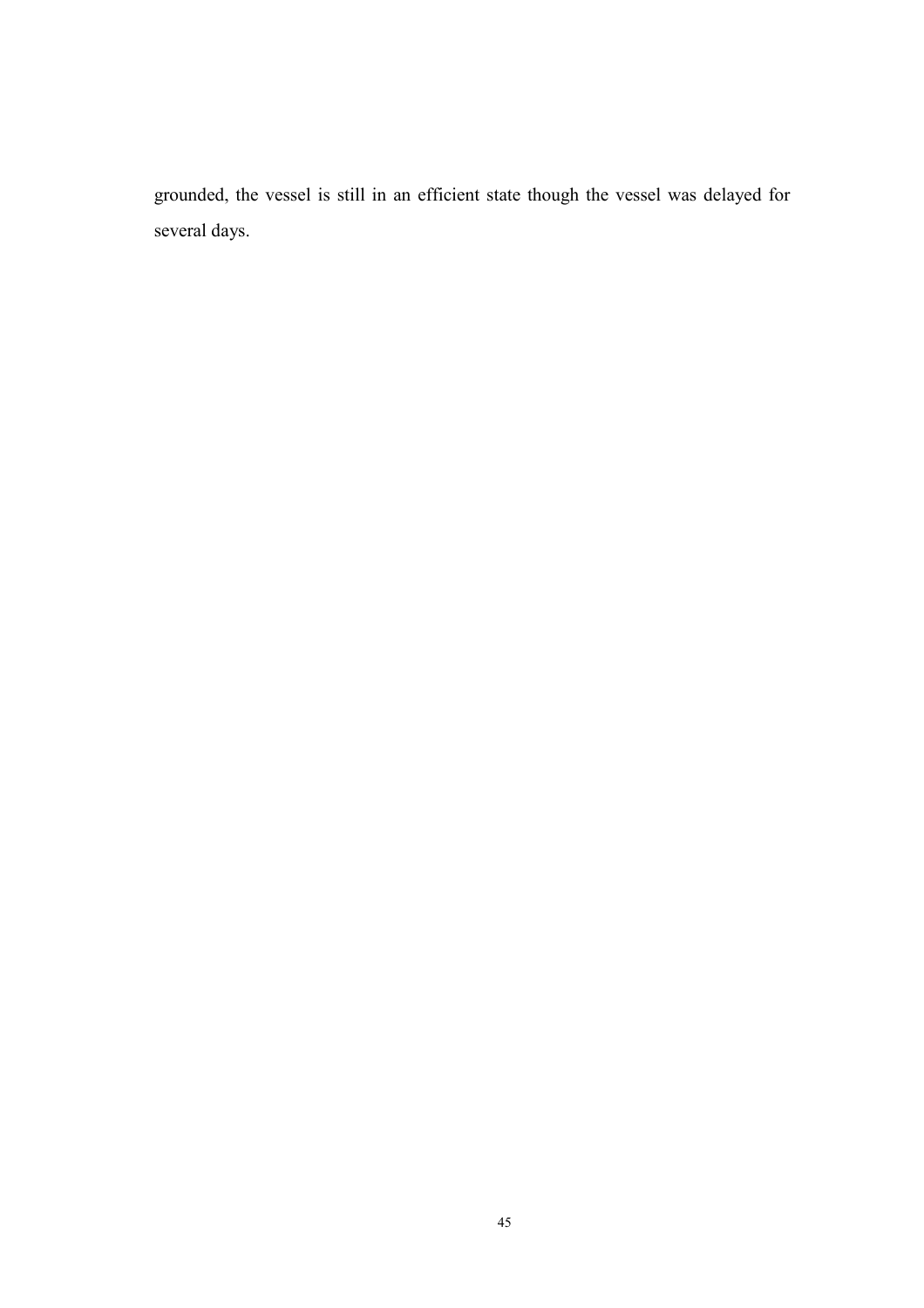# Chapter 5 The Types of off-hire clauses

The off-hire clause is the shipowner and charterer achieves the agreement about the allocation of the risk under the time charter. Therefore, there are many different kinds of off-hire clause in practice, and the issues are often about the interpretation of the off-hire clauses.

Before I introduce the types of off-hire clauses, I think it is important to notice another kind clause.

In the case "The Fina Samco", there is one clause in the time charterer that "If at any time whilst the vessel is on hire under this charter the vessel fails to comply with the requirements of clause  $1.2(1)$  or 10 then hire shall be reduced to the extent necessary to indemnify charterers for such failure…."

The boiler often has problems under the performance of the shipowner, the loading or discharging of the cargo is often interrupted. The court in this case, did not hold this vessel should be off-hire, they held that the hire should be reduced, even though that is also "preventing the full working of vessel". This kind of clause is not off-hire clause, but is one clause which relates to reduce the hire.

# 5.1 The Types of the off-hire clause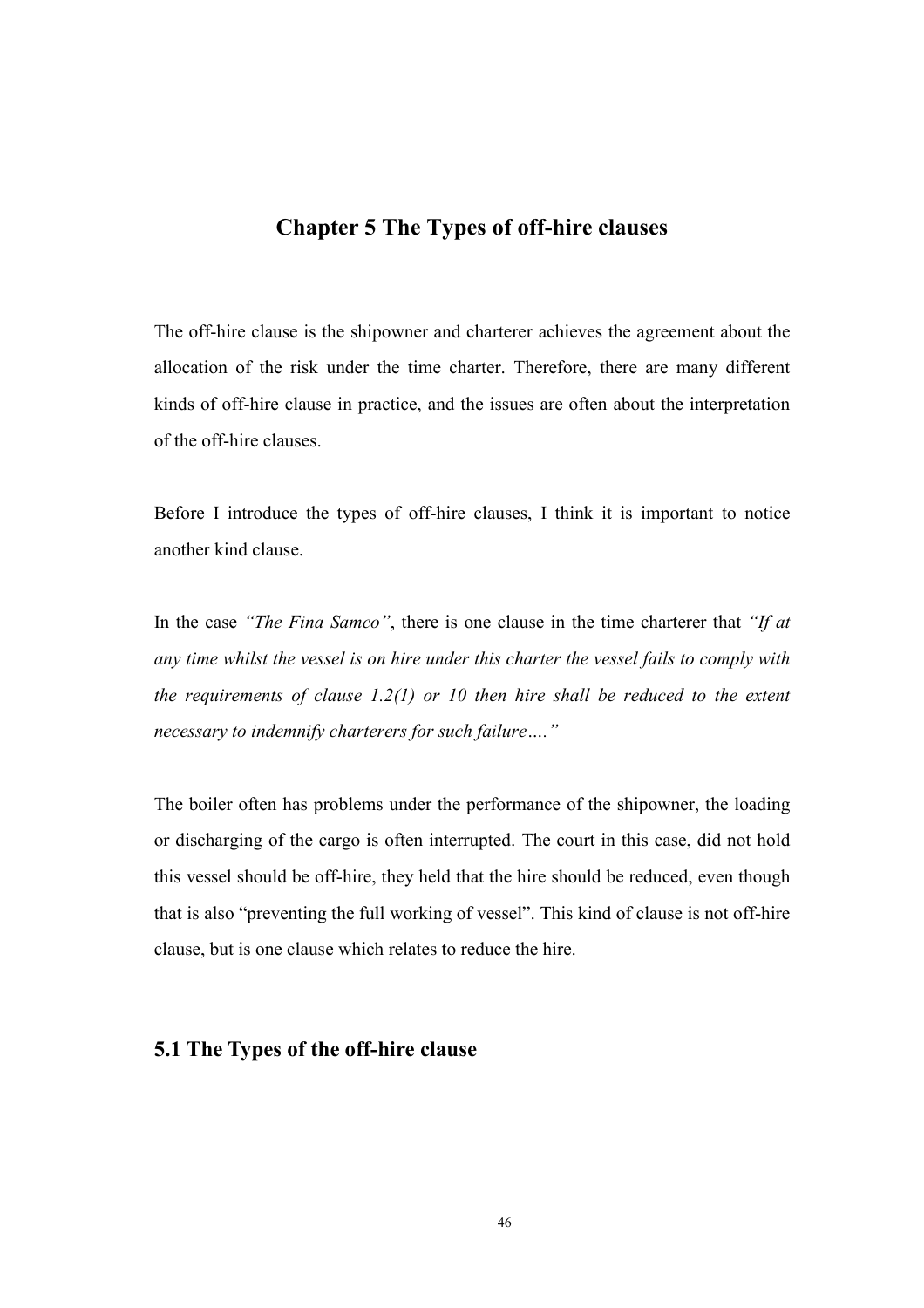In practice, the off-hire clauses are often divided into two kind's clause: period loss of time clause and net loss of time clause. The period clause is often shown as "the payment of hire shall cease until the vessel is again in an efficient state to resume her service." However, the net loss of time clause is often stated in the time charter as "that in the event of the loss of time from…"

#### 5.1.1 Period off-hire clause

A period off-hire clause is one which puts the vessel off-hire for the duration of the off-hire event without reference to its effect. This kind clause is clear that once the vessel resumes the efficient state, the charterer should pay the hire at once. The advantage of period loss of time clause is that either party does not count how long the time lost, but the defect of this clause is that if the vessel is in a partial efficient state, it is difficult to determine the actual loss of time.

#### 5.1.2 Net off-hire clause

A net time clause requires the charterers to prove the happening and the duration of the off-hire event, and that time has been lost to him thereby. Therefore, under this kind of off-hire clause, the charterer is responsible for proving two parts. First, the charterer should prove the occurring of the off-hire events and the period of which lasts; second, he has to prove how long he suffered actually loss of time. In this type of the off-hire clauses, it is difficult that when the charterer should resume to pay the hire. It is different that the points held by the English courts and American courts.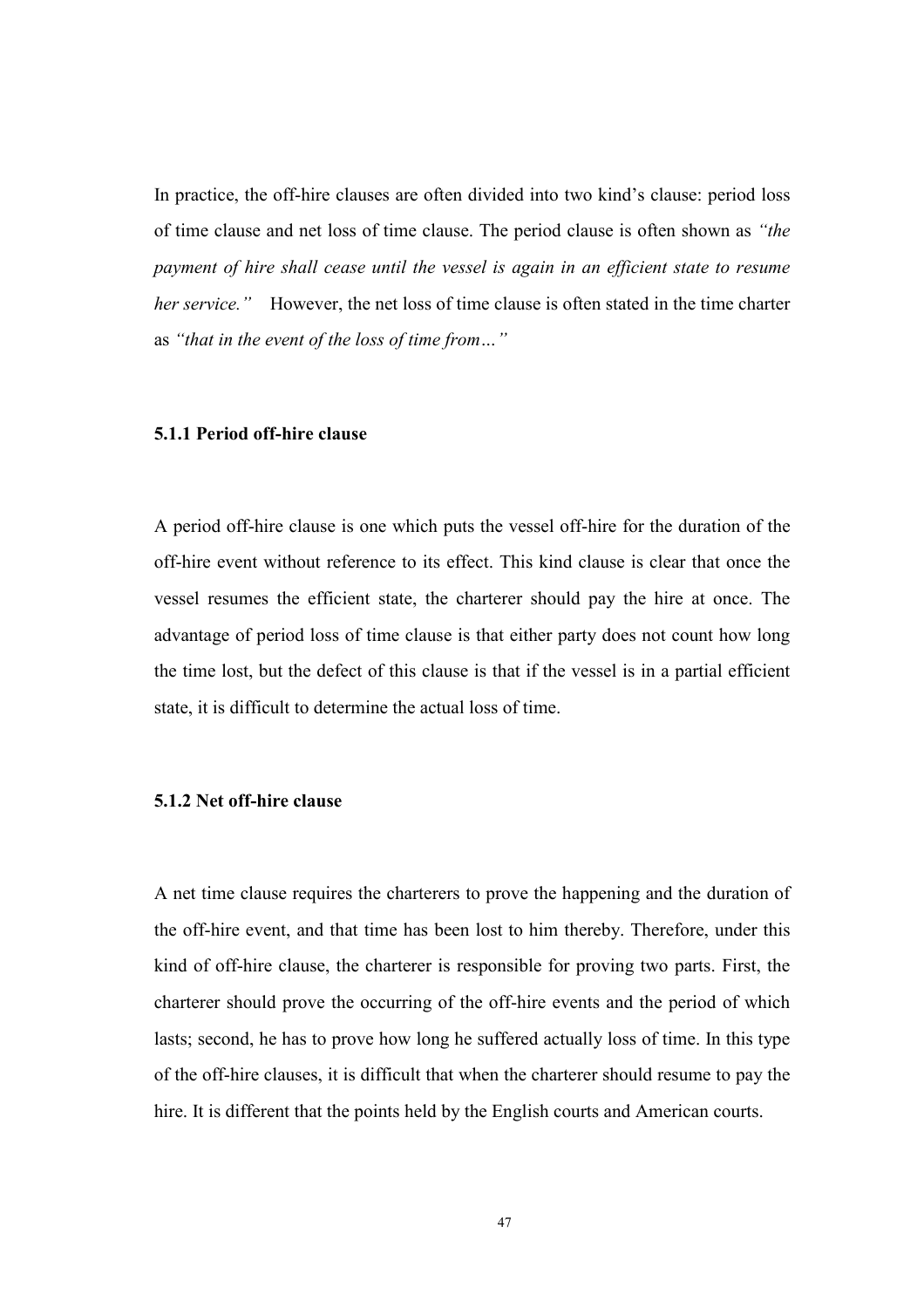- 1) English court holds that once the vessel resumes entirely efficient working state, the charterer should pay the hire. Hence, it can be concluded that the effect of the period loss of time off-hire clause and net loss of time off-hire clause is same when the vessel entirely loses the efficient working state in Great Britain. However, the net loss of time off-hire clause can give more benefits to the charterer in the partial inefficiency.
- 2) the view held by American courts is different, the court holds that the hire should be paid when the vessel resume efficient state and the disadvantaged effect given by the events listed in the off-hire clause is extinct at all. This point is supported by the clause 17 NYPE 1993 (New York Product Exchange Form 1993), that "Should the vessel deviate or put back during a voyage, contrary to the orders or directions of the charterers, for any reason other than accident to the cargo or where permitted in lines 257 to 258 hereunder, the hire is to be suspended from the time of her deviating or putting back until she is again in the same or equidistant position from the destination and the voyage resumed therefrom".

In the case "The Ira", the charter has words "in the event of loss of time from drydocking preventing the full working of the vessel the payment of hire shall cease for the time thereby lost".

Thereby, the drydocking can lead to the off-hire. In this case, after the vessel "Ira" discharged the cargo at Ravenna, the vessel was navigated to the Piraeus after the shipowner obtained the permission of the charterer. Before the repair work finished, the charterer arranged the vessel to load cargo at Novorosiysk. "Piraeus" is the middle port of ports "Ravenna" and "Novorossiysk", so there is slight deviation. "It is obvious that in certain circumstances it is not possible to determine what loss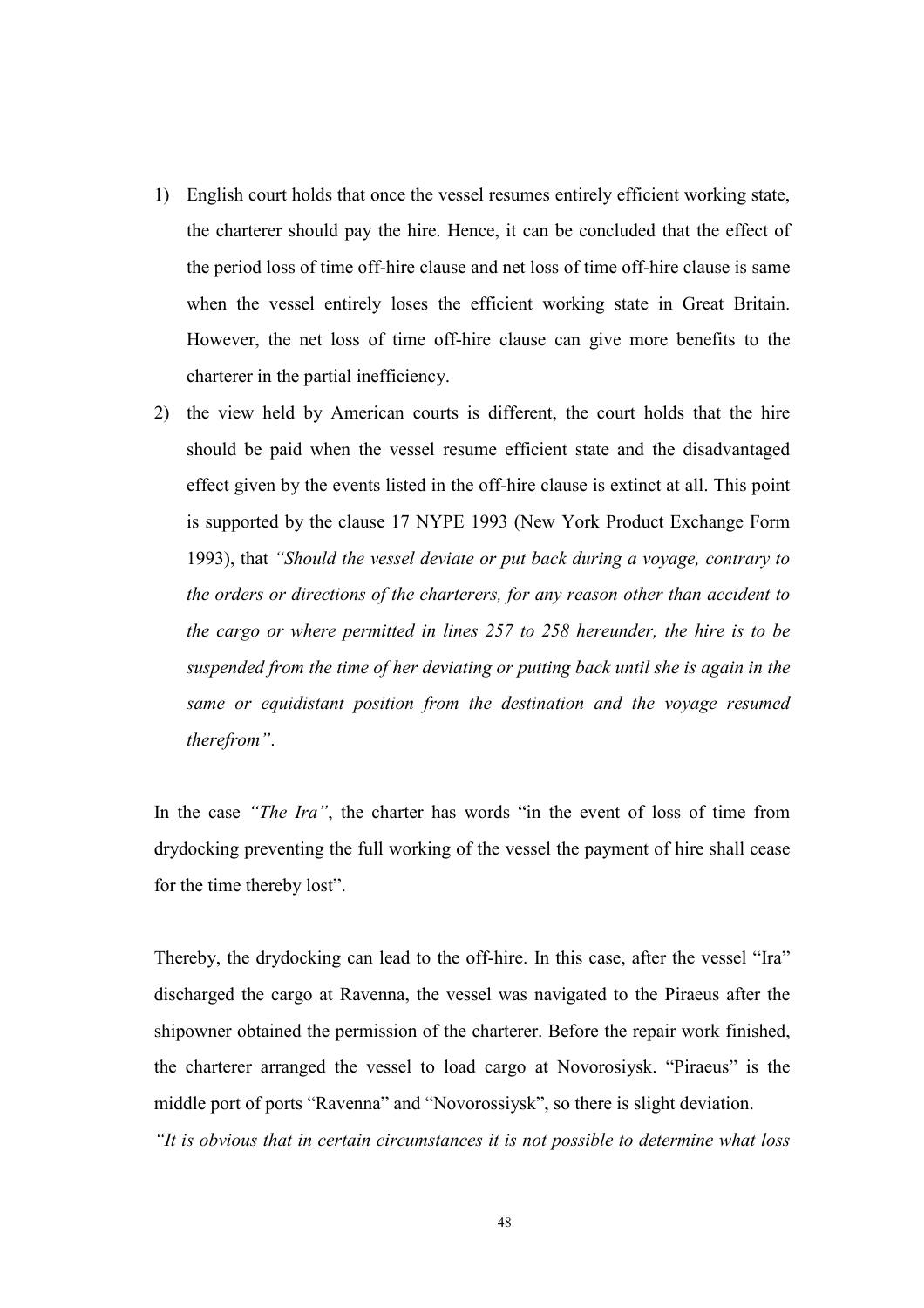of time has occurred until the end of the off-hire event. If one asks the question at that stage in this case (and Mr. Lord submits that in fact here one could do it before the end of the off-hire event) that is to say as at Jan. 25, what loss of time as a result of the drydocking of this vessel have charterers suffered, there can only really, in my judgment, be one answer. They have not lost the time that it has taken for the vessel to sail from Ravenna to Piraeus, apart from the small amount of time involved in the deviation into that port for the purpose of drydocking".

#### 5.2 From when full hire again becomes payable

Under a "period" off-hire clause it is clear that hire becomes payable again as soon as the ship becomes once more fully efficient. In the case "Smailes v. Evans", a time charter of the Carisbrook provided that "In the event of loss of time from … damage preventing the working of the vessel for more than twenty-four running hours, the payment of hire shall cease until she be again in an efficient state to resume her service".

The question of this case arose whether hire was payable from the completion of repairs on 18 October or only from the completion of reloading on 30 October. It was held that after completing repairs the ship was again in an efficient state and hire became payable.

Bailhache, J., said: "It is quite true that there was time lost by the accident until  $8:30$ a.m., on October 30, and if the clause had said that hire should not be payable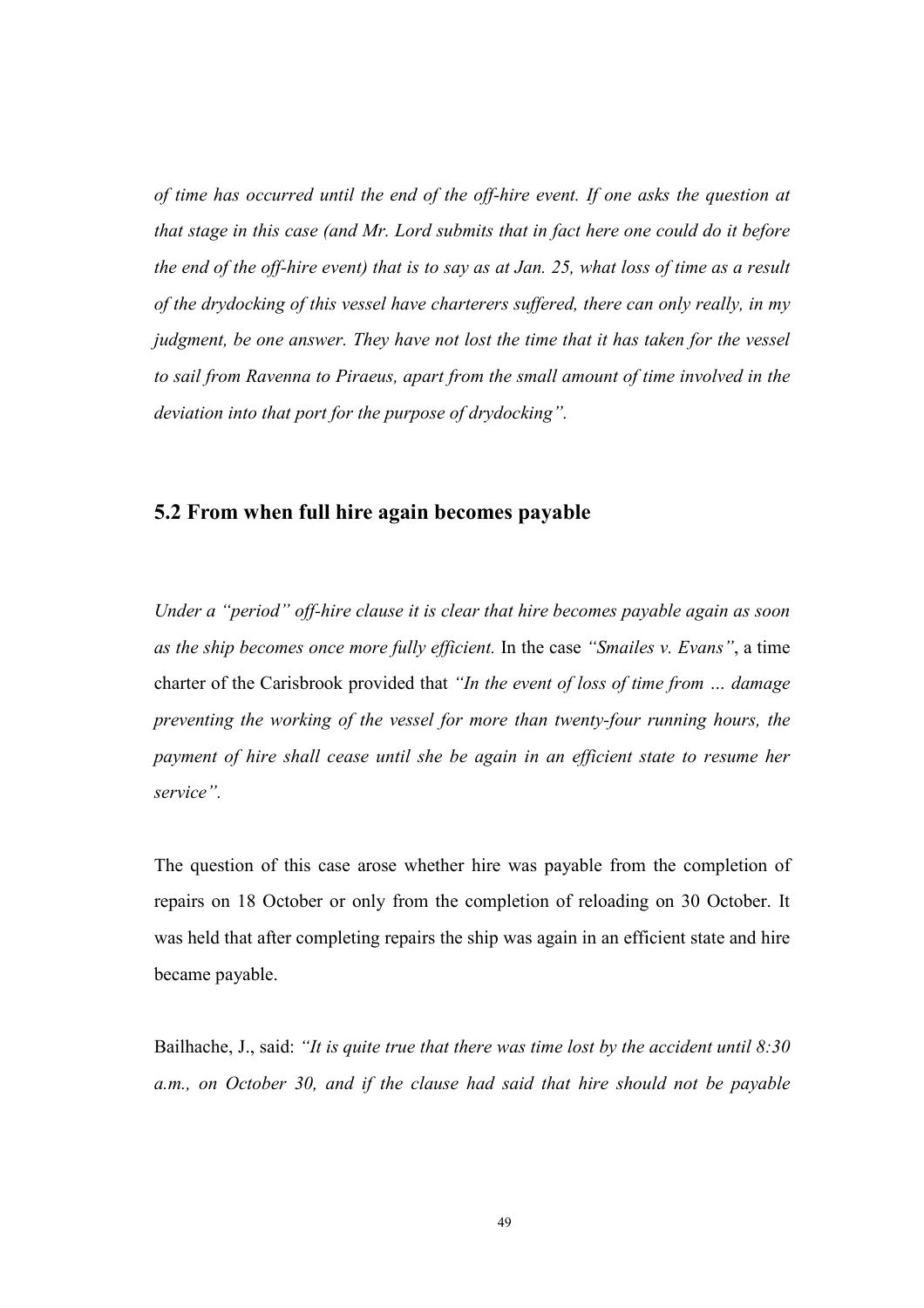during 'all time lost in consequence of an accident' contention would, I think, have been right. But that is not the language used."

Under the "net loss of time" clause the charterers should logically be entitled, as was indicated by Bailhache, J., in the above case, to deduct any time lost in consequence of the event which put the ship off-hire, even after the ship again becomes fully efficient. For instance, the charterer is entitled to deduct any time lost by the ship in regaining the position she was in when the event occurred. But this point is not supported by the judgment of "Vogemann v. Zanzibar".

In the case "Vogemann v. Zanzibar", the off-hire clause in this contract stated that "That in the event of loss of time from … detention by average accidents to ship or cargo, …" The Zanzibar suffered an accident which obliged her to put back to Queenstown. The charterer argued that she remained off-hire until she once again reached the spot where the accident had happened, "time" having been "lost" up to that point. Phillimore J., said that the question whether hire was payable by the charterer during the time occupied by the ship in regaining the spot where the accident occurred turned on the meaning of "detention by average accidents to ship or cargo". He wants on saying: "I think that the safest way of construing that clause is to regard it as one of exception or defeasance. By the clause certain days are deducted from those for which hire is to be paid, and it was, I think, the duty of the charterer to insert in the clause everything which he wished to have deducted. There is no provision in terms covering the time in question in this case, but the words I have read are relied on by the plaintiff in support of his contention. In my opinion the word 'detention' does not apply here. 'Detention' is not quite such a strong word as, for example, 'delay'. A vessel is detained when she is sent back to a port for repairs, and so long as she is kept there for the purpose of being repaired. But I do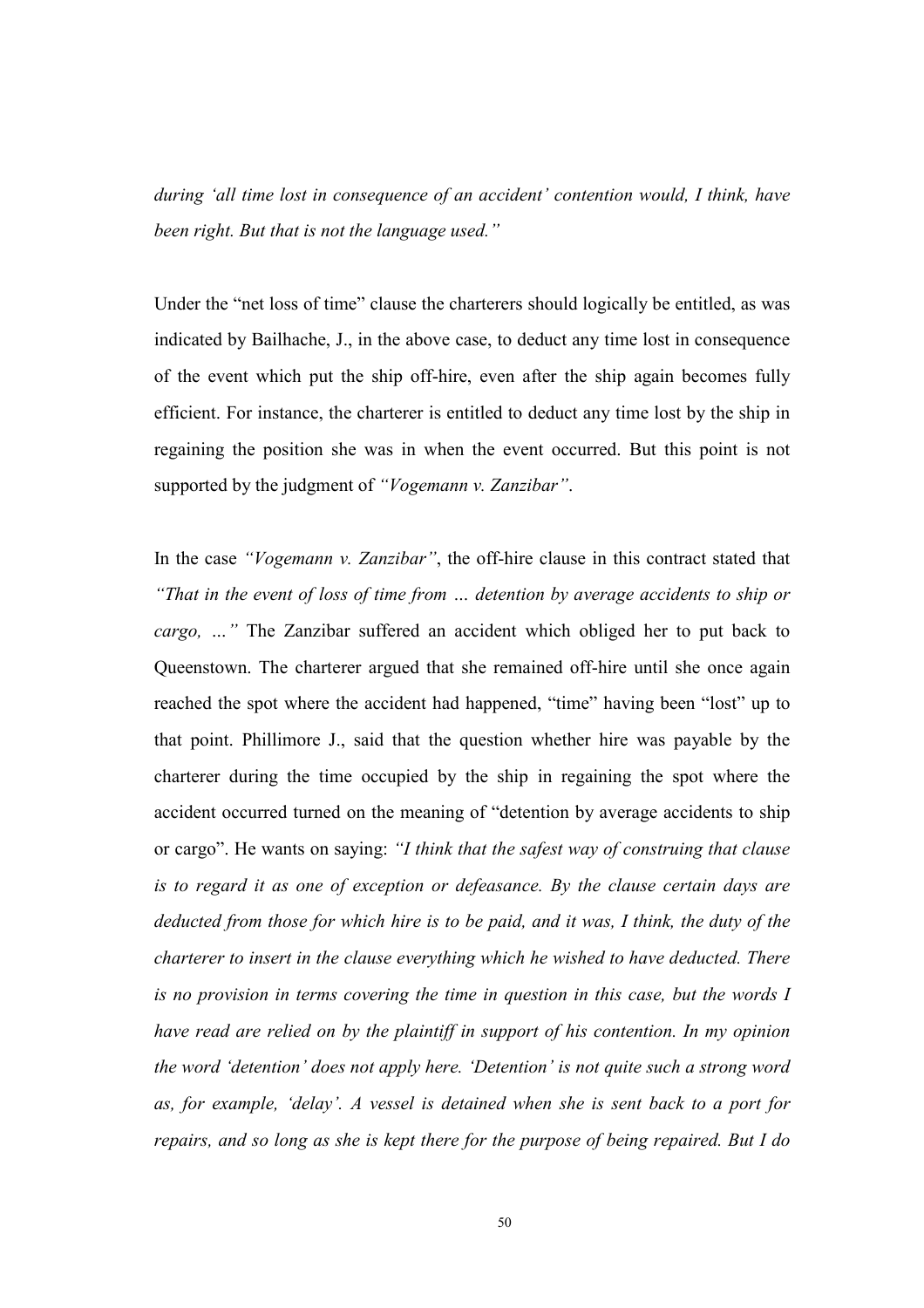not think that a vessel can be said to be detained when, the repairs having been finished, she has made a fresh stat and is once more proceeding on her voyage."

In another case "The Marika M", Parker, J. also considered that the decision of the Court of Appeal in Vogemann v. Zanzibar was authority for the wider principle and was binding on him. The facts in the case "The Marika M" were that the berth was occupied after the ship was repaired. The charterers contended that the period of off-hire continued beyond 27 July (when she was again in fully efficient state) until 6 August since this period was also time lost as a result of the ground. The owners denied that the ship was off-hire after she refloated and was again in full working order. In upholding the arbitrator's award in favour of the owners, Parker, J., emphasized the difficulty of assessing any consequential loss of time and the fact that the interpretation contended for by the owners appeared to have been accepted for many years.

In conclusion, it is obvious that the point held by English court is different from the position under American law that full hire becomes payable as soon as the vessel again becomes efficient. The hire should resume to be paid until the vessel is under full efficient. In addition, the full efficiency should depend on the service demanded by the charterer. However, it should come into mind that the standard under the period loss of time off-hire clause and net loss of time off-hire clause is different. That is to say the partial efficiency of the vessel can lead to different results of those two types off-hire clauses.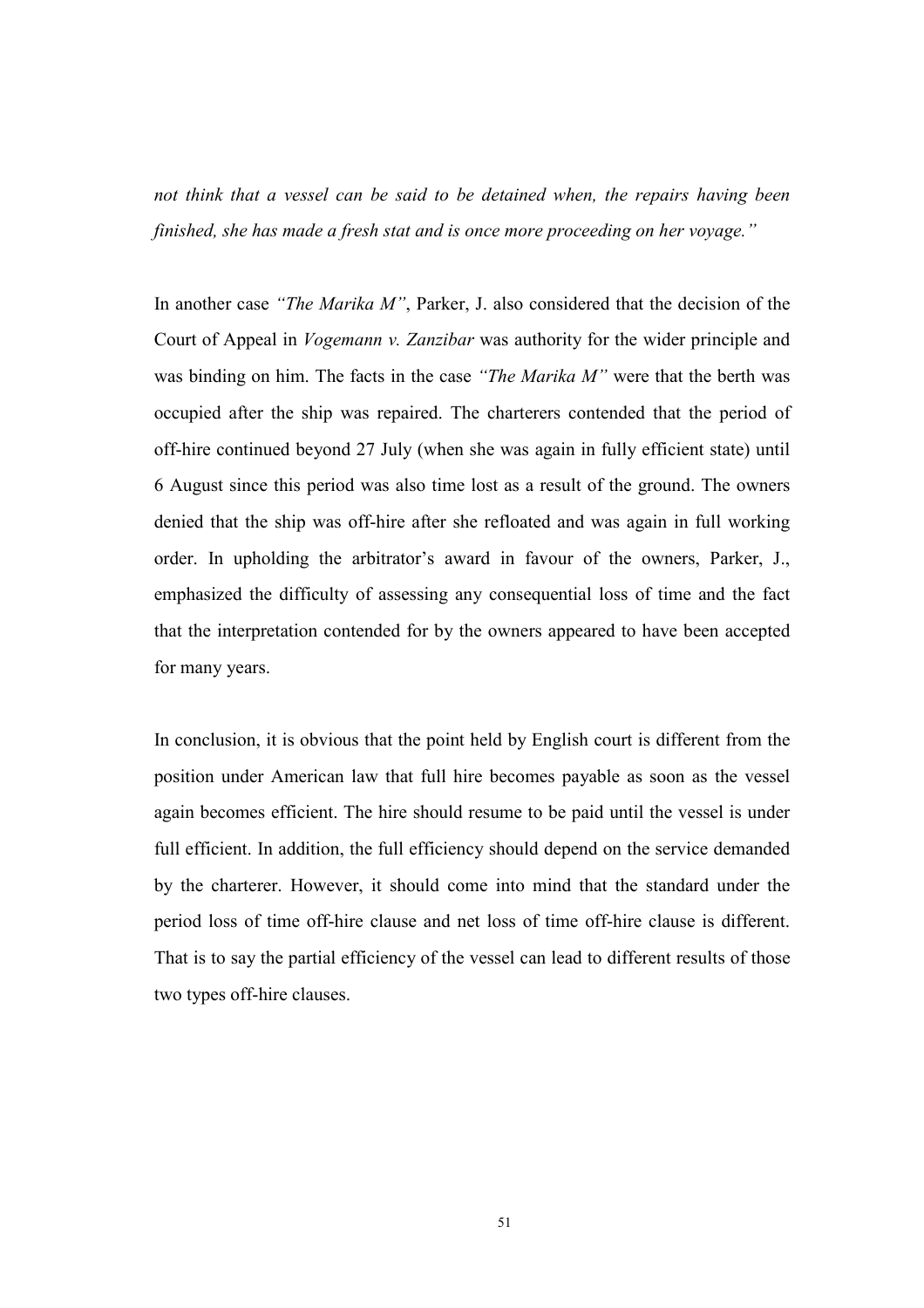# 5.3 Partial inefficiency

The effects of partial inefficiency are different under the period loss of time clause and net loss of time class

#### 5.3.1 Under period loss of time clause

Under the case "Tynedale v. Angle-Soviet", it was held by the Court of Appeal that the full working of the ship was prevented by the partial inefficiency of the ship's discharging gear and that the ship was off-hire for the whole period of discharge.

Lord Roche said: "The mast being damaged did not prevent or hinder her steaming, but it did hinder or prevent her discharging in the sense in which prevention was construed in the House of Lords in Hogarth v. miller – as preventing discharge or the working of the ship happening in accordance with the contract."

So the effect of partial inefficiency is same as total inefficiency under the period loss of time clause, which states that the payment of hire shall cease until the vessel is again in an efficient state to resume her service. Because the clause does not allow the partial working of the vessel, partial efficiency of the vessel is also to lead to the complete off-hire.

#### 5.3.2 Under net loss of time clause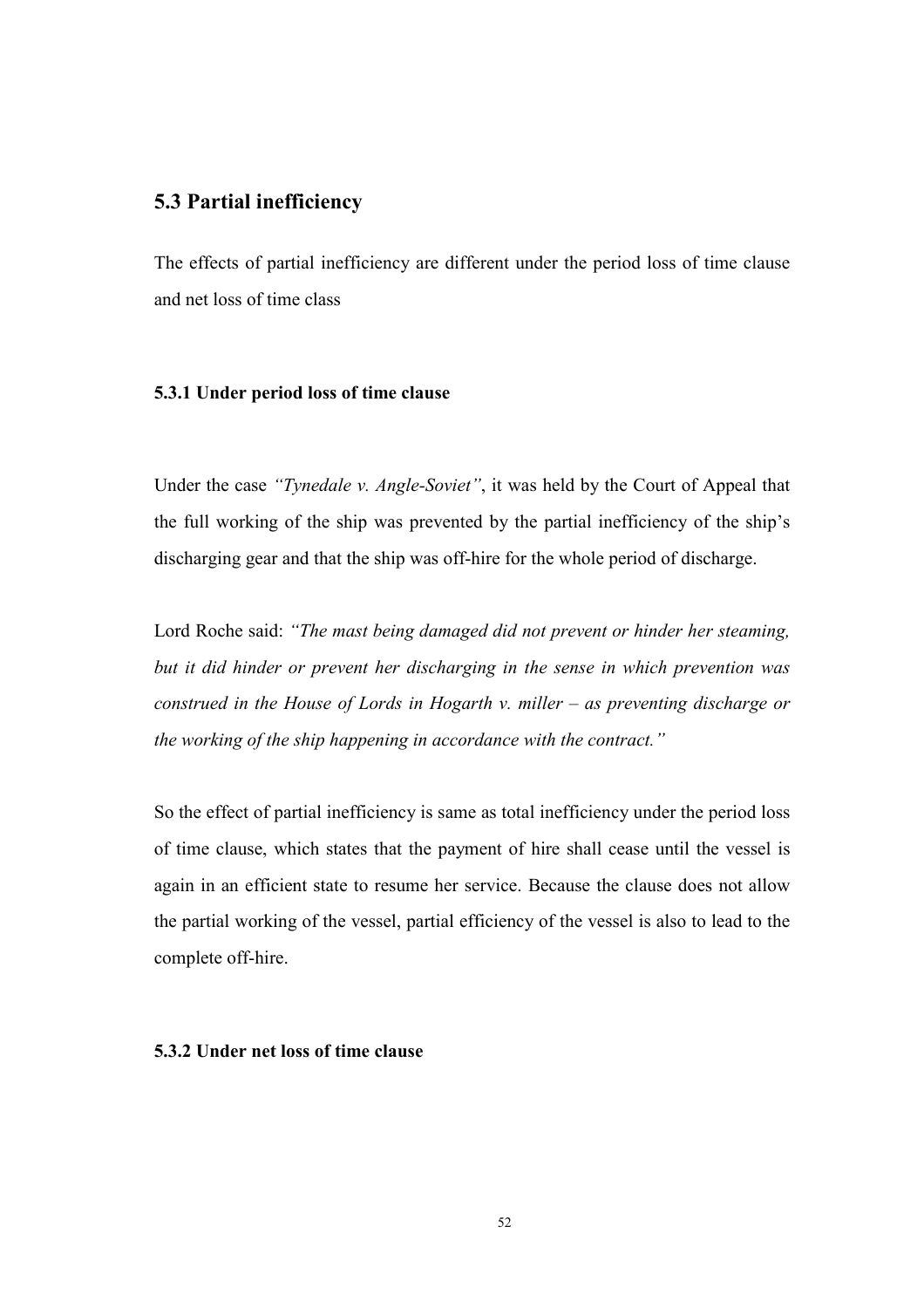The situation under net loss of time clause is analyzed by Lord Denning, M.R. in the case "The H.R. Macmillan". He held that "Taking that clause by itself, it would mean that, if one crane broke down, there would have to be an inquiry as to the time lost thereby. That would be a most difficult inquiry to undertake. For instance, if one broke down and the other two cranes were able to do, and did do, all the work that was required, there would be no 'time lost thereby'; and there would be no cessation of hire. But if there was work for three cranes, and there was some loss of time owing to the one crane breaking down, there would have to be an assessment of the amount of time lost. In that event, as the Judge pointed out, the question would have to be asked: 'How much earlier would the vessel have been away from her port of loading or discharge if three Munck cranes, instead of two, had been available throughout?' The Judge called that a 'net loss of time' clause".

That is to say, under the off-hire clause in the New York Produce form, which is a "net loss of time" clause, hire should be deductible in the case of partial inefficiency only if and to the extent that time is actually lost by reason of the partial inefficiency.

As a conclusion, the two different type off-hire clauses have each characteristic. The parties should be careful to choose the kind of off-hire clause to protect their rights. In addition, they should consider the details of the clause because it is also important to make sure when the charterer should resume paying the hire.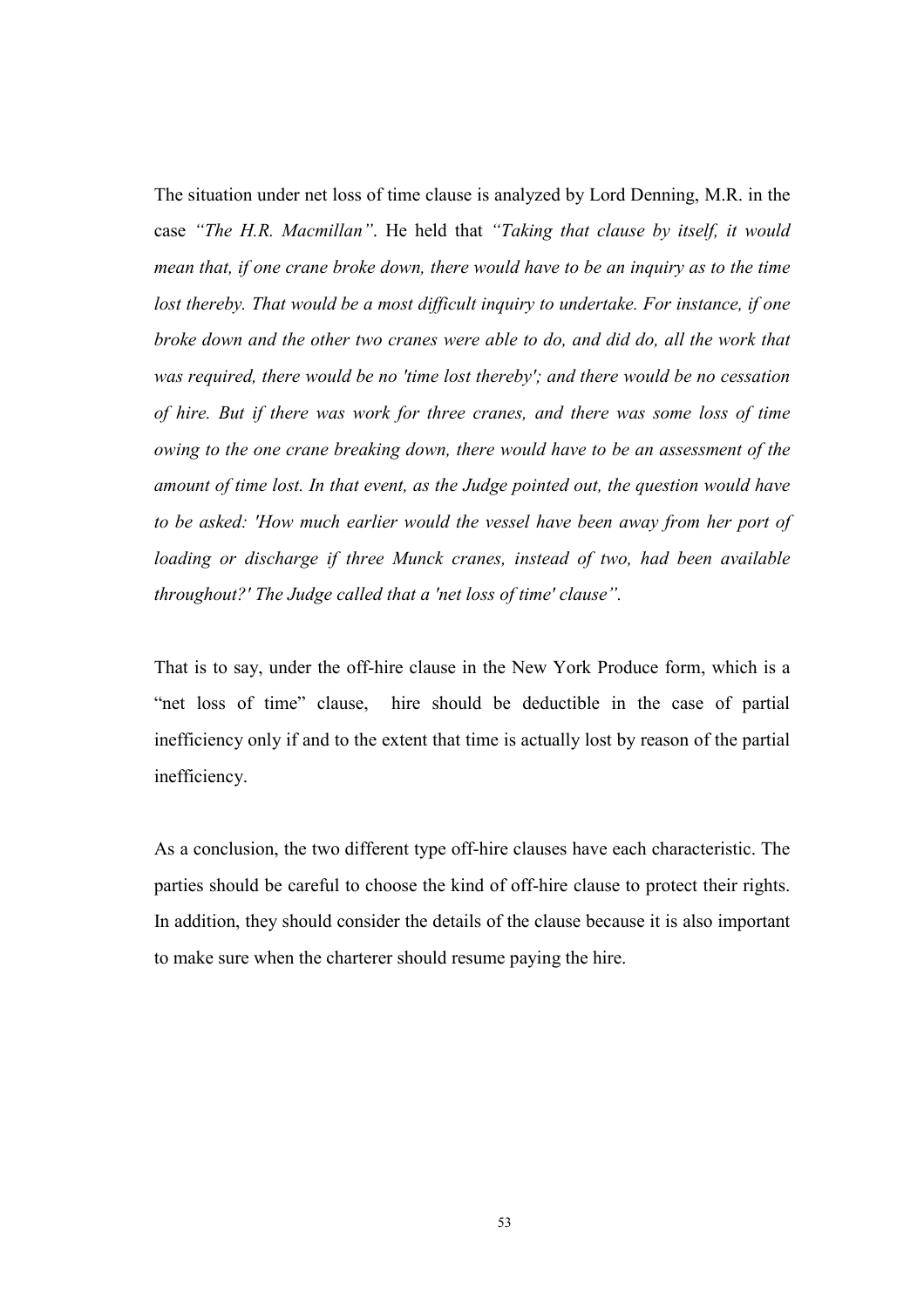# Chapter 6 Specific off-hire clauses

The purpose of most standard time charter is to make the range of the rights and obligations clear; however, the result may not be satisfied. Therefore, the parties attempt to rectify the clauses of the standard contract or deal with new contract. Sometimes that may lead to dispute. The contents of off-hire clauses differ under the common standard time charter such as NYPE' 46, NYPE' 93, BALTIME. In the following paragraphs, the essential contents and difference in the different off-hire clauses will be discussed.

## 6.1 New York Product Exchange Form 1946 (NYPE' 46)

The clause 15 under this standard time charter lists some off-hire events:

1. "deficiency of men or stores"

Under English law, the deficiency of men just relates to quantity, which does not include the unwillingness of the crew or inability to do the work. That means if the crew does not want to work or cannot work. It was held in the case of "The Ilissos", that:

"Looking at the words as they stand, and endeavouring to give them a meaning which practical business men would give them, I think that "deficiency of men" means "deficiency of men "; it does not mean "deficiency of willingness in men to work. …It was not even as if they were sick."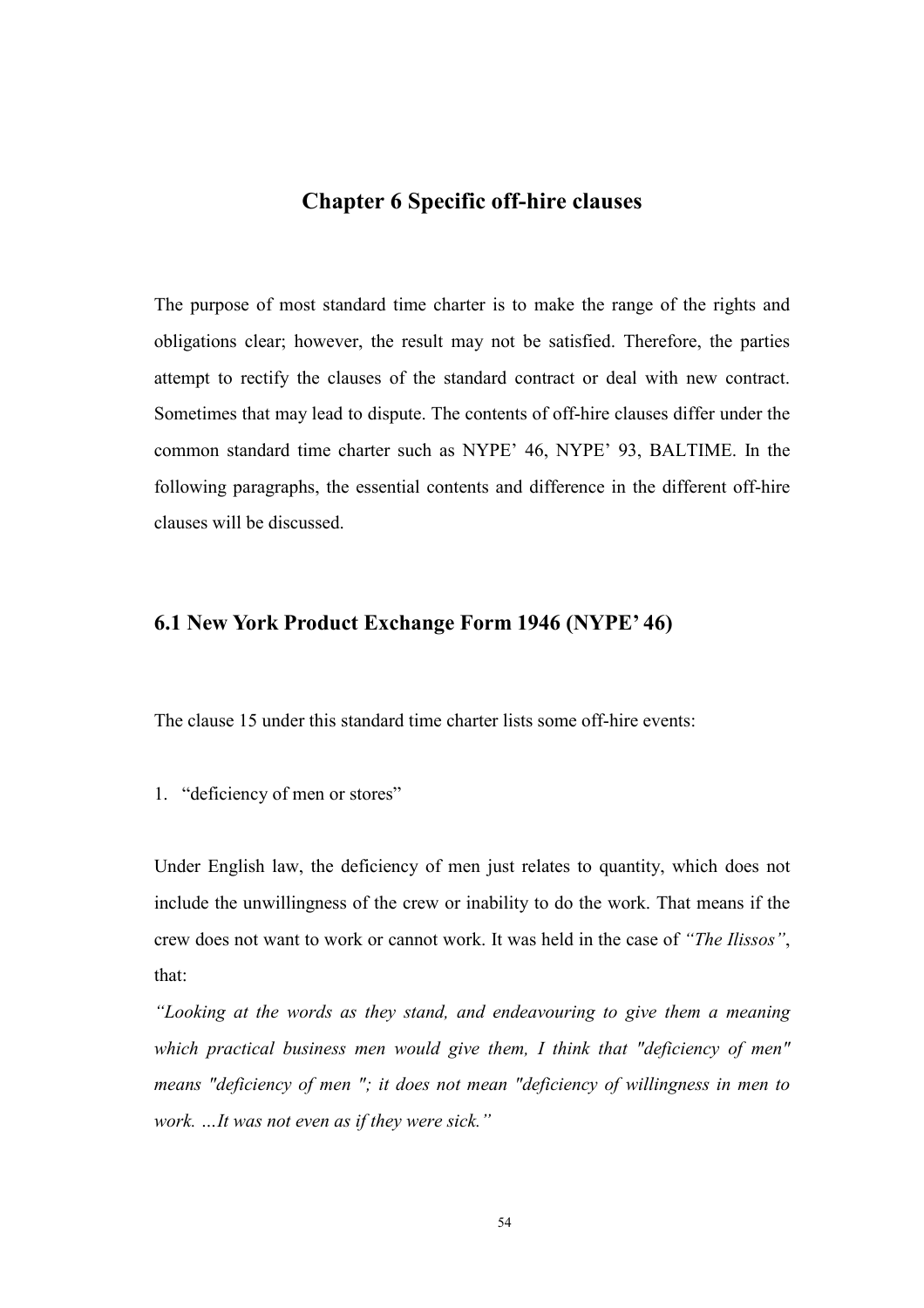The deficiency of stores means the shipowner fails to provide enough fuel, water, and other material resource which is important to maintain the normal running of the ship. But this clause does not include the neglect and fault of the crew which leads to the charterer suffering the loss of time.

2.  $"fire"$ 

The fire usually includes the event of catching fire, and attempts to extinguish the fire. In addition, the fire must have a close causal link with the loss of time.

3. "breakdown or damage to hull, machinery or equipment"

This cause includes all the damage or other problems of the hull and equipments, but the charterer must show this damage or problem directly prevents the normal and full working of the vessel and leads to the loss of time.

4. "grounding"

This aspect also demands it prevents the normal and efficient working of the vessel, and there is loss of time which is caused by grounding

5. "detention by average accidents to ship or cargo"

The average accidents do not include all the accidents, which must be caused by the average. "Average accidents" mean fortuitous events. That average accidents often include the collision and grounding and so on, further, these events make the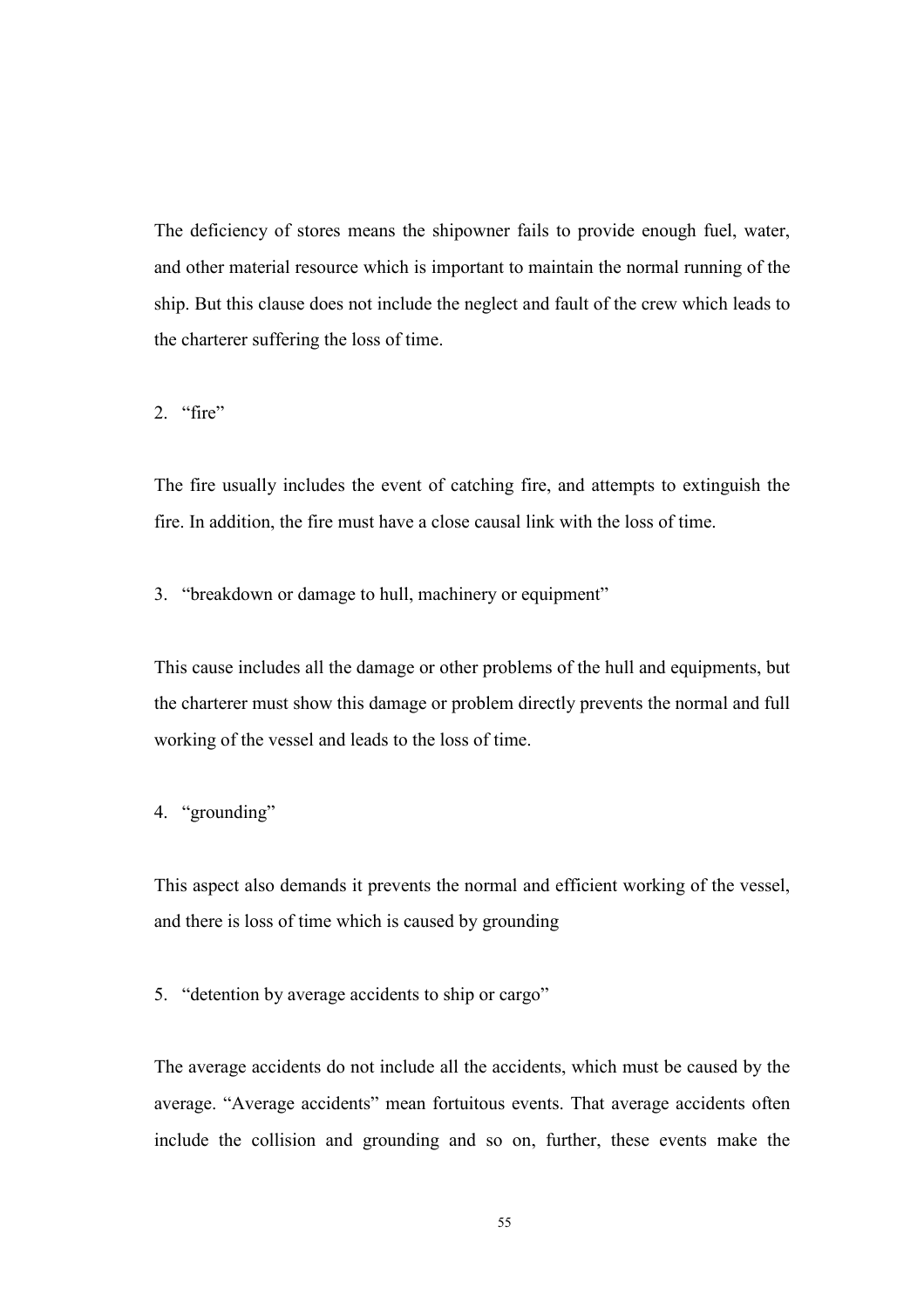charterer suffers the loss of time when he uses the vessel. Then, the charterer is entitled to cease to pay the hire. However, it should be noticed that the shipowner can claim the exception clause as the negligence or faulty of navigating or managing the vessel, so the charterer must be based on this clause to reduce the loss.

6. "drydocking for the purpose of examination or painting bottom"

The purpose of drydocking is to maintain the vessel, therefore, there is no dispute on this point.

7. "by any other cause preventing the full working of the vessel"

The meaning of "full working" means that if the vessel is under the partial efficient state, the charterer can be entitled to off-hire.

The precondition of this clause is that the events must prevent the full working of the vessel, and this clause is bound by the ejusdem generis rule. Hence, the other cause must have same characteristics with the events listed in the clause. The characteristics can be easily concluded from analyzing the events listed in the clause that:

- (1) all these events are internal events, which relate to the vessel itself;
- (2) these events just relate to the physical condition.
- (3) these events must happen accidentally, if these events are caused by complying with the order given by the charterer the inevitable results cannot be deemed to be "any other cause".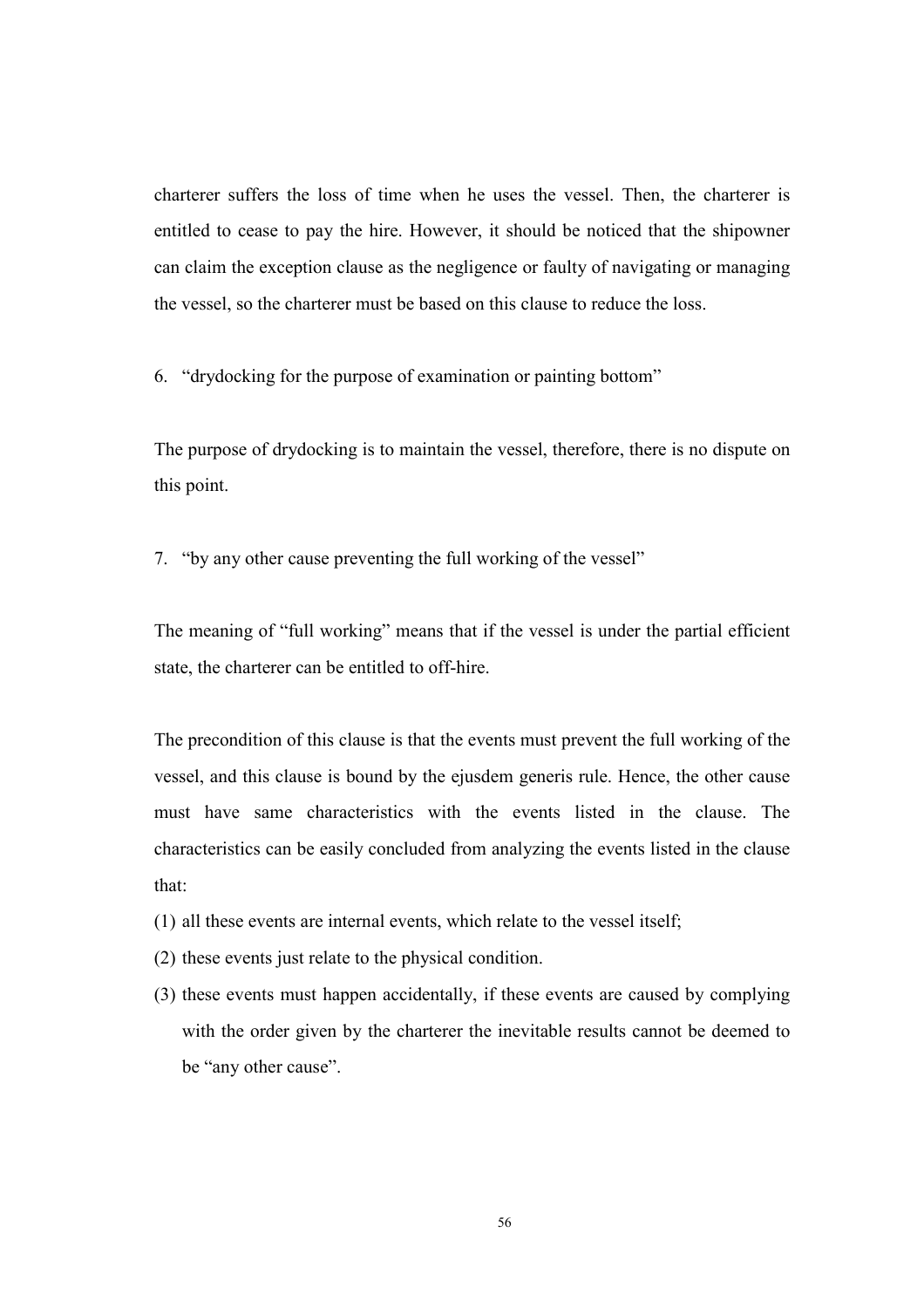# 6.2 New York Product Exchange Form 1993 (NYPE' 93)

Compared with NYPE' 46, NYPE' 93 makes some modification that some new events are inserted into the clause:

1. "default and/or strike of officers or crew"

This event includes default of the officers and crew working on board. Because the charterer is afraid the shipowner can escape the obligation from the exception clause, he can obtain the protection from this event of off-hire clause.

2. "detention by the arrest of the vessel"

But if the charterer, his employee, agents or independent contractor causes the arrest, it is not included.

- 3. "the detention caused by the inherent vice or reason of quality is not included"
- 4. "insert the word 'similar'"

This word enlarges the range of the ejusdem generis rule, but in practice, the word "whatsoever" is often inserted into the clause after the words "any other cause".

5. listing the off-hire event about the deviation

This aspect makes it clear that determining the period of the off-hire applies the equi-distance (again in the same or equidistance position).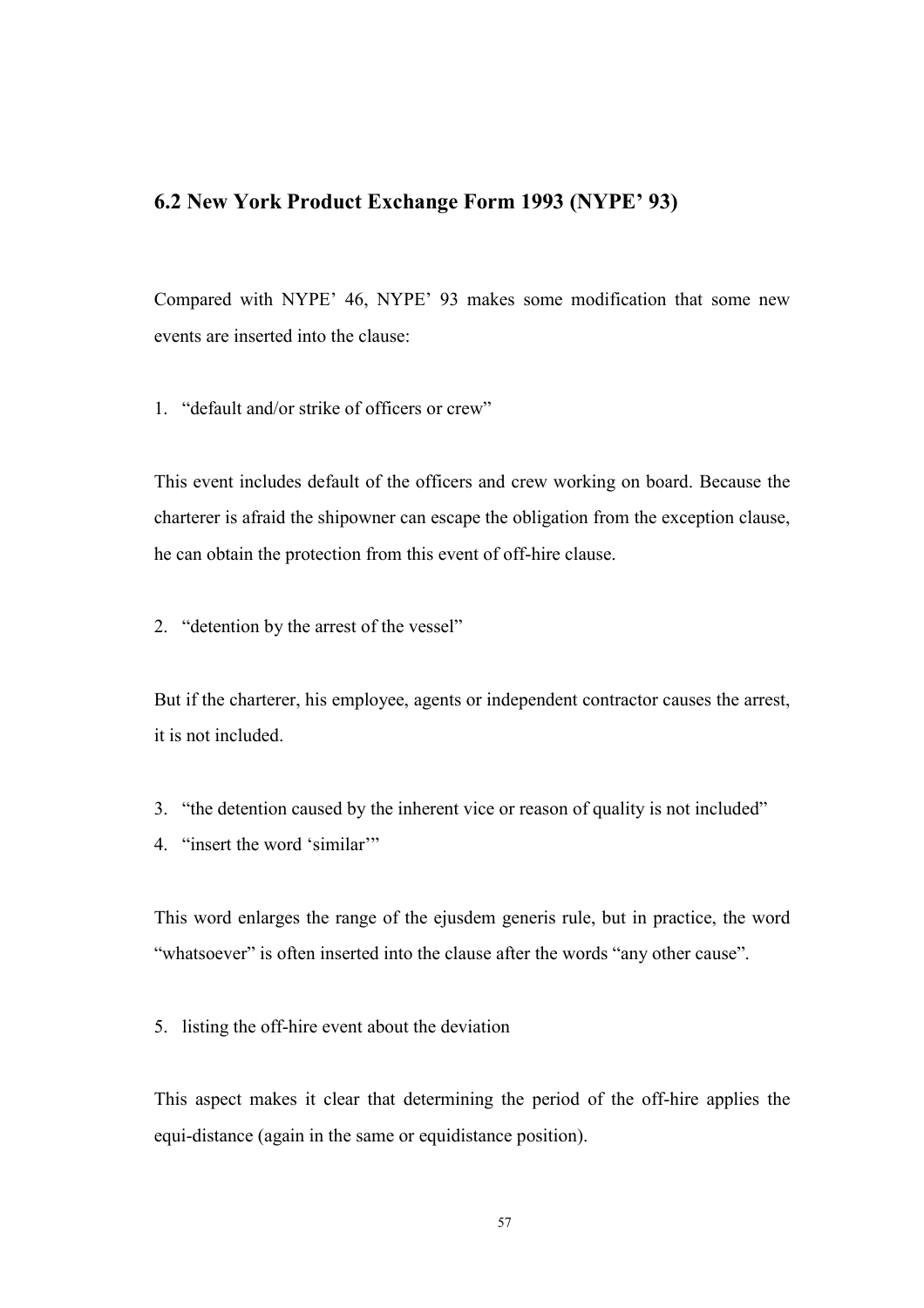# 6.3 BALTIME

- 1. dry docking or other necessary measures to maintain the efficiency of the vessel;
- 2. deficiency of men or owner's store;
- 3. breakdown of machinery;
- 4. damage to hull or other accident;
- 5. either hindering or preventing the working of the vessel and continuing for more than twenty-four consecutive hours.

## 6.4 Comparison between NYPE' 46, NYPE' 93 and BALTIME

Compared with the NYPE' 46, the off-hire clause under the BALTIME regulates less off-hire events, for instance, there are no fire, grounding, the detention by average accidents to ship or cargo. In addition, the ejusdem generis rule cannot be applied in the BALTIME contract, the charterer can obtain the off-hire only caused by the events listed in the clause. Therefore, the shipowner favors the BALTIME than NYPE.

1). the period of off-hire time. BALTIME allows a 24 hours allowance period and the ship is off-hire only if the off-hire events last more than twenty-four consecutive hours. But NYPE' 46 and 93 do not regulate this.

2). Clause 12 under the BALTIME regulates that the cleaning of boiler should be done in the period of carriage, the charterer should give the necessary time to the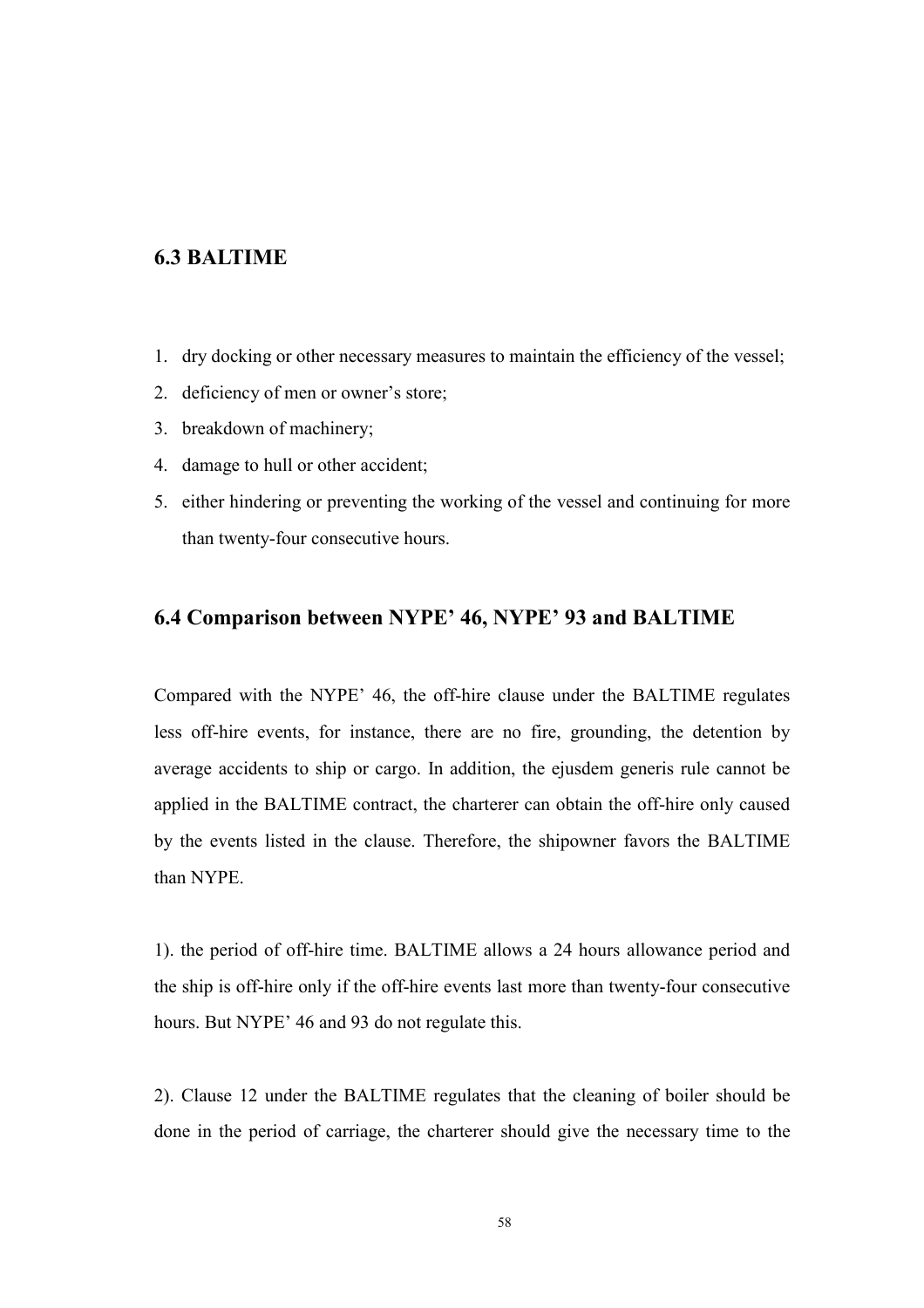shipowner. If the vessel stays more 48 hours, the hire is ceased to pay until the vessel is again in the ready state.

#### 3). Clause B under the BALTIME states that

"In the event of the vessel being driven into port or to anchorage through stress of weather, trading to shallow harbours or to rivers or ports with bars or suffering an accident to her cargo, any detention of the vessel and/or expenses resulting from such detention to be for the charterers' account even if such detention and/or expenses, or the cause by reason of which either is incurred, be due to, or be contributed to by, the negligence of the owners' servants".

This clause is similar with the regulation of NYPE' 93 that inherent vice, quality or defect because the vessel does not work efficiently, the charterer cannot obtain off-hire. But there is no relation about this point.

4). NYPE' 46 applies the net loss of time off-hire clause, however, the BALTIME accepts the period loss of time off-hire clause.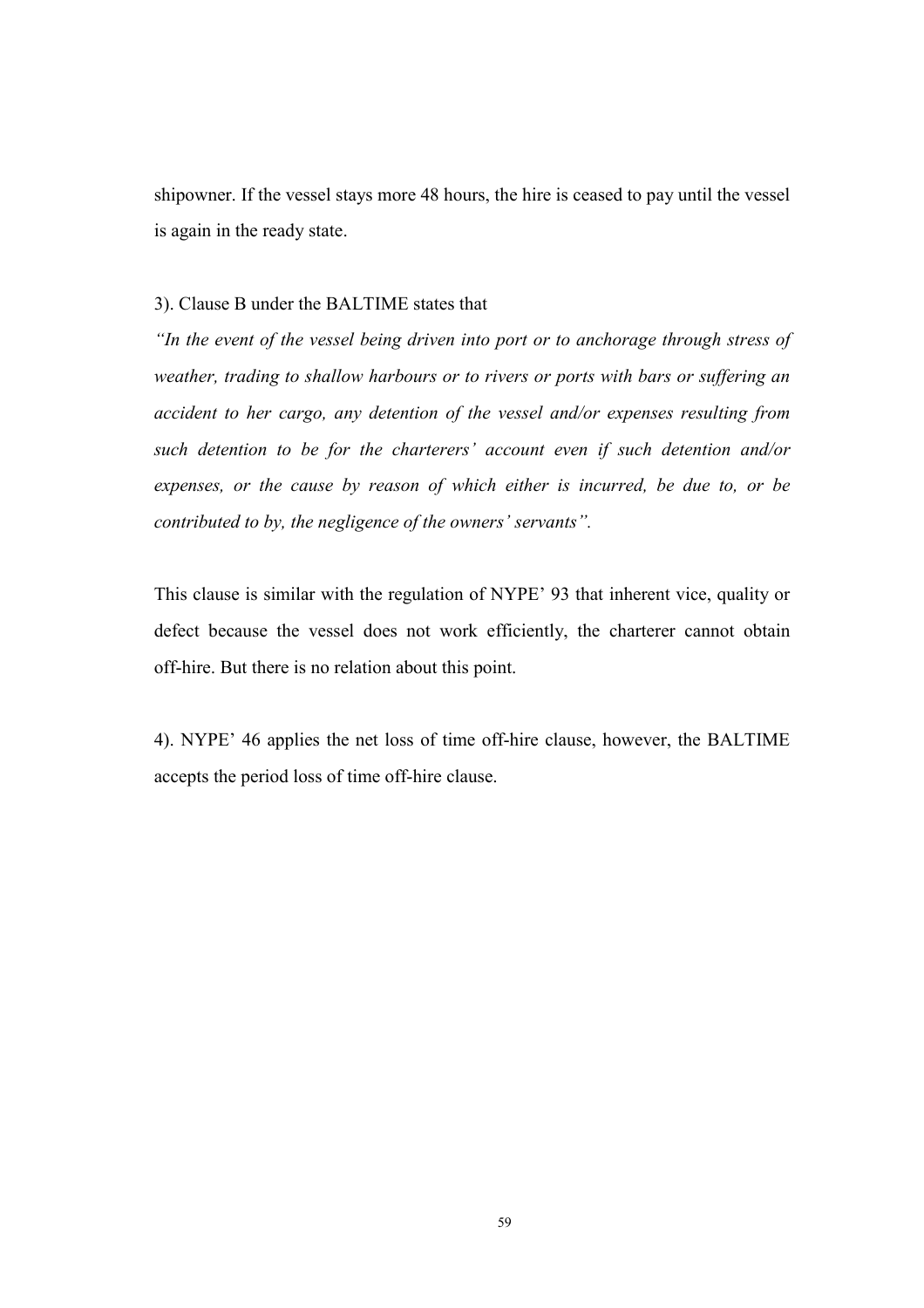# Conclusion

After analyzing the off-hire clause, it seems to be clear that the off-hire clause is an allocation of the risk; this clause is a no fault provision, the charterer is entitled to cease to pay the hire which does not rely on the breach of the contract of the shipowner; the off-hire clause is an exception to the rule that the charterer should pay the hire continuously. In addition, the dissertation made an attempt to analyze the details of the general rules of the off-hire clause. At the bottom of the main body, the off-hire clause is divided into two types: net loss of time off-hire clause and period loss of time off-hire clause.

But it should be noticed that it is not easy to make a clear decision about the off-hire clause in practice. The interpretations of the off-hire clause are difficult to determine which one is finial. For example, the phrase "preventing the full working of the vessel" is difficult to interpret. Because the words "any other cause" lead to some difficulties such as the reasons should be divided into extraneous and intrinsic ones held by some judges. However, the new trend, inserting the word "whatsoever", can bring on the new interpretation. For example, although the interpretation of "any other cause" has been argued for several years, Rix, J. stated the point that even though the vessel itself is in a full efficient state, the vessel can be off-hire in some situations when the word "whatsoever" is inserted into the clause. Therefore, the parties under the time charter should notice the wording of the off-hire clause. Because if the charterer makes a mistake to use the off-hire clause to cease to pay the hire, the result will be serious such as the shipowner may withdraw the ship from the use of the charterer.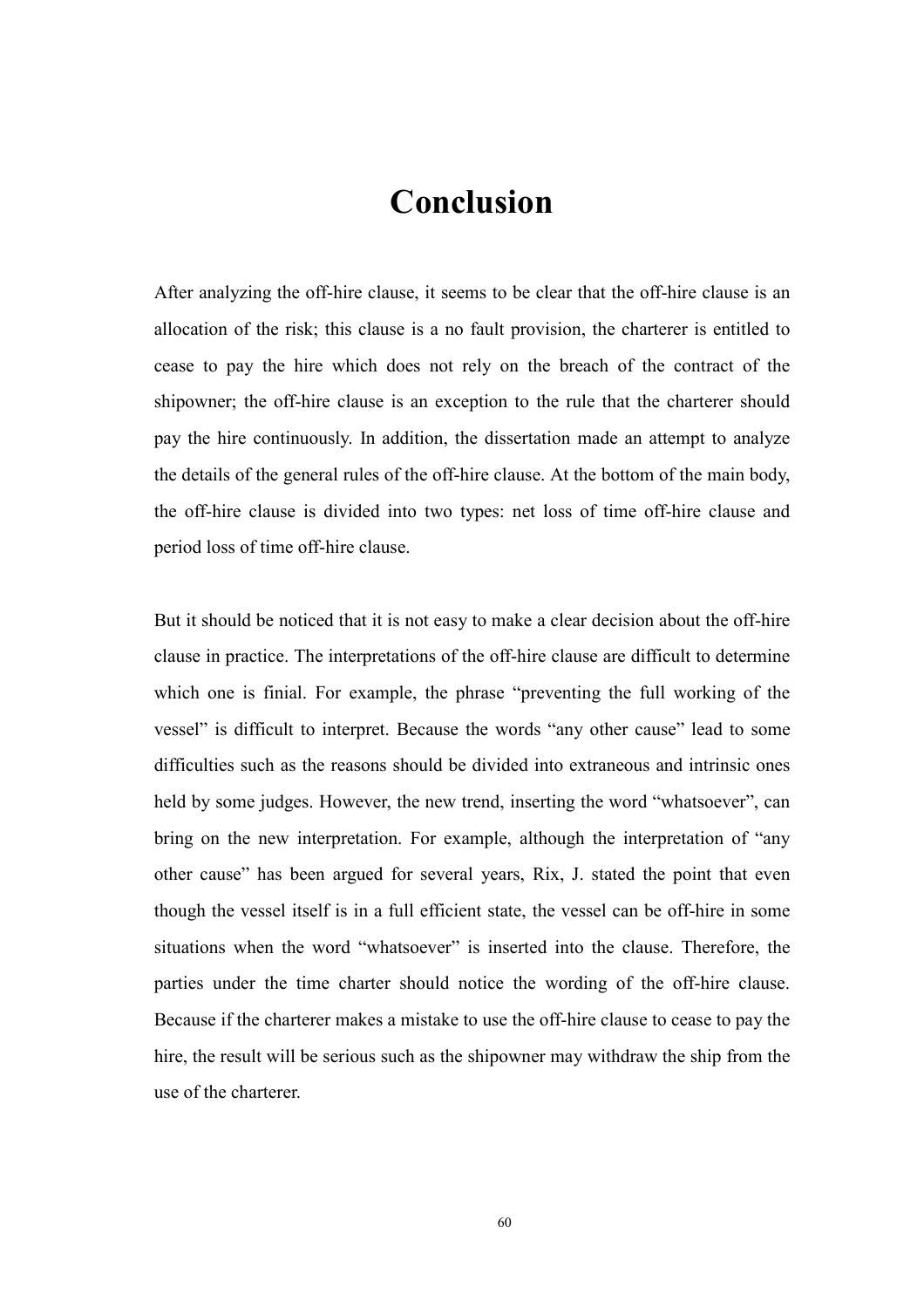Accordingly, it can be concluded that there are three necessary conditions should be satisfied if the charterer wants to apply the off-hire clause:

- (1) the charterer suffer the loss of time;
- (2) this loss of time is caused by the event listed in the off-hire clause;
- (3) this cause prevents the full working of the vessel.

Another point which should be noticed is that the charter period is not extended by off-hire events and the charterers cannot add off-hire periods at the end of the charter period unless the charter says so expressly.

As it is held by Staughton, J in the case "The Berge Sund", my point is that it is impossible to make a final decision about the principle about the wording and application of the off-hire clause. The charterer may suffer the serious result that he may lose the use of the vessel. Therefore, the parties should be careful to prepare the wording of the off-hire clause and to claim the loss of time.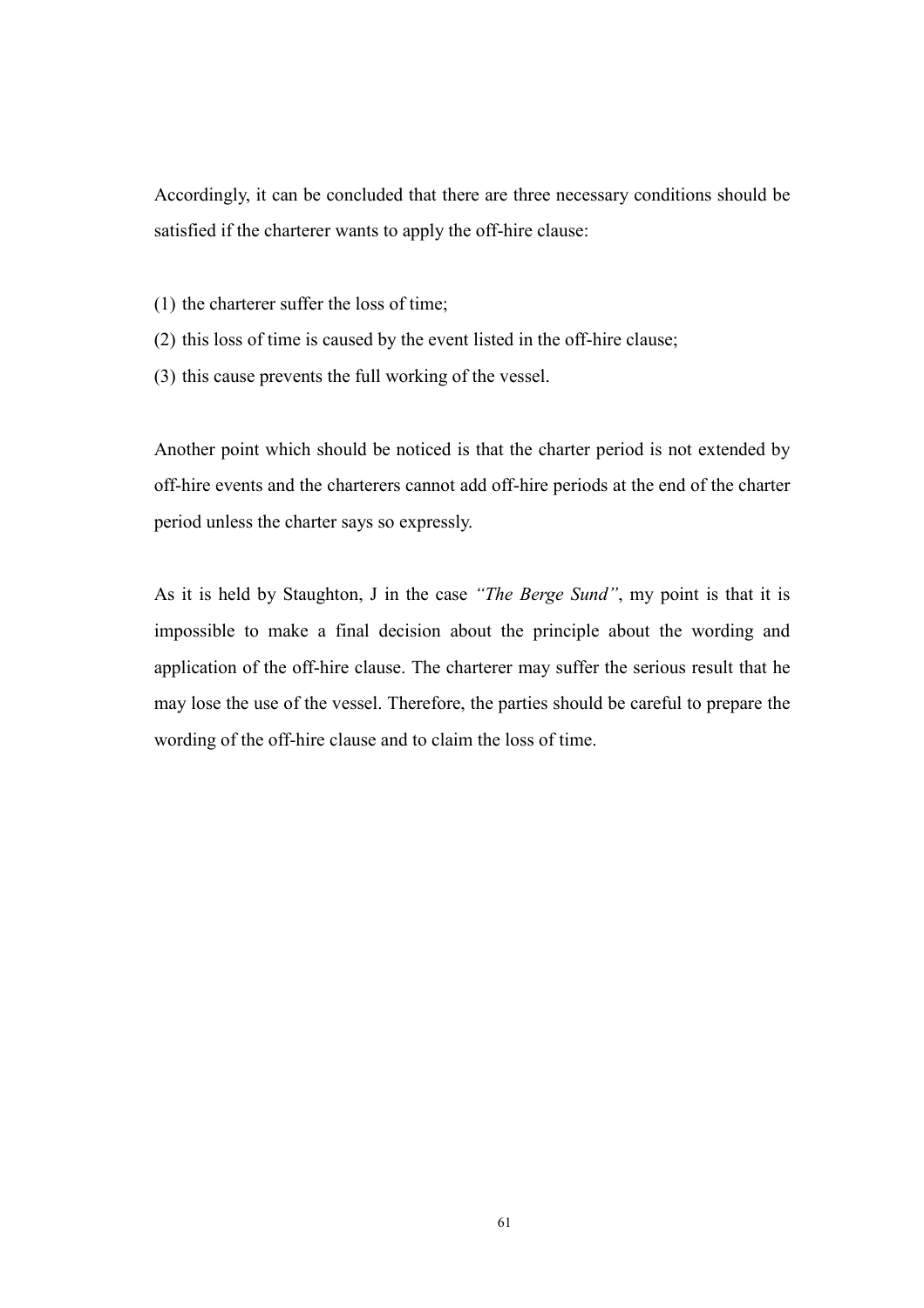## BIBLIOGRAPHY

Michael Wilford, Terence Coghlin and Johnd. Kimball, (1998), Time Charters, LLP

Martin Dockray, Cases & Materials on the Carriage of Goods by Sea, (Third Edition, CP)

Lars Gorton, Rolf Ihre and Arne Sandevarn, (1999), Shipbroking and Chartering Practice, LLP

John F Wilson, Carriage of Goods by Sea, 5<sup>th</sup> Edition, Pearson Longman

Scrutton, Thomas Edward, (1996), Scrutton on charterparties and bills of lading, London: Sweet & Maxwell

Stewart C. Boyd, Andrew S., David Foxton, Scrutton on Charterparties, 19<sup>th</sup> edition,

Yang Liangyi, (1997), Time Charterparty, Dalian Maritime University Press,

Yang Liangyi, (1998), Voyage Charterparty, Dalian Maritime University Press,

The Nanfri, (1979) 1 Lloyd's Rep. 201

Mincing Lane) Ltd., (1983) 1 Lloyd's Rep. 228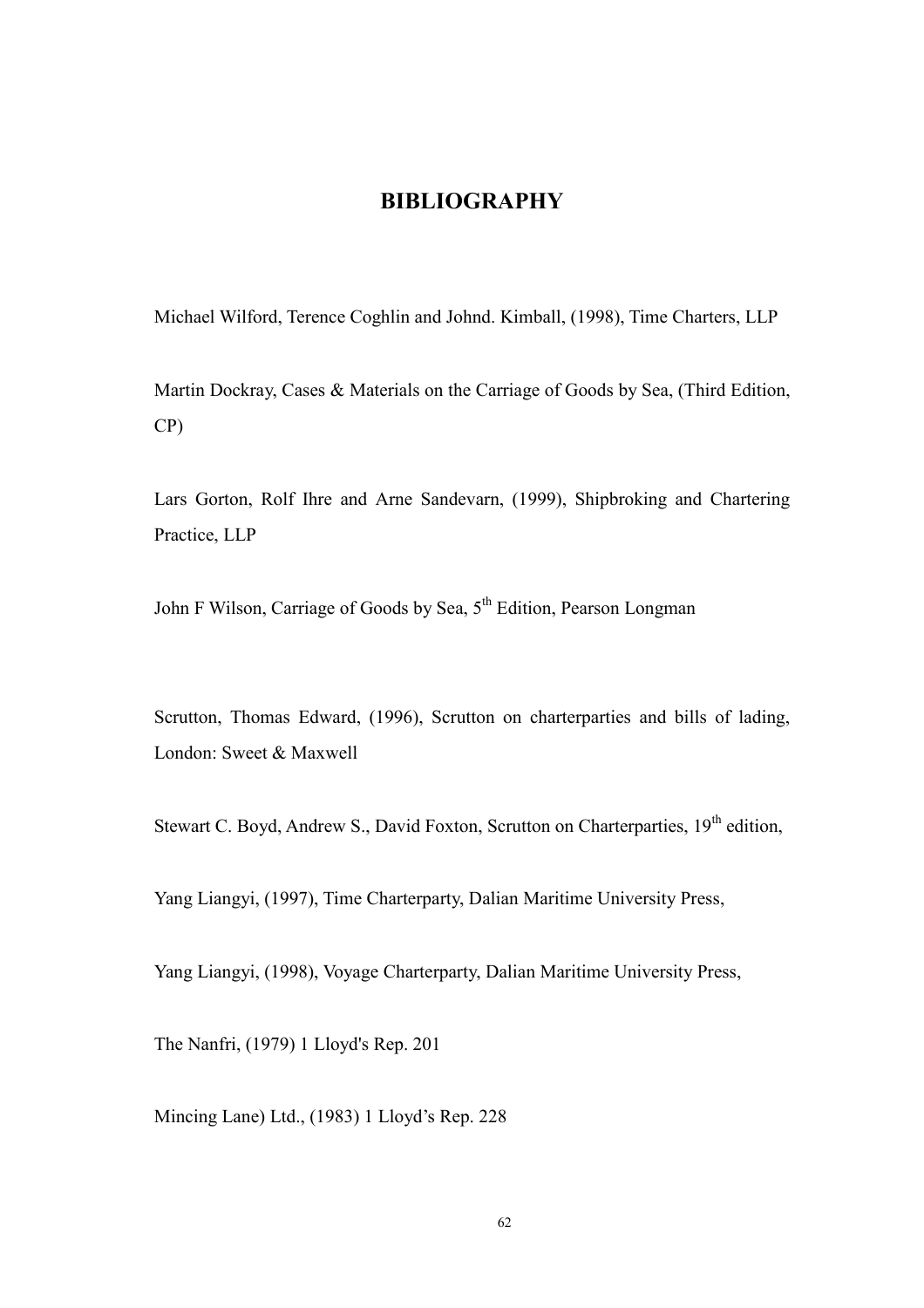The Chikuma, (1981) 1 Lloyd's. Rep. 371

The Brimnes, (1972) 2 Lloyd's Rep. 465

The Laconia, (1977) 1 Lloyd's Rep. 315

The Lutetian, (1982) 2 Lloyd's Rep. 140

The Mihalios Xilas, (1978) 2 Lloyd's Rep. 186

The Georgios C, (1971) 1 Lloyd's Rep. 7

Western Bulk Carriers K/S v. Li Hai Maritime Inc, (2005) EWHC 735

The 'Gregos', (1995) 1 Lloyd's Rep 1

SIG. Bergesen D.Y. & Co. and Others v. Mobil Shipping and Transportation Co., (1993) 2 Lloyd's Rep. 453

The "Mareva A.S.", (1997) 1 Lloyd's Rep. 368

The 'Ioanna', (1985) 2 Lloyd's Rep. 164

Hugh Hogarth and Others Appellants; v. Alexander Miller, Brother, & Co. Respondents, (1891) A.C. 48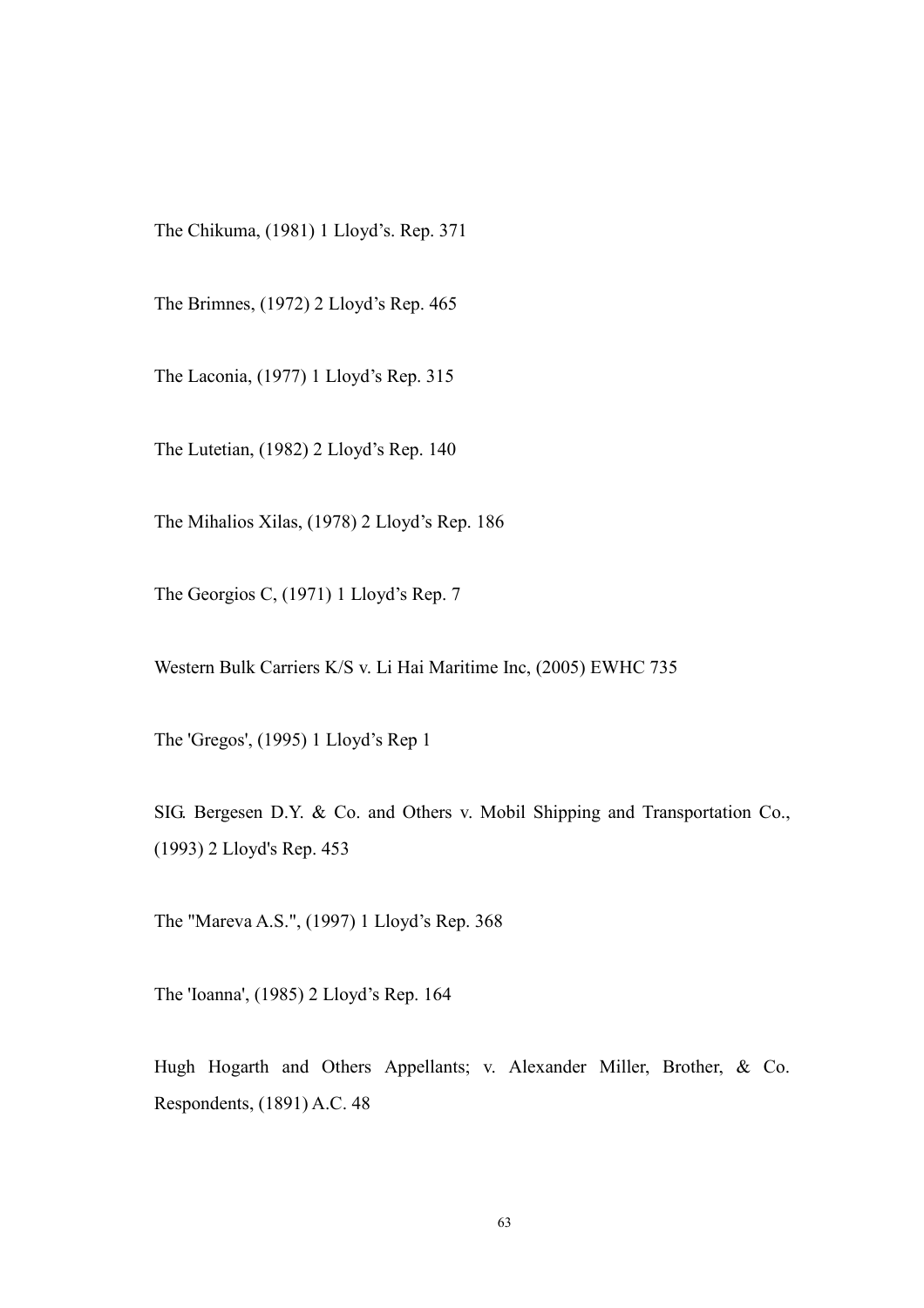The "Aquacharm", (1982) 1 Lloyd's Rep. 7

Board of Trade v Temperley Steam Shipping Co Ltd., (1927) 27 Ll.L.Rep. 230

Fraser v. Bee, (1900) 17 T.L.R. 101

James Nourse, Ltd., v. Elder Dempster & Co., Ltd., (1922) 13 Ll.L.Rep. 197

The Rijn, (1981) 2 Lloyd's Rep. 267

The "Jalagouri", (2000) 1 Lloyd's Rep. 515

The Democritos, (1975) 1 Lloyd's Rep. 386

Ann Stathatos, (1950) 83 Ll.L.R. 228

Booker v. Pocklington SS. Co., (1899) 2 Q.B. 690

The Hermosa, (1980) 1 Lloyd's Rep. 638

The 'Ira', (1995) 1 Lloyd's Rep 103

Errington Court), (1939) 64 Lloyd's Rep. 212

The "Apollo", (1978) 1 Lloyd's Rep. 200

The "Roachbank", (1988) 2 Lloyd's Rep. 337